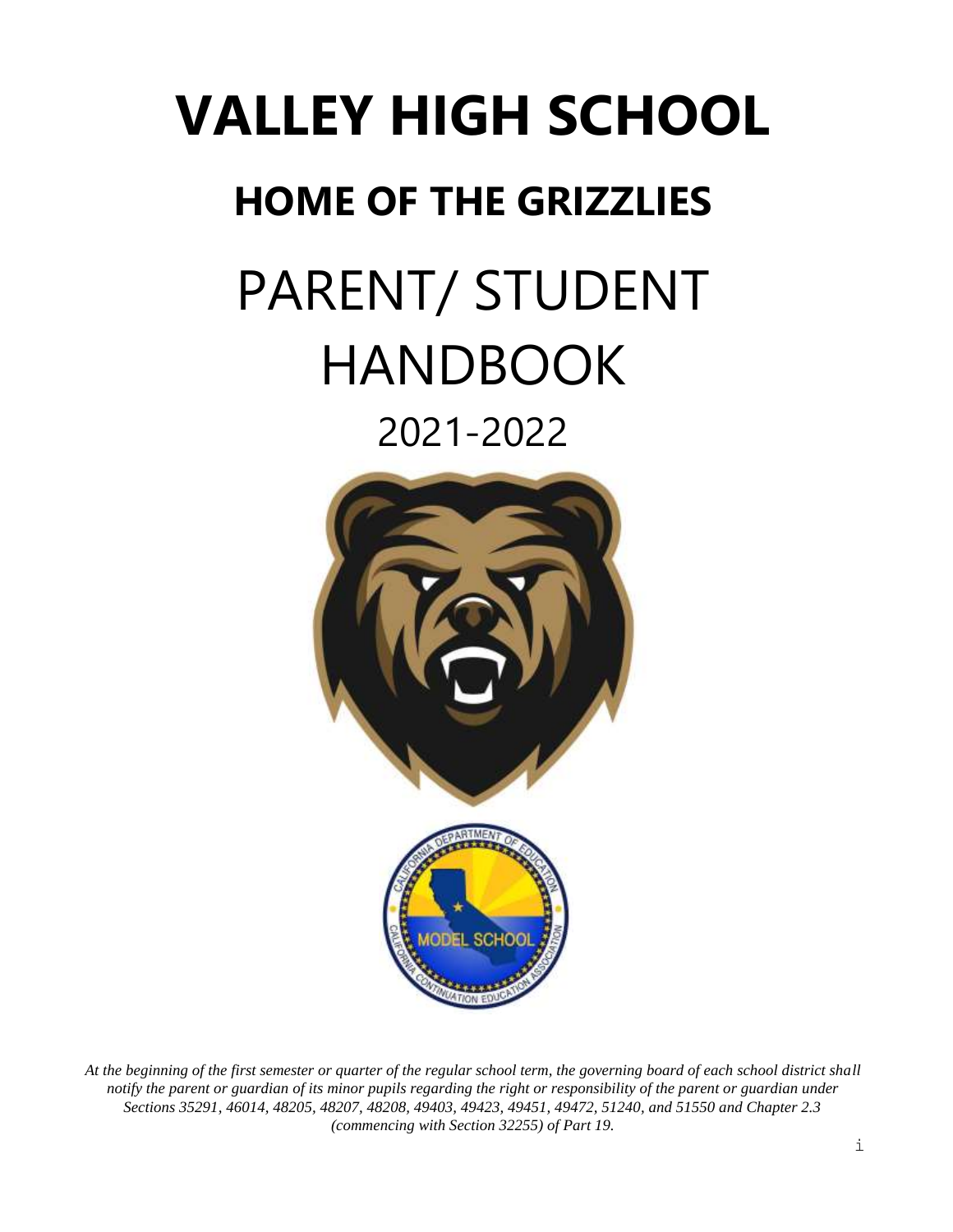# **Table of Contents**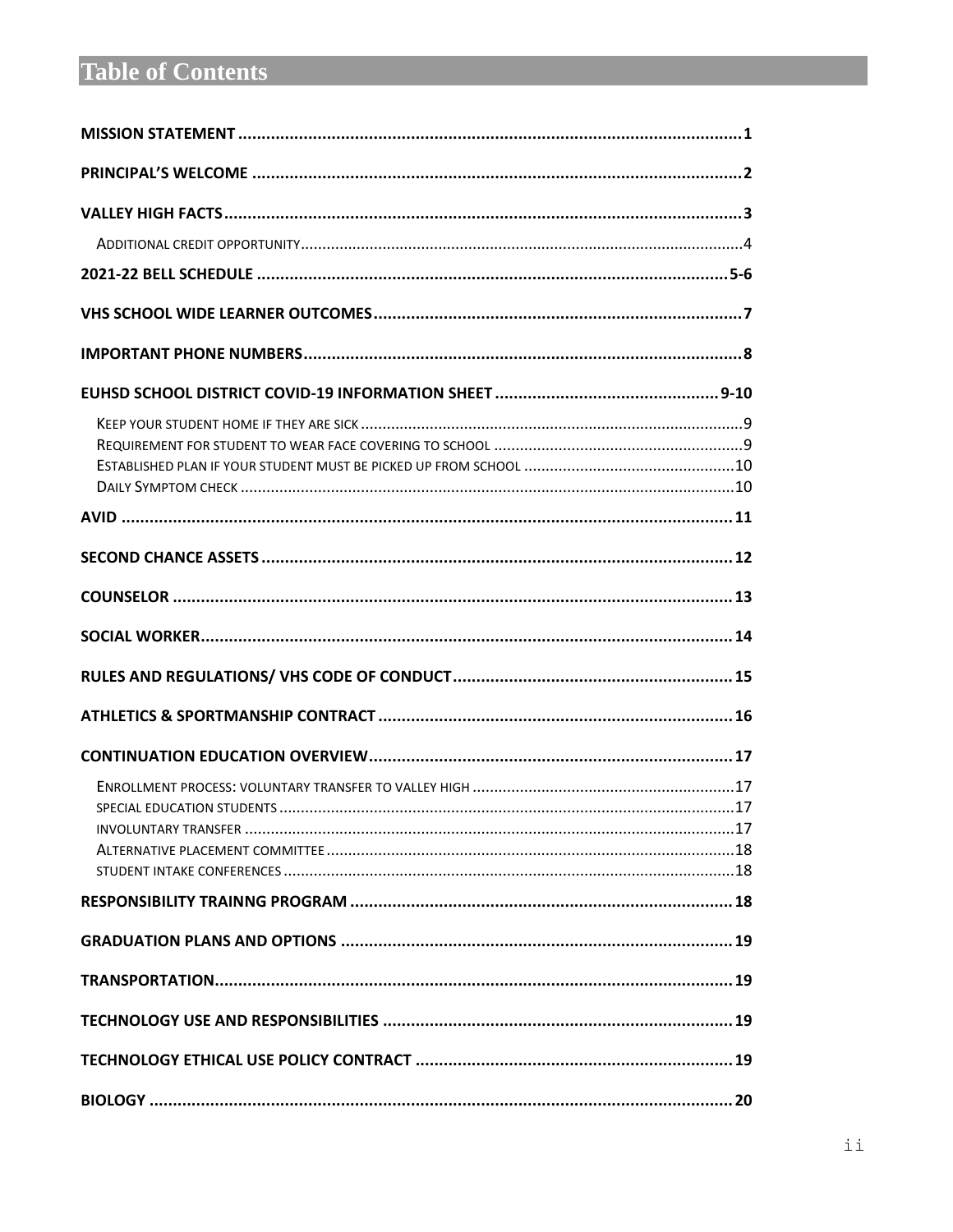| DANGEROUS DRUGS, NARCOTICS AND LOOK-A-LIKES: THIS IS YOUR OFFICIAL NOTIFICATION 34 |  |
|------------------------------------------------------------------------------------|--|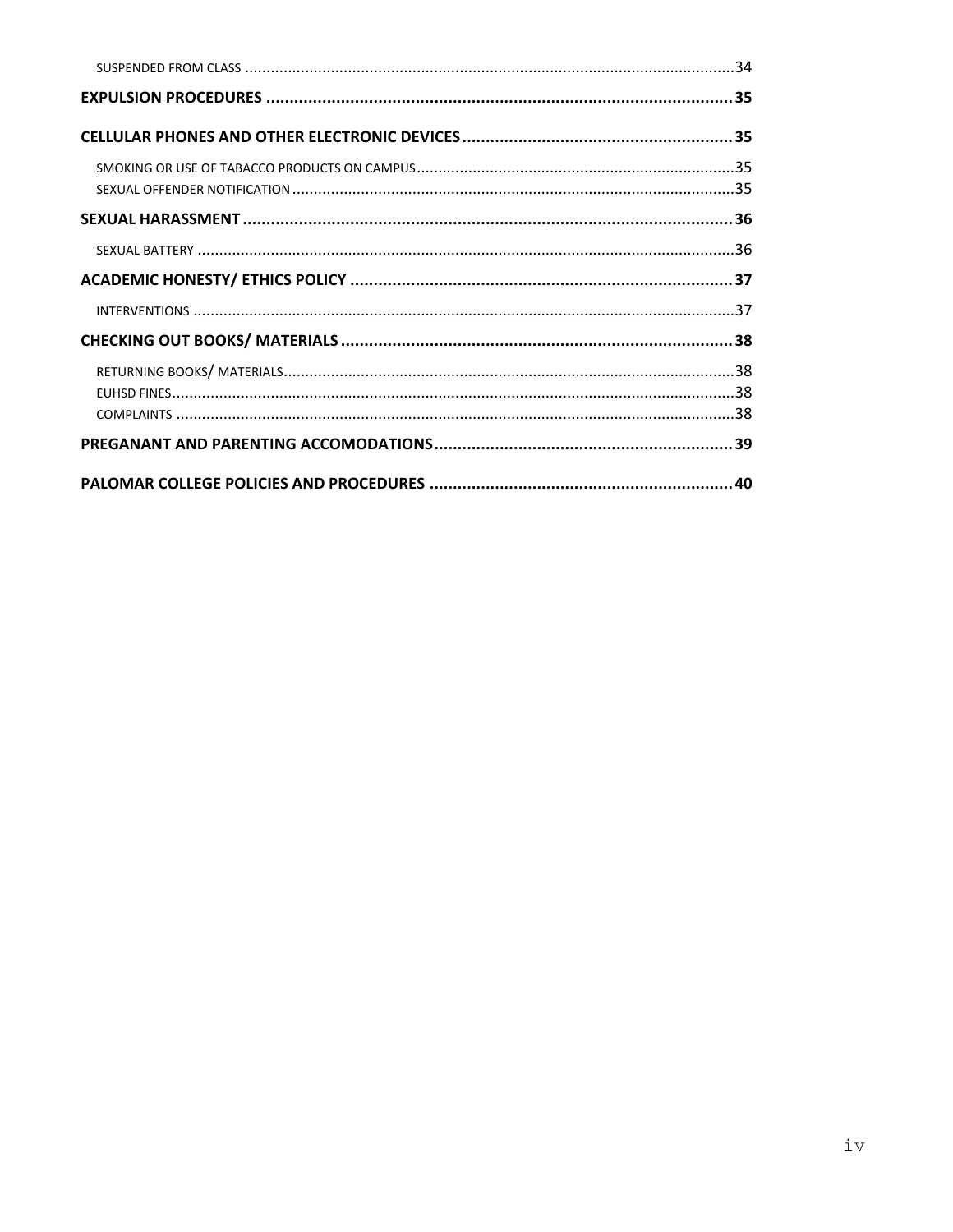### **Mission Statement**

Valley High School is committed to helping students who are most in need of support. We believe that all students will learn whatever it takes and be able to demonstrate mastery in a climate of support and high expectations.

### **Our Core Beliefs**

#### **POSITIVE RELATIONSHIPS**

We believe students immersed in a school and community culture that fosters positive relationships and real connections will learn and work for academic and social excellence.

#### **PERSONALIZATION**

We believe learning is a social process and relationships are important. Students that are welcomed as individuals, challenged academically, respected, supported, and connected to their learning will be successful.

#### **AN ETHIC OF RESPECT**

We believe students immersed in a school and community culture that fosters respect for each other will be responsible and accountable for their actions and demonstrate integrity in the choices that they make.

#### **SKILLED PROFESSIONAL TEACHERS**

We believe skilled teachers understand that all students learn in different ways. As learning experts, they use this knowledge to make the content accessible for all learners and support the learning process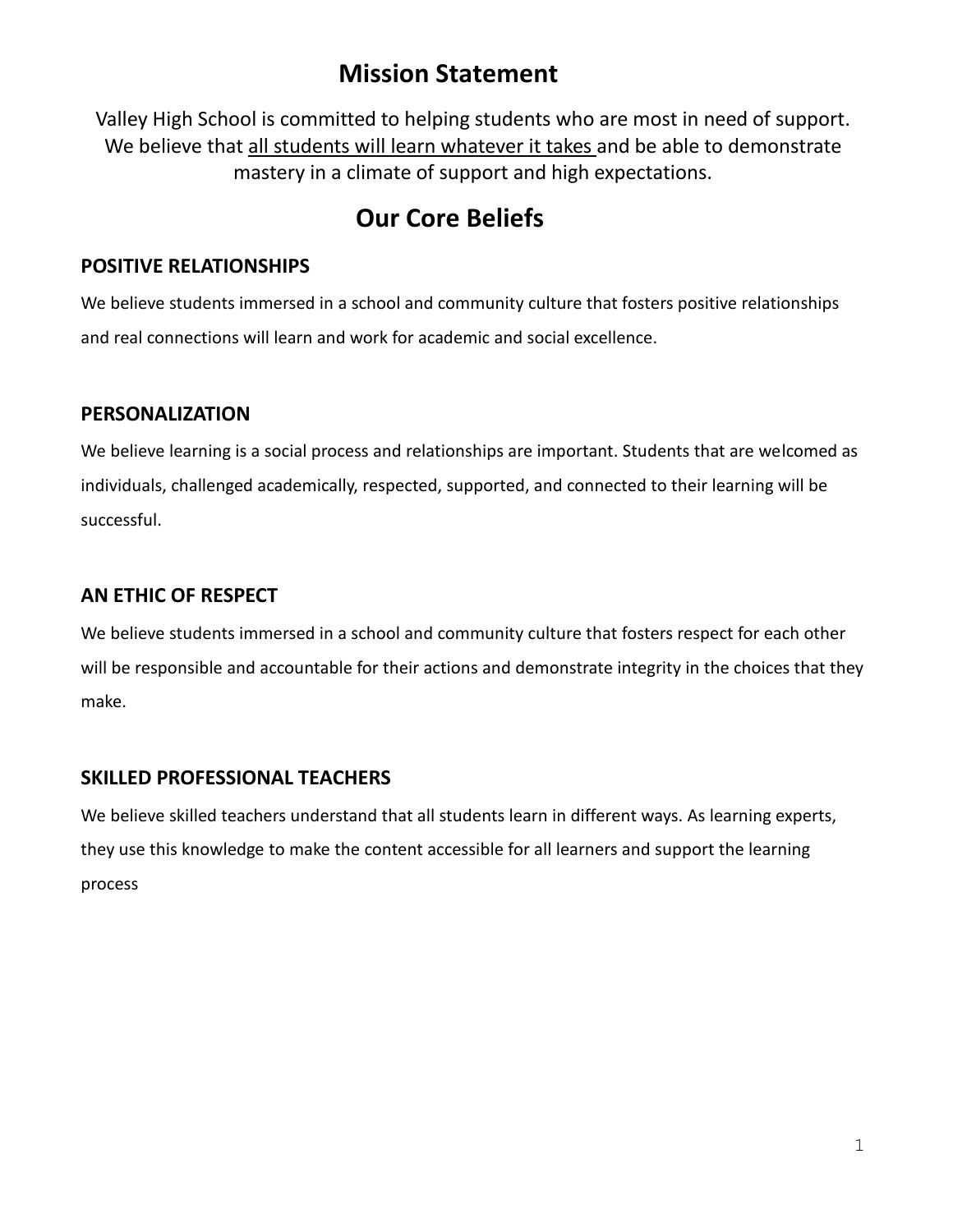### **Principal's Welcome**

Welcome to Valley High School, home of the Grizzlies! California Model Continuation High School



"Learning for All Whatever it Takes" – is our motto and is at the core of what we do at Valley High. It is what drives our dedication to students. We believe that all students can and will learn here at Valley High. We believe that our staff and our team of educators will do everything they can to ensure students receive a quality education and reach their academic goals.

As a school community, we will do whatever it takes to prepare students for their academic careers beyond high school. As a school community, Valley High provides a safe and respectful learning setting for our students within a highly supportive small school environment. We pride ourselves on fostering a school culture that cultivates a strong sense of belonging and personal responsibility. With our new quarter system planned for the 2020-21 school year, we are excited to announce that every Valley High student has the opportunity to earn 90 or more credits a school year.

Valley High School was given the distinction of a California Model Continuation High School this year. Our entire Valley staff is trained in using the structure of restorative practice to help create a positive, supportive school environment for all students and staff. Restorative Practices focuses on building relationships and community, as well as ensuring that all our students feel welcome and connected to Valley High School. We understand that meaningful, productive relationships are essential to student learning and that the impact of creating a positive school culture and climate for our youth is immense.

We currently have 16 dedicated teachers on-site in addition to the support of a full-time counselor and a fulltime social worker. We offer many extra-curricular opportunities and fun activities through our ASSETS afterschool program. We have a competitive athletic intramural program in which our students get to put on the Valley uniform and represent our school out in the community in addition to many student clubs on campus.

Through our recognized exemplary Response-ability Training Program (RTP), all new Grizzlies learn how best to take advantage of the opportunity that Valley provides them toward earning their high school diploma. At the core of our RTP program is the concept of learning how to respect themselves and others, how to solve problems appropriately, and how to manage and minimize anger or conflict as teenagers. This program is taught by Mrs. Monica Lee who is the CCEA California Teacher of the year.

Valley High provides a curriculum that meets the California Common Core Standards and we utilize the same curriculum and expectations of rigor as our comprehensive high schools in the EUHSD. Advancement Via Individual Determination (AVID) is offered at Valley High School. Our AVID program helps students gain acceptance into local community colleges and then successfully transfer to a university setting. We provide field trips to local colleges and universities to all AVID students at Valley.

Valley High School is more than a school, it is an amazing place to find purpose and to learn. We strive to make connections and build relationships, to help each student reach their full potential. To our students-Give your best and believe in yourself, we will be here to support you in achieving your academic goalearning your diploma. Welcome to our family, Welcome to the Graduation Station!

Luis Landaverde Principal Valley High School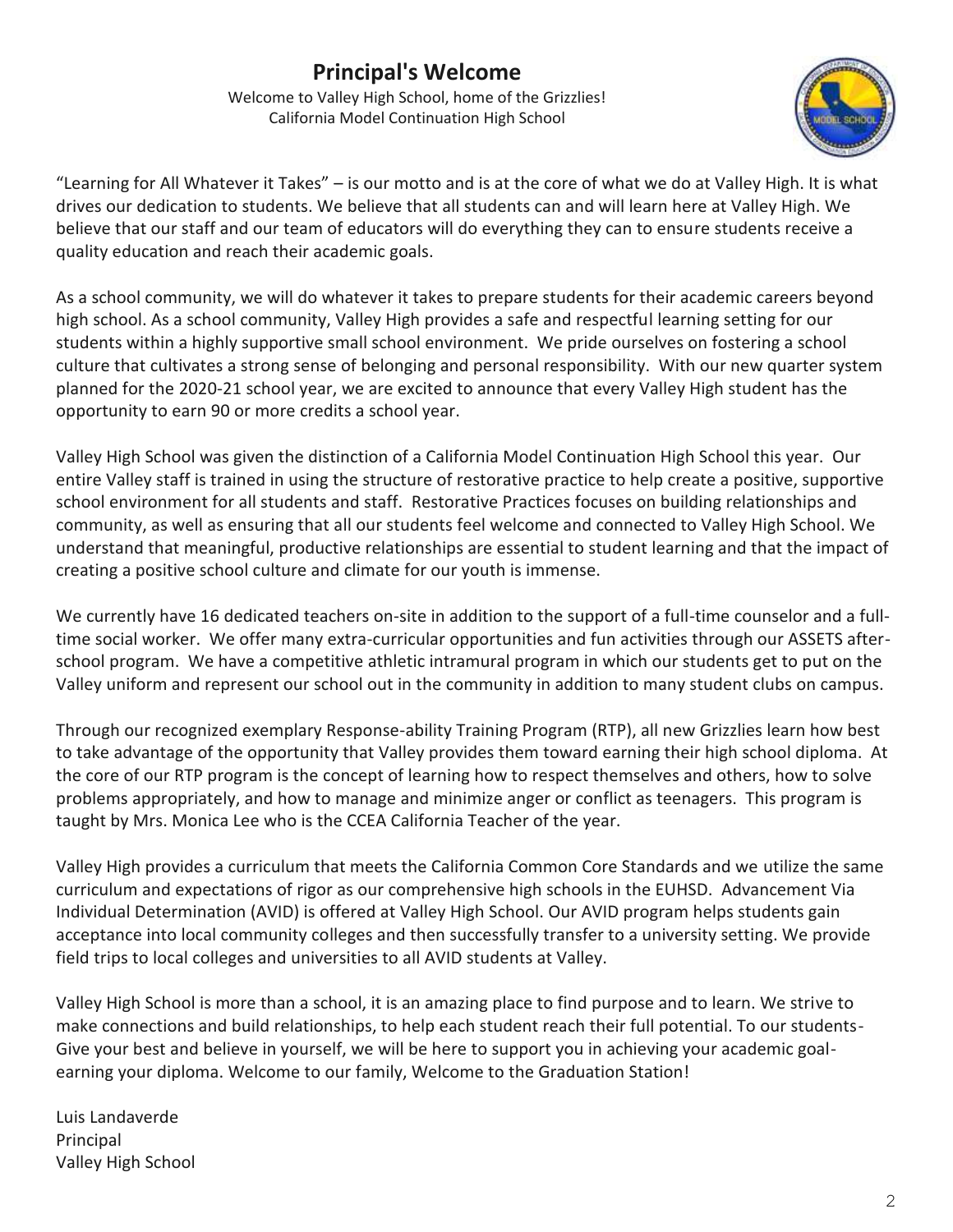# **Valley High School Facts**



#### **A California Model Continuation School Program**

Valley High School is the continuation high school of the Escondido Union High School district. We are a Model Continuation School. We are located in the eastern section of Escondido. **We are fully accredited by the Western Association of Schools and Colleges and a recognized California Model Continuation School.** We pride ourselves on being the **GRADUATION STATION**!

#### **Breakdown:**

**Valley High School EHS, SPHS, OGHS, DLA Quarter System- 90 credits a year Semester System- 60 credits a year 210 Credits for a diploma 230 Credits for a diploma 5 scheduled classes 6 scheduled classes 15 - 20 students in each class 35-40 students in each class Population of approximately 275 Population of approximately 2300 Limited Special Education Resource Services only Full Special Education Services** \*No Homework Policy- finish work in class

**Quarter vs. Semester:** Quarters are 9 weeks long. Students will change courses four times a year. (Students can earn 90 or more credits a year at VHS vs. 60 credits at a comprehensive site) **Credits:** We offer the same curriculum as the comprehensive high schools in EUHSD. Students must complete 210 credits to receive a diploma from Valley. **Schedule & Periods:** Valley's school day starts at 8:15 a.m. and ends at 1:45. Students generally take 5 courses. There are opportunities provided to take more courses on and off campus. **Class Ratio's and Population:** Our smaller population allows for smaller class sizes. We pride ourselves on personalized learning in the classroom and increased one-on-one interactions with teachers.

#### **Programs:**

**Advancement Via Individual Determination (AVID)** – AVID courses encourage students to qualify for and enroll in college and prepare for professional careers. Interested student must complete and submit an application during the **Responsibility Training Program** RTP.

**Responsibility Training Program (RTP) -** All VHS students MUST complete this program prior to entering the full day program. Students learn pro-social skills, alternatives to aggression, stress management, planning skills and personal responsibility. The skills of reading, writing, listening and speaking are an integral part of all activities as are opportunities for student to have fun and build a sense of belonging.

#### **Are there sports or athletics at Valley?**

**YES:** Valley has an intramural athletic after school program through our ASSETS program. We compete against other continuation high schools in the county in: football, soccer, basketball and volleyball.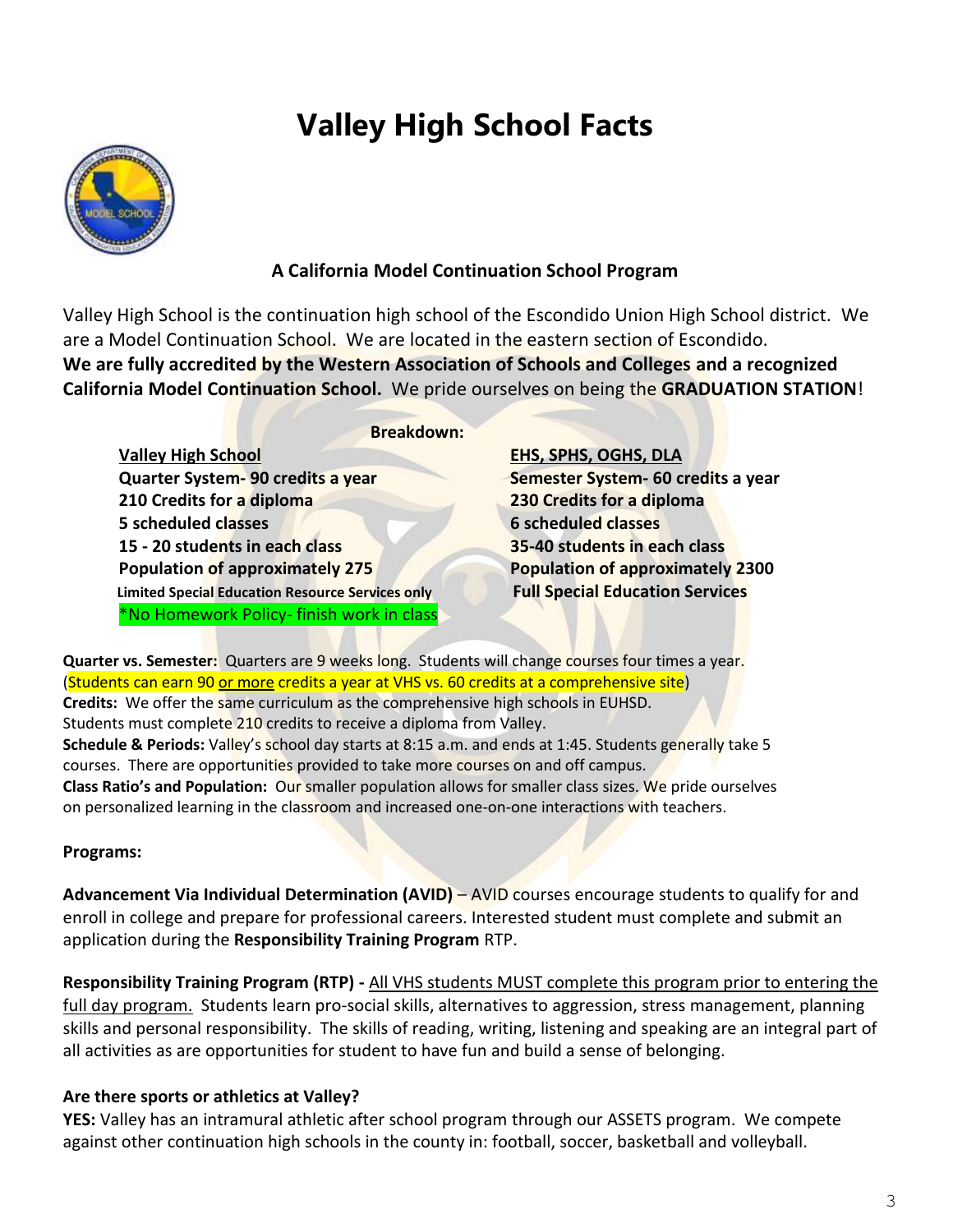#### **Additional Credit Opportunities**

#### On Campus:

**Learning Center –** Finish up partial credits or work on full courses in select areas using Edgenuity, a computer based instructional program.

**Work Experience** - get credits for working! See Assistant Principal for eligibility requirements/details. Off Campus: CTE Adult Education & Palomar College to obtain more credit opportunities.

#### **Questions & Answers**

#### **How do I enroll at Valley?**

Valley High School is voluntary. The school counselors may recommend Valley to students who may be behind in credits or would benefit from the smaller learning environment that we offer. We have many students and parents contact Valley for a tour to see if Valley may be a good fit for their student. Students can have interest and/or be recommended by their counselor or assistant principal to attend Valley if an alternative environment may benefit the student. Students at Valley have increased opportunities to earn credits toward their diploma. Depending on their individual credit situation, students enroll at Valley with two future options 1) Staying and graduating from Valley High or 2) Returning to their home school once they catch up on credits. A student and their parent let their school counselor know they would like to attend Valley and the student is referred to the APC (Alternative Placement Committee). Once a student has been approved to attend Valley High, the student and the family will be welcomed and contacted regarding their enrollment and when to begin. All families are welcomed to meet with the Admin Team prior.

#### **Can I go back to my original high school?**

**YES.** Student requesting to return from Valley to any comprehensive site in our district must do so the semester prior to the start of the semester in which they plan to return and meet eligibility requirements.

#### **Is my diploma real?**

**YES:** A Valley High diploma carries the same weight as one earned through a traditional or comprehensive site (EHS, OGHS, SPHS, DLA). All students who attend a high school in California must complete the required credits to receive a diploma. **We offer the same curriculum**.

#### **Why do students get referred to Valley?**

Students can be referred to Valley because of our smaller classroom environment and the increased personal attention and support that Valley offers students. They can be referred to Valley if they are behind in credits and/or have exhausted previous academic interventions. A few students each year are referred to Valley on an Involuntary basis due to their struggles at their home school. All students must be referred to the Alternative Placement Committee with approval from their counselor and asst. principal. Valley has an excellent track record of supporting all students in their goal of returning to their former school to graduate or to graduate from Valley High school.

### **Call us for a visit and tour with the Admin Team!**

Please call the Assistant Principal's office at (760) 291-2246, to set up an appointment!

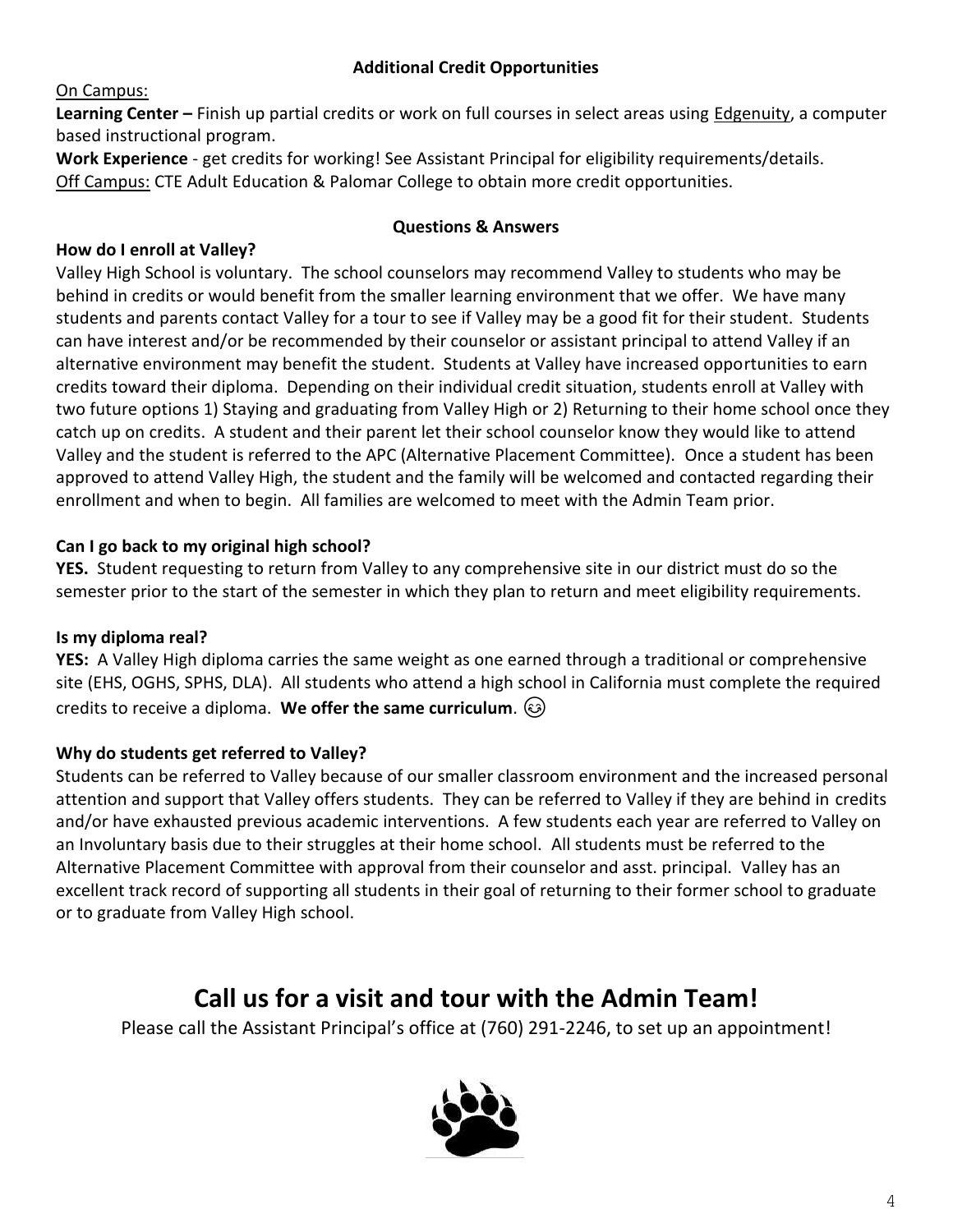# **VALLEY HIGH SCHOOL 2021-22 BELL SCHEDULE**

#### **MONDAY SCHEDULE (EARLY RELEASE)**

| PERIOD <sub>1</sub>    | $8:30 - 9:15$   | $(45 \text{ min})$ |
|------------------------|-----------------|--------------------|
| PERIOD <sub>2</sub>    | $9:18 - 10:03$  | $(45 \text{ min})$ |
| <b>NUTRITION BREAK</b> | 10:03-10:18     | (15 min)           |
| PERIOD <sub>3</sub>    | $10:21 - 11:06$ | $(45 \text{ min})$ |
| PERIOD 4 Connections   | 11:09 - 11:44   | (35 min)           |
| <b>LUNCH BREAK</b>     | $11:44 - 12:14$ | $(30 \text{ min})$ |
| <b>PERIOD 5</b>        | $12:17 - 1:02$  | (45 min)           |
| PERIOD 6               | $1:05 - 1:50$   | $(45 \text{ min})$ |
|                        |                 |                    |

#### **TUESDAY & THURSDAY**

| PERIOD 1               | 8:30-9:39       | $(69 \text{ min})$ |
|------------------------|-----------------|--------------------|
| PERIOD <sub>2</sub>    | $9:42 - 10:51$  | $(69 \text{ min})$ |
| <b>NUTRITION BREAK</b> | $10:51 - 11:06$ | (15 min)           |
| PERIOD <sub>3</sub>    | 11:09-12:18     | $(69 \text{ min})$ |
| <b>LUNCH BREAK</b>     | $12:18 - 12:48$ | (30 min)           |
| PERIOD 5               | $12:51 - 2:00$  | $(69 \text{ min})$ |
| PERIOD 6               | $2:03 - 3:12$   | $(69 \text{ min})$ |
|                        |                 |                    |

#### **WEDNESDAY & FRIDAY SCHEDULE**

| PERIOD <sub>1</sub>    | $8:30 - 9:31$   | (61 min)           |
|------------------------|-----------------|--------------------|
| PERIOD <sub>2</sub>    | $9:34 - 10:35$  | (61 min)           |
| <b>NUTRITION BREAK</b> | 10:35-10:50     | (15 min)           |
| PERIOD <sub>3</sub>    | $10:53 - 11:54$ | (61 min)           |
| PERIOD 4 Connections   | $11:57 - 12:34$ | $(37 \text{ min})$ |
| <b>LUNCH BREAK</b>     | 12:34-1:04      | $(30 \text{ min})$ |
| PERIOD <sub>5</sub>    | 1 07-2:08       | (61 min)           |
| PERIOD 6               | $2:11 - 3:12$   | (61 min)           |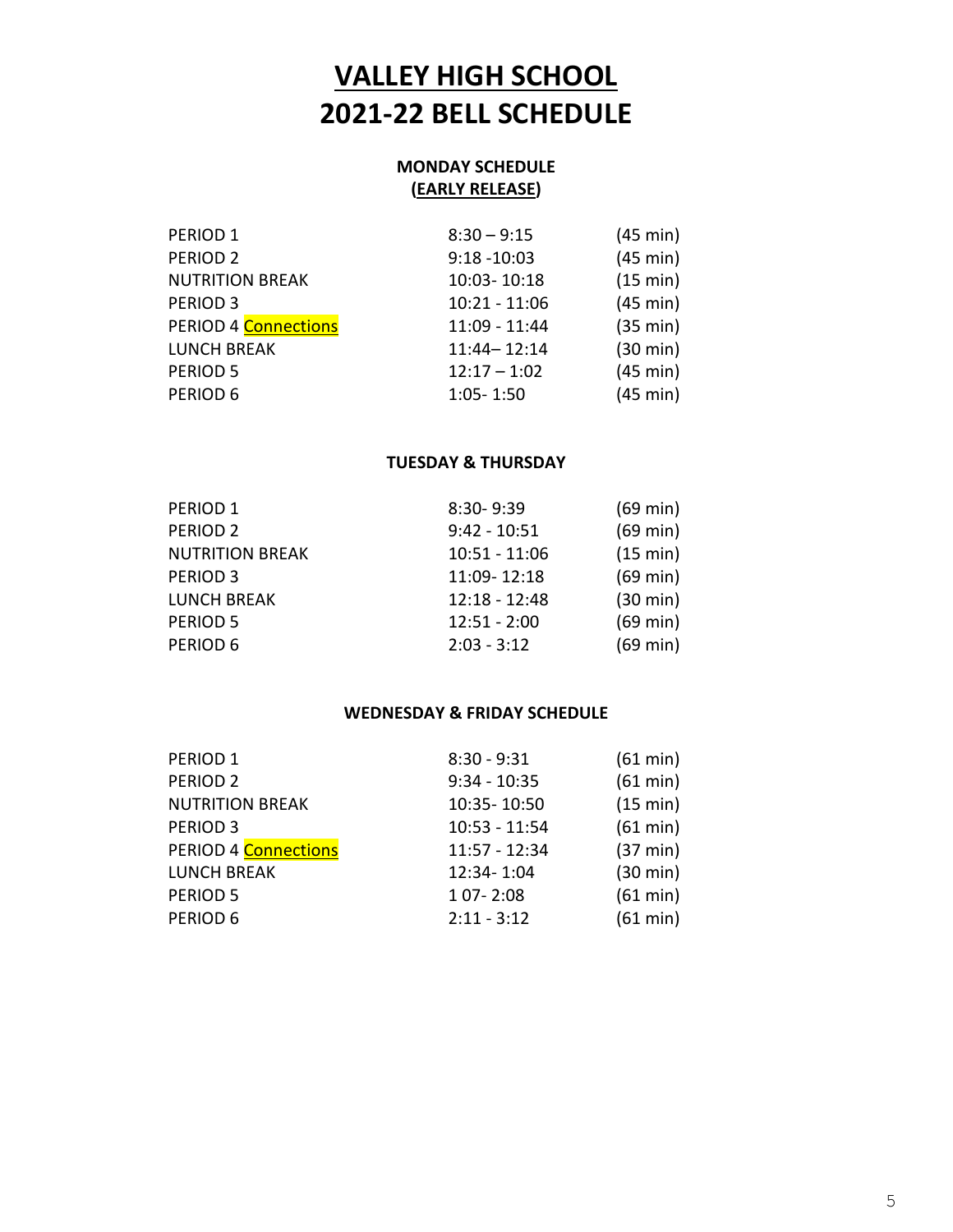#### **MINIMUM DAY SCHEDULE 2021-22**

#### **Student Led Conferences September 27, December 6, February 28, May 16,**

#### **Graduation/Last Day of School June 2 & 3**

| $8:30 - 9:05$   | (35 min) |
|-----------------|----------|
| $9:08 - 9:43$   | (35 min) |
| $9:46 - 10:21$  | (35 min) |
| $10:21 - 10:36$ | (15 min) |
| $10:39 - 11:14$ | (35 min) |
| $11:17 - 11:52$ | (35 min) |
| 11:55-12:30     | (35 min) |
|                 |          |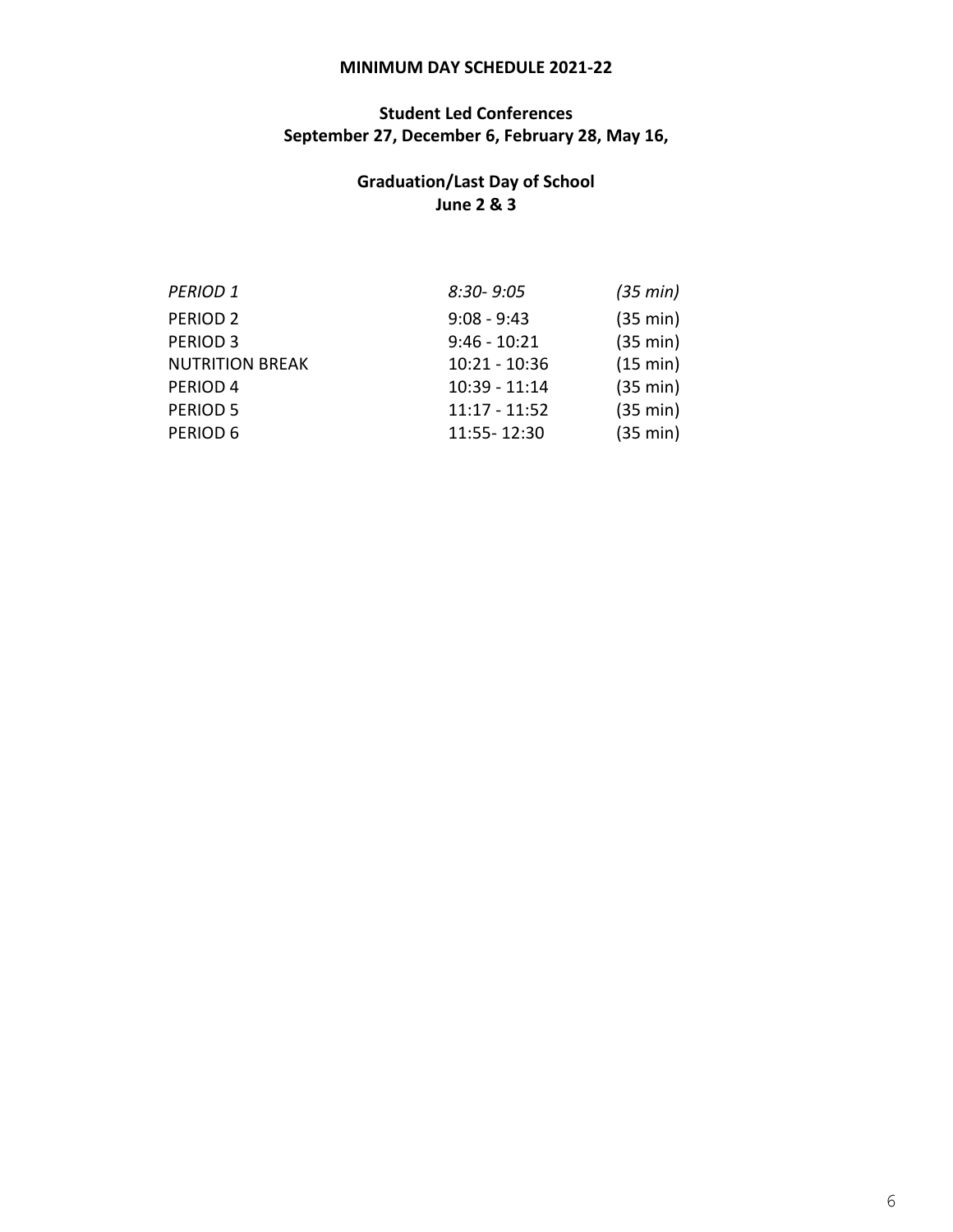# **VALLEY HIGH SCHOOL** School wide Learner Outcomes

# **RESPECT, THINK, PARTICIPATE**

# **Respect**

Be responsible and accountable for your actions Respect your space and the space we share Demonstrate integrity in the choices you make

# **Think**

Demonstrate academic and life skills through the use of technology and collaboration Develop creative and critical thinkers who make meaningful decisions

# **Participate**

Take an active role in your education Prepare for college and career and life Contribute to school and community Be a lifelong learner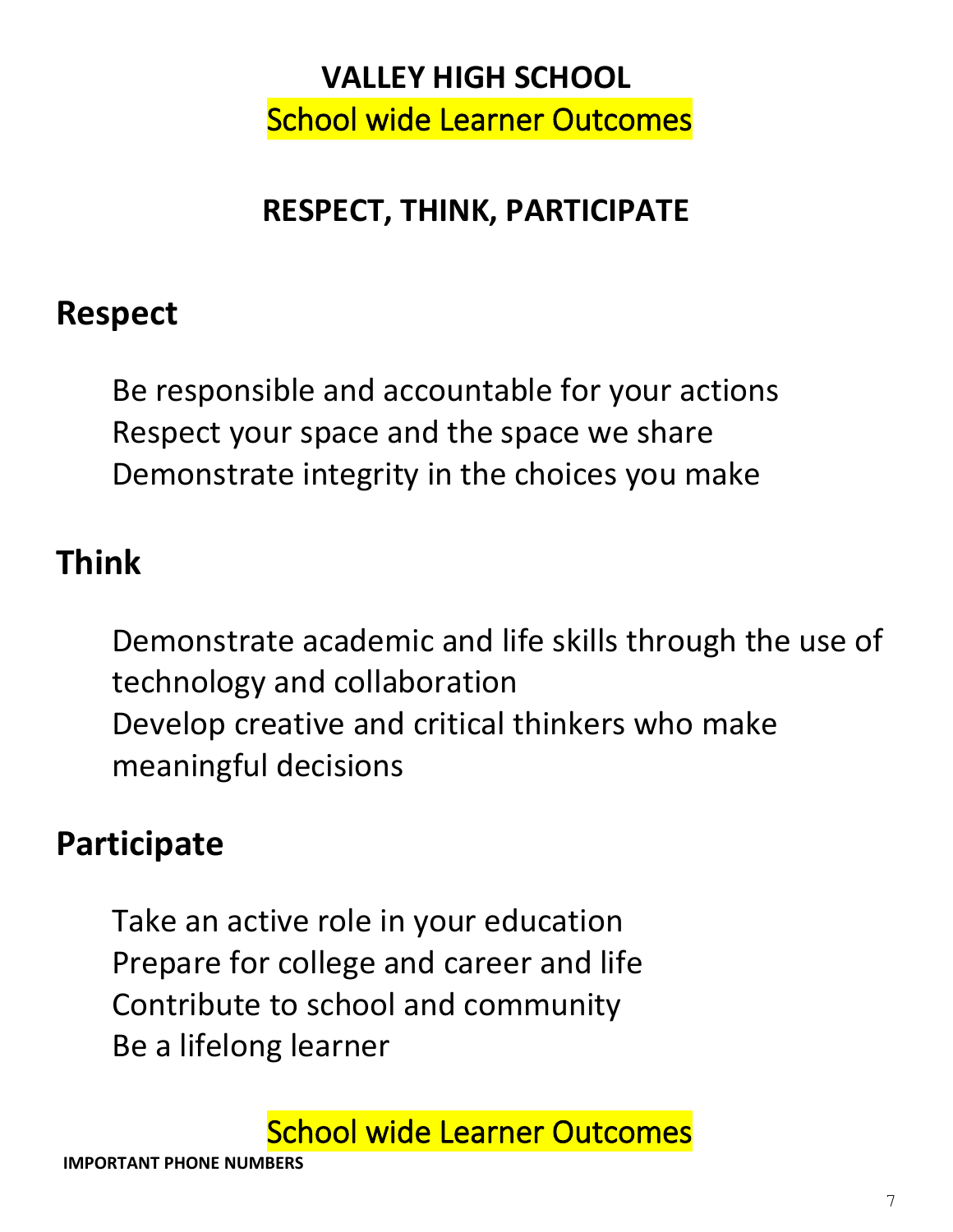

#### Valley High School 410 N. Hidden Trails Rd. Escondido, CA 92027

# **Receptionist Telephone 760) 291-2240**

| Receptionist                                                            | Maria Rios Tahuilan                                      | 291-2240                         |
|-------------------------------------------------------------------------|----------------------------------------------------------|----------------------------------|
| Parent Liaison                                                          | Monica Navarro                                           | 291-2203                         |
| Principal's Secretary<br>Principal                                      | Jessica Escobedo<br>Lou Landaverde                       | 291-2241<br>291-2242             |
| <b>Assistant Principal's Secretary</b><br><b>Assistant Principal</b>    | Maricela Ramirez<br>Abi Leaf                             | 291-2246<br>291-2243             |
| Attendance Office/Library                                               | Lorena Orozco                                            | 291-2244                         |
| Counselor<br><b>School Social Worker</b><br><b>School Social Worker</b> | Noemi Iraci<br>Adriana Bonilla<br>Angelica Curiel        | 291-2245<br>291-2257<br>291-2258 |
| Student Registrar<br>Transcripts<br>Cashier                             | Jessica Escobedo<br>Jessica Escobedo<br>Jessica Escobedo | 291-2241<br>291-2241<br>291-2241 |
| Assets/SOAR                                                             | <b>Sharon Clark</b>                                      | 291-2311                         |
| <b>Student Health Office/Nurse</b>                                      | Marissa Glaser                                           | 291-2253                         |
| Bilingual (Spanish) B.A.T.                                              | Jessica Leon                                             | 291-2255                         |

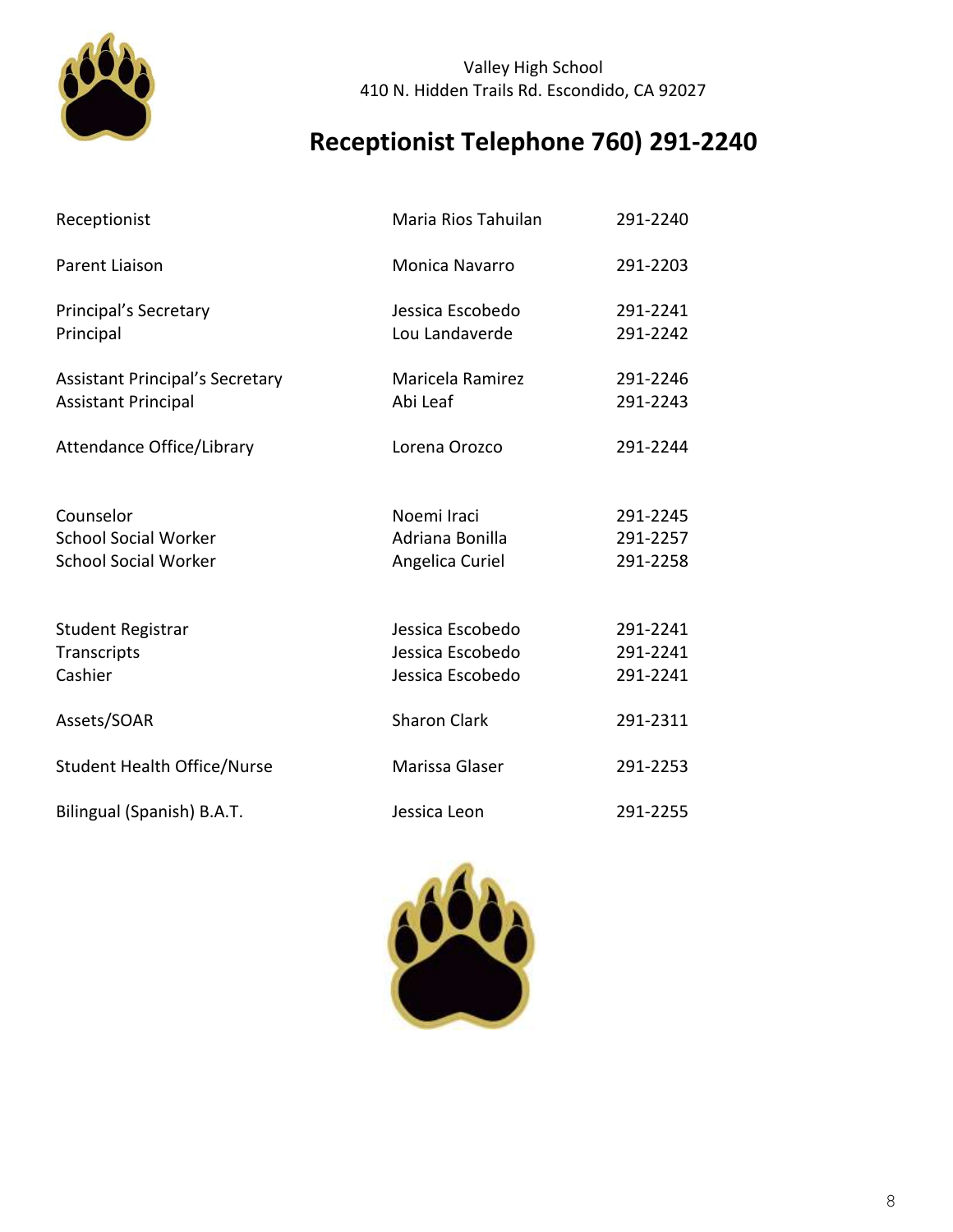

#### **EUHSD SCHOOL DISTRICT COVID-19 INFORMATION SHEET**

COVID-19, also known as the novel coronavirus, is a respiratory illness that is spread mainly from person to person, or via surfaces or objects. Person to person spread from or to children and adults is thought to occur mainly via respiratory droplets produced when an infected person coughs, sneezes, or talks. Reported symptoms of the illness include fever, cough, shortness of breath, chills, muscle pain, new loss of taste or smell, vomiting or diarrhea, and or sore throat. It is important to note that people who are infected but do not have symptoms play a role in the spread of COVID-19.

Recognizing that those infected with COVID-19 may have mild to severe symptoms, it is important for the EUHSD community to take precautions to mitigate the spread of COVID-19. The best community defense against the virus is washing hands frequently, avoiding touching the face, and avoiding being around sick people and physical distancing.

Parents and guardians should adhere to the following recommendations to protect the health of their student and others in the community:

#### **Keep your student home if they are sick**

If your student has a fever, cough, shortness of breath, chills, muscle pain, headache, sore throat, or loss of taste or smell, they should self-isolate and seek medical advice to determine if they should be tested for COVID-19. Your student should stay home for at least 10 days from when the symptoms first appeared and at least 3 days after the fever and respiratory symptoms have improved.

Additionally, a student who was in close contact with someone diagnosed with or suspected to have COVID-19 is to home quarantine for 14 days from the date of the exposure. Close contact is defined as being within 6 feet for more than 15 minutes with someone who has tested positive of COVID-19 or is suspected to have COVID-19.

#### **Requirement for students to wear face covering to school**

The use of a cloth face covering by students in the school setting during the COVID-19 pandemic can help reduce the transmission of the virus. Their primary role is to reduce the release of infectious particles in the air when someone speaks, coughs, or sneezes, including those who have COVID-19 but feel well. The face covering should be a material that covers the nose and mouth, secured to the head with ties or straps, or wrapped about the lower face. The covering may be factory-made, sewn by hand or can be improvised from household items.

Face coverings not required to be worn by children under two 2) years of age. Face coverings are strongly encouraged, but not required to be worn by students from 2 years of age through the second grade. Face coverings *are* required to be worn by students in grades 3 through 12 on campus, particularly in indoor environments, on school buses, and areas where physical distancing alone is not sufficient to prevent disease transmission.

Parents and guardians are encouraged to send their students to school with a cloth face covering to wear.

The face covering should be washed frequently, ideally after each use, or at least daily. Face coverings that no longer cover the nose or mouth, have stretched out or have damaged straps, or have holes in the fabric should be discarded. Students who do not have face coverings may be provided with them at no cost.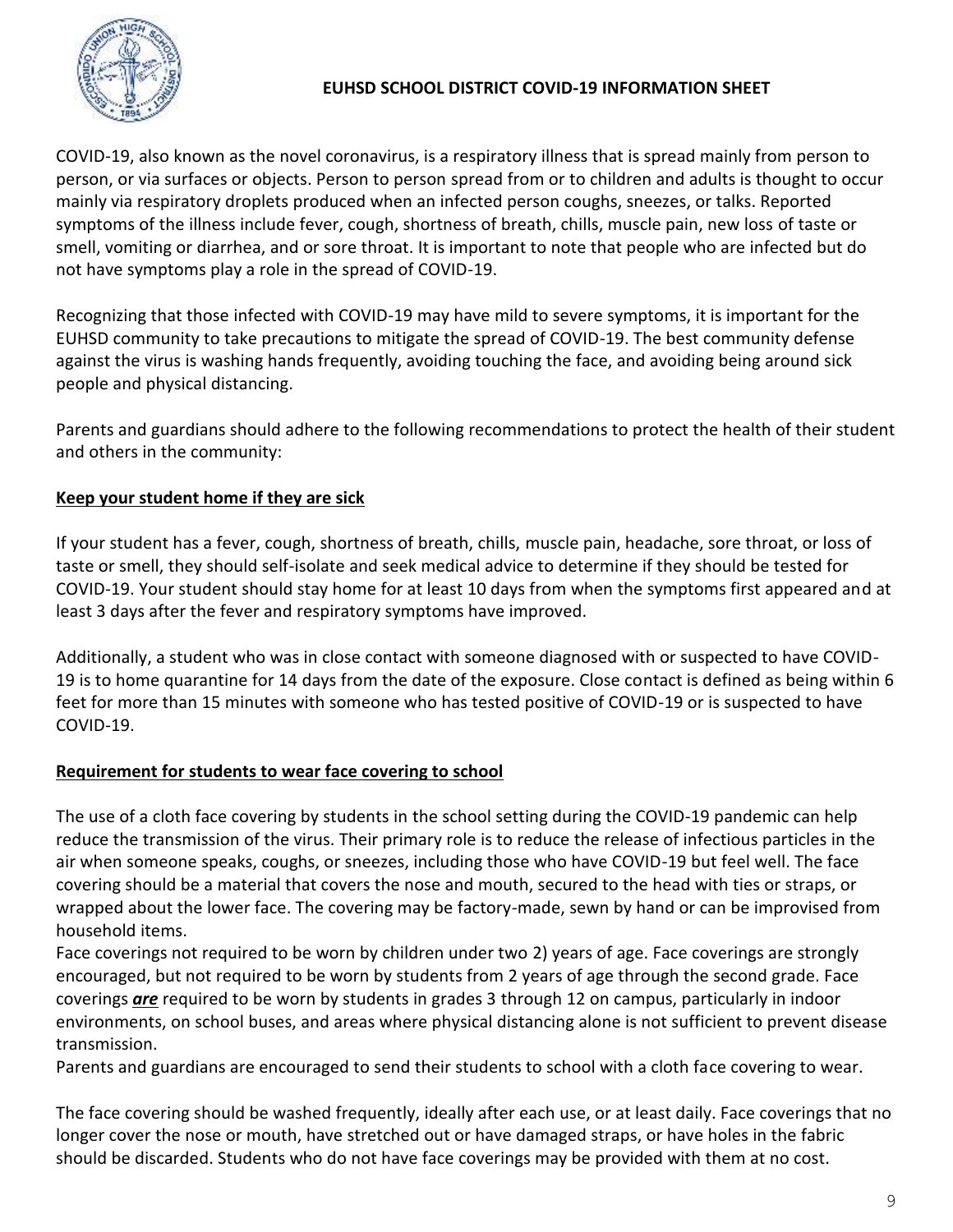#### **Establish plan if your student must be picked up from school**

In the event your student begins to display symptoms of COVID-19 while at school, they may need to be placed in an adult-supervised isolation room until they are picked up by an authorized adult. Please ensure that the emergency contacts for your student are updated with the appropriate individuals permitted to pick up your student if they are sick.

#### **Daily Symptom Check**

Parents and guardians should ask themselves the following questions and perform a check of symptoms (based on current [CDC symptoms\)](https://www.cdc.gov/coronavirus/2019-ncov/symptoms-testing/symptoms.html) daily before bringing their student to school:

- Does your student have any of the following symptoms:
	- o Cough
	- o Shortness of breath or difficulty breathing
	- $\circ$  A fever of 100 or higher (per local public health guidance) or a sense of having a fever
	- o Sore throat
	- o Chills
	- o New loss of taste or smell
	- o Muscle or body aches
	- o Nausea/vomiting/diarrhea
	- o Congestion/running nose not related to seasonal allergies
	- o Unusual fatigue
- Does anyone in your household have any of the above symptoms?
- Has your student been in close contact with anyone suspected of having or diagnosed with a confirmed case of COVID-19?
- Has your student had any medication to reduce a fever before coming to school?

If the answers to any of the above questions is "yes," they cannot attend in-person classes and the school should be notified. Please note that a representative from your student's school will likely perform a similar symptom check before allowing your student to attend class.

If you have questions regarding COVID-19, its symptoms, or how to treat the illness, please contact District Nurse 760-291-3007.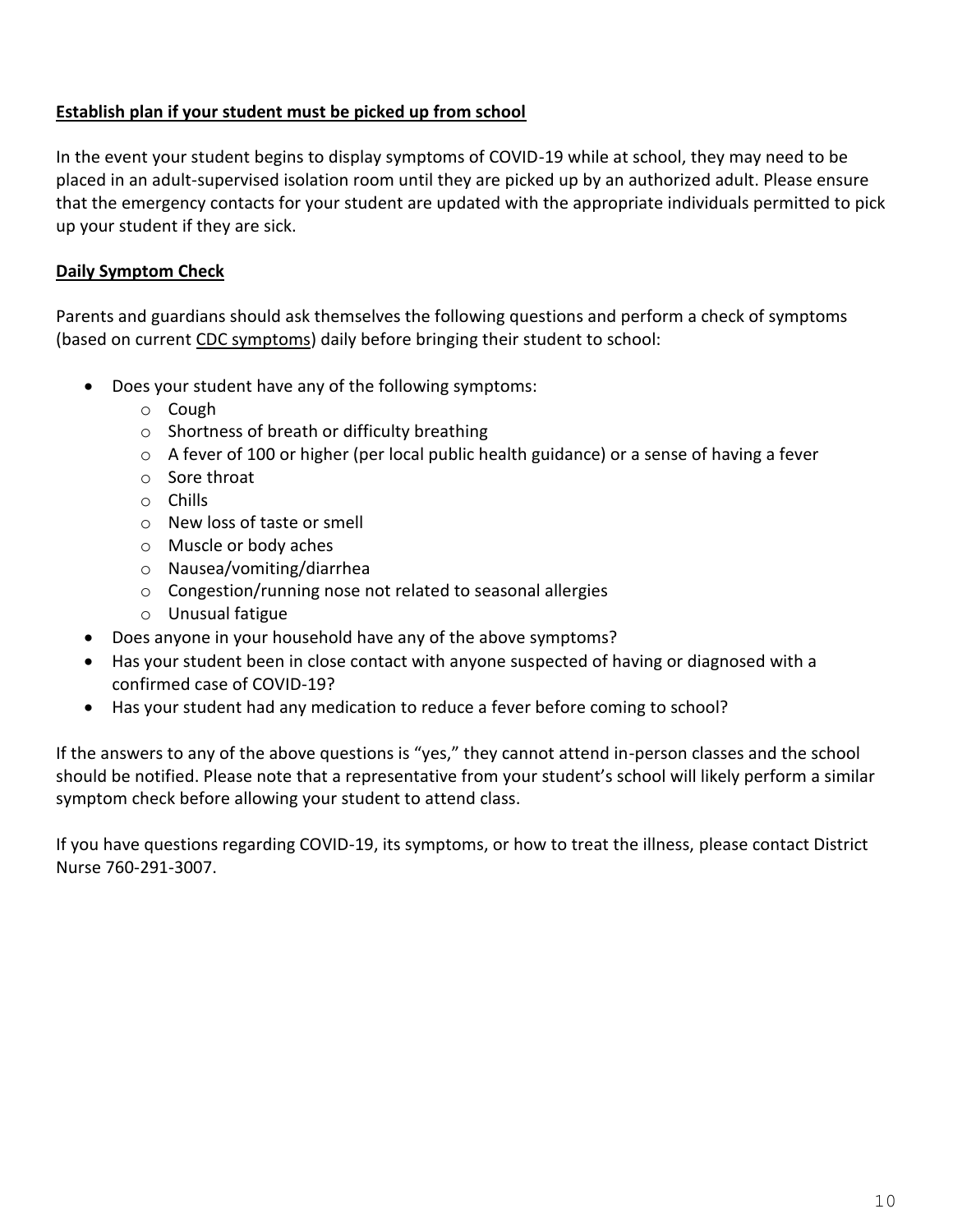# **AVID**

# **AVID PROGRAM AT VALLEY HIGH SCHOOL**

Come join our AVID program at Valley High School!



Advancement Via Individual Determination (AVID) is one of our strongest academic classes at Valley High School. AVID has offered elective courses and support to Valley High School students since 2000. Our AVID teachers, Ritu Jagir and Monica Lee strive to inspire each one of their students to set goals for their education after high school. AVID teachers equip their students for success by teaching study skills applicable for higher education. The program currently has 40 students enrolled at Valley High School. Our AVID program seeks to help our students gain acceptance into a local community college and then successfully transfer to a university setting.

We have a nice partnership between Valley High School and our local Palomar College that helps our students successfully bridge the gap between high school and completion of a university degree by way of a community college. We encourage students to visit the Valley High School College and Career Center on campus and to enlist in our Summer Bridge Program that will help them "bridge" to their new educational opportunity after Graduation. Our students will be monitored and provided assistance along the way to ensure their success in college.

The goal for our AVID students at Valley High is for them to be able to see the educational possibilities and opportunities that are out there for them after high school to continue their education. Every year, our AVID students attend multiple college field trips together. The past academic school year, we toured the campus of the University of California at San Diego and University of California Los Angeles. This experience made university attendance a tangible goal for many of our students as they realized they had some things in common with the university students they were able to meet and communicate with. At Valley High, we have adopted the philosophy that all students can and should be prepared for college even if they choose not to attend immediately after high school.

# Come join our AVID program at Valley High School!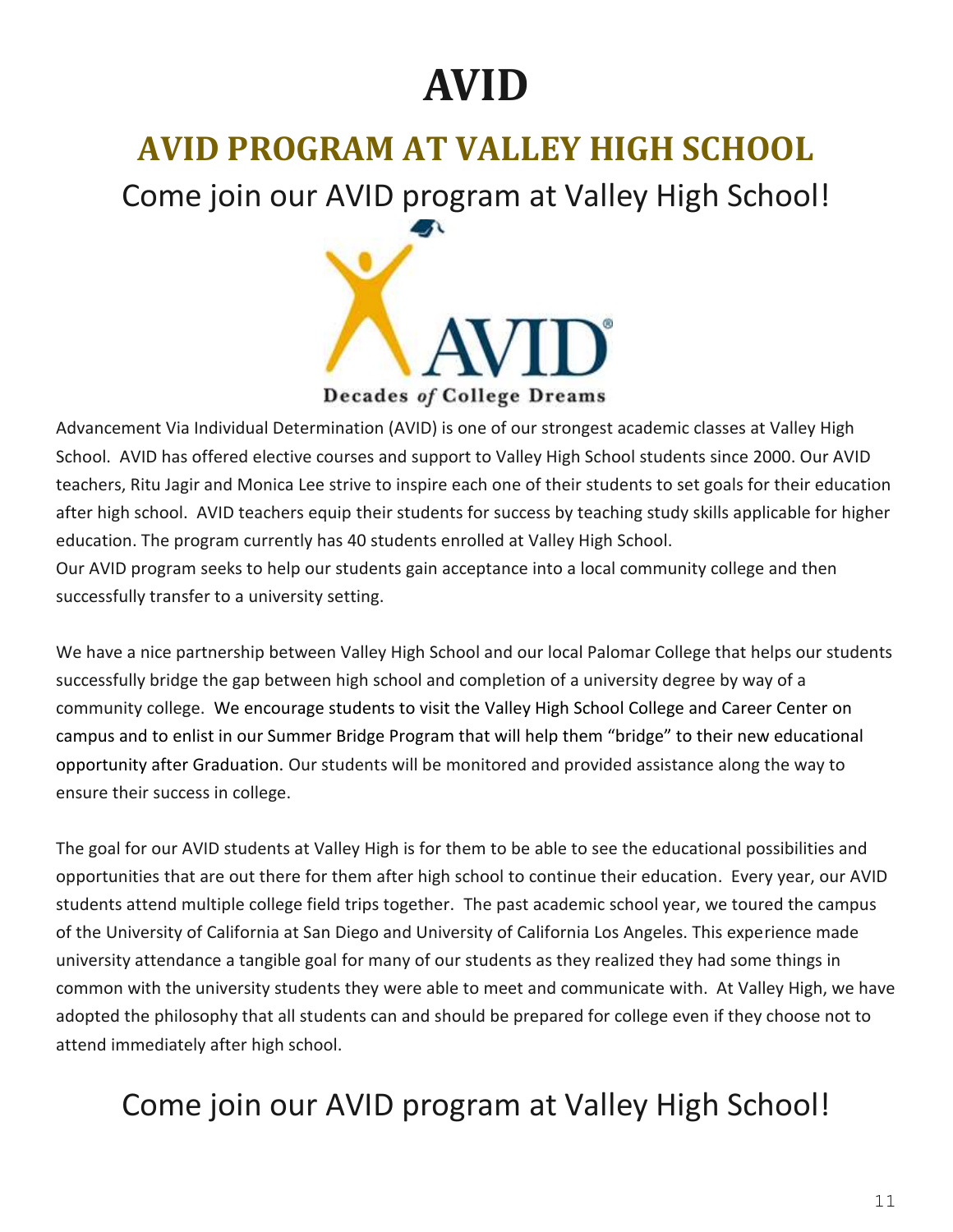

"ASSETS" BEFORE AND AFTER SCHOOL PROGRAMS VALLEY ATHLETICS, CLUBS, GAME ROOM AND FUN"

| <b>Monday</b>                                                             | <b>Tuesday</b>                                                   | <b>Wednesday</b>                                                      | <b>Thursday</b>                                                       | <b>Friday</b>                                                            |
|---------------------------------------------------------------------------|------------------------------------------------------------------|-----------------------------------------------------------------------|-----------------------------------------------------------------------|--------------------------------------------------------------------------|
| Homework Club<br>7:30 - 8:30 RM 11                                        | Homework Club<br>$7:30 - 8:30$ RM 11                             | Homework Club<br>$7:30 - 8:30$ RM 11                                  | Homework Club<br>$7:30 - 8:30$<br><b>RM 11</b>                        | Homework Club<br>$7:30 - 8:30$<br><b>RM 11</b>                           |
| Open Tutorial Lab<br>Social Science<br>$1:00 - 2:00$ RM 9<br>Game Room    | Open Tutorial Lab<br>English<br>$2:00 - 3:00$ RM 1<br>Game Room  | Open Tutorial Lab<br>Science 2:00 - 3:00<br><b>RM 12</b><br>Game Room | Open Tutorial Lab<br>Math 2:00 - 3:00 RM<br>9                         | Open Tutorial Lab<br>Open<br>$2:00 - 3:00$<br>RM <sub>9</sub>            |
| $1:00 - 2:00$<br>RM <sub>9</sub><br><b>Community Service</b>              | $2:00 - 3:00$<br>RM <sub>9</sub><br><b>Community Service</b>     | $2:00 - 3:00$ RM 9<br><b>Community Service</b><br>$2:00 - 3:00$ RM 10 | Game Room<br>$2:00 - 3:00$<br>RM <sub>9</sub>                         | Game Room<br>$2:00 - 3:00$<br>Resource RM 2                              |
| $1:00 - 2:00$ RM 10<br>Art Club<br>$1:00 - 2:00$ RM 10                    | $2:00 - 3:00$ RM 10<br>Art/Fashion Club<br>$2:00 - 3:00$ RM 10   | Art Club<br>$2:00 - 3:00$ RM 10<br>Grizz TV/Drama Club                | <b>Community Service</b><br>$2:00 - 3:00$<br><b>RM 10</b><br>Art Club | Community<br>Service 2:00 -<br>3:00 RM 10                                |
| Leadership Club<br>$1:00 - 2:00$ RM 1<br>Scholarship Club                 | Interact Club<br>$2:00 - 3:00$ RM 5<br>College & Career Club     | $2:00 - 3:00$<br>RM <sub>9</sub><br>College & Career Club             | $2:00 - 3:00$<br><b>RM 10</b><br>All About Me                         | Craft Club<br>$2:00 - 3:00$<br>RM <sub>9</sub>                           |
| $1:00 - 2:00$ RM 9<br>Open Gym/Weight<br>$1:00 - 2:00$ GYM                | $2:00 - 4:00$<br>RM <sub>9</sub>                                 | $2:00 - 4:00$<br>RM <sub>9</sub>                                      | $2:00 - 4:00$<br>Teacher's Lounge<br>College & Career Club            | Grizz Spirit Club<br>$2:00 - 3:00$<br>RM <sub>9</sub>                    |
| Soccer Club<br>$1:00 - 2:00$                                              | Sports Club<br>$2:00 - 3:30$<br>Park Field/GYM                   | Open Gym/Weight<br>Rm 2:00 - 3:00<br><b>GYM</b>                       | $2:00 - 4:00$<br>RM <sub>9</sub>                                      | Scholarship Club<br>$2:00 - 4:00$<br>RM <sub>9</sub>                     |
| Field/GYM<br>YearDisk/Film Making<br>Tutorial                             | Science/Math Club<br>$2:00 - 3:30$ RM 12<br>YearDisk/Film Making | Soccer Club<br>$2:00 - 3:00$<br>Field/GYM                             | Sports Club<br>$2:00 - 3:30$<br>Park Field/GYM                        | Volleyball/Weight<br>Rm 2:00-3:00<br><b>GYM</b>                          |
| $1:00 - 2:00$ RM 14<br>Music Production &<br><b>Creative Writing Club</b> | Tutorial<br>2:00 - 3:00 RM 14<br>Running/Hiking Club             | YearDisk/Film Making<br>Tutorial<br>$2:00 - 3:00$<br><b>RM 14</b>     | Music/ Karaoke Club<br>$2:45 - 3:45$<br>RM <sub>9</sub>               | Soccer Club<br>$2:00 - 3:00$<br>Field/GYM                                |
| $1:00 - 2:00$ RM 9                                                        | Saturdays TBD                                                    |                                                                       | YearDisk/Film Making<br>Tutorial 2:00 - 3:00<br><b>RM 14</b>          | YearDisk/Film<br><b>Making Tutorial</b><br>$2:00 - 3:00$<br><b>RM 14</b> |
|                                                                           |                                                                  |                                                                       |                                                                       | Music<br>Production/<br>Karaoke Club<br>$2:00 - 3:00$                    |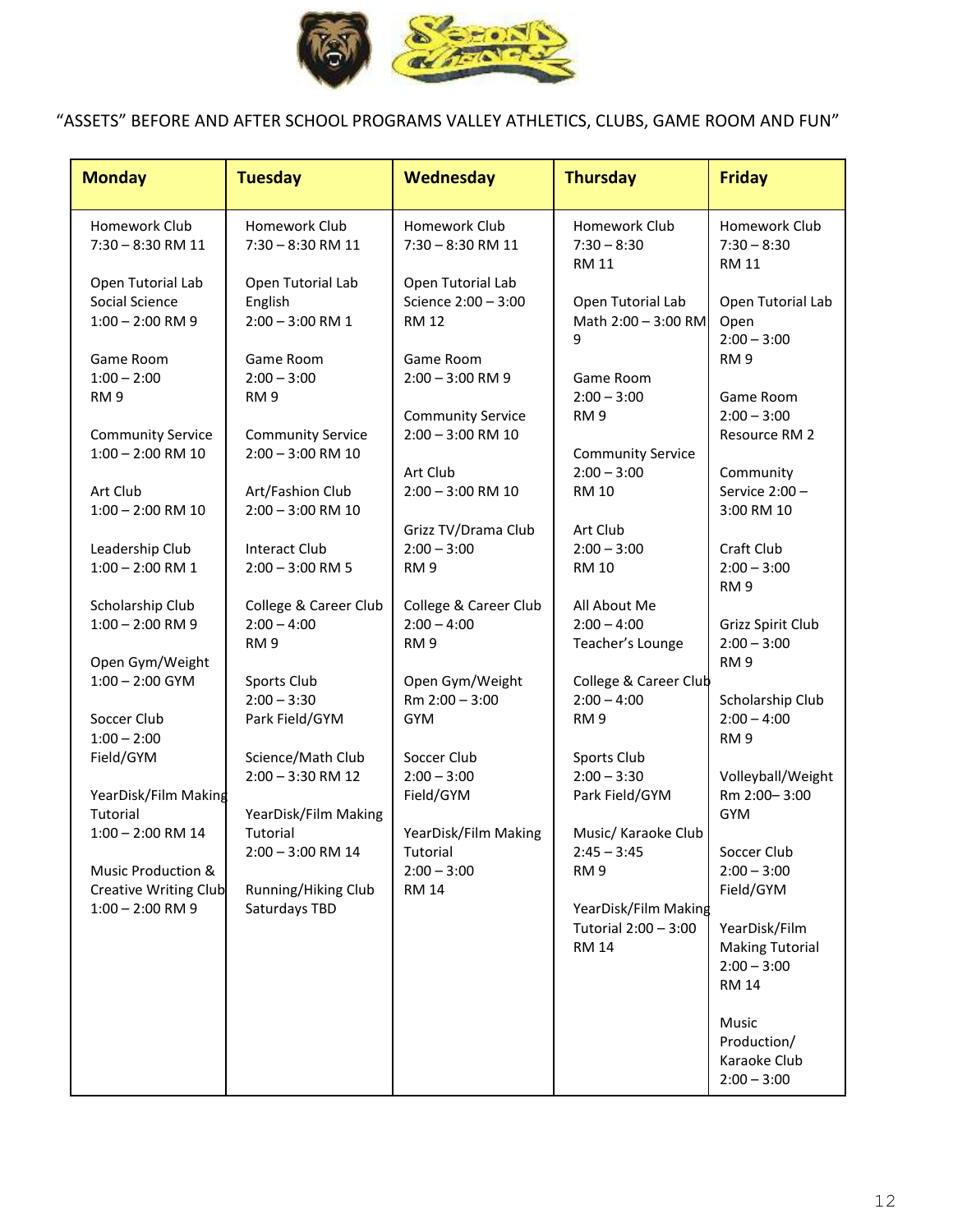### **Valley High School COUNSELOR**

#### **COUNSELOR Noemi Iraci 760) 291-2245 niraci@euhsd.org**

The counselor at VHS provides vital and necessary services for students and our parents. As an integral part of the educational process, counselors seek to help each student to develop positive attitudes and personal dignity, and to accept the responsibilities and challenges required in a changing and complex society. Counseling services are provided that develop and support the educational plans and goals including awareness of potential careers for all students. Our counselor works with Palomar college and assists with scholarships at Valley HS.

#### **REQUEST TO SEE A COUNSELOR**

Our counselor is available to all students before and after school, break and lunch times. If a student's counselor is not available, the student can fill out and turn in a "request to see my counselor" slip.

Students are welcome anytime in the counseling office for any social/emotional needs on campus.

We take student class time and their learning very seriously. Students are expected to have permission and a pass from their teacher to see the counselor during class time.

Parent/Guardians- Please call or email our counselor anytime to communicate or to schedule an appointment.

#### **ACADEMIC COUNSELING**

To plan and schedule students' high school programs, discuss graduation requirements/status, interpret standardized test results and help plan post high school opportunities.

#### **PERSONAL/SOCIAL COUNSELING**

To assist in decision-making, goal setting, problem solving and help address concerns with others (friends, family, teachers).

#### **Counseling Services**

Restorative Practice, Counseling Grades 10-12, Student Scheduling, Counseling Articulation, Graduation Plans, Parent Orientation, Scholarship Oversight, SST Coordinator, 504 Coordinator, 5<sup>th</sup> Year Seniors, Adult Education Liaison, Career Faire Lead, Connections Liaison, APC Team Counselor, Senior Awards Night Lead, College and Career Programs



#### **Welcome Back Grizzlies!**

If your last name starts with A-Z, then Noemi Iraci is your academic counselor! She can help with:

- Schedule Changes
- **Grad Plans**
- **Additional Credit Opportunities**





Work hours: 8am to 3pm Office Line: (760) 291-2245 Email: niraci@euhsd.org

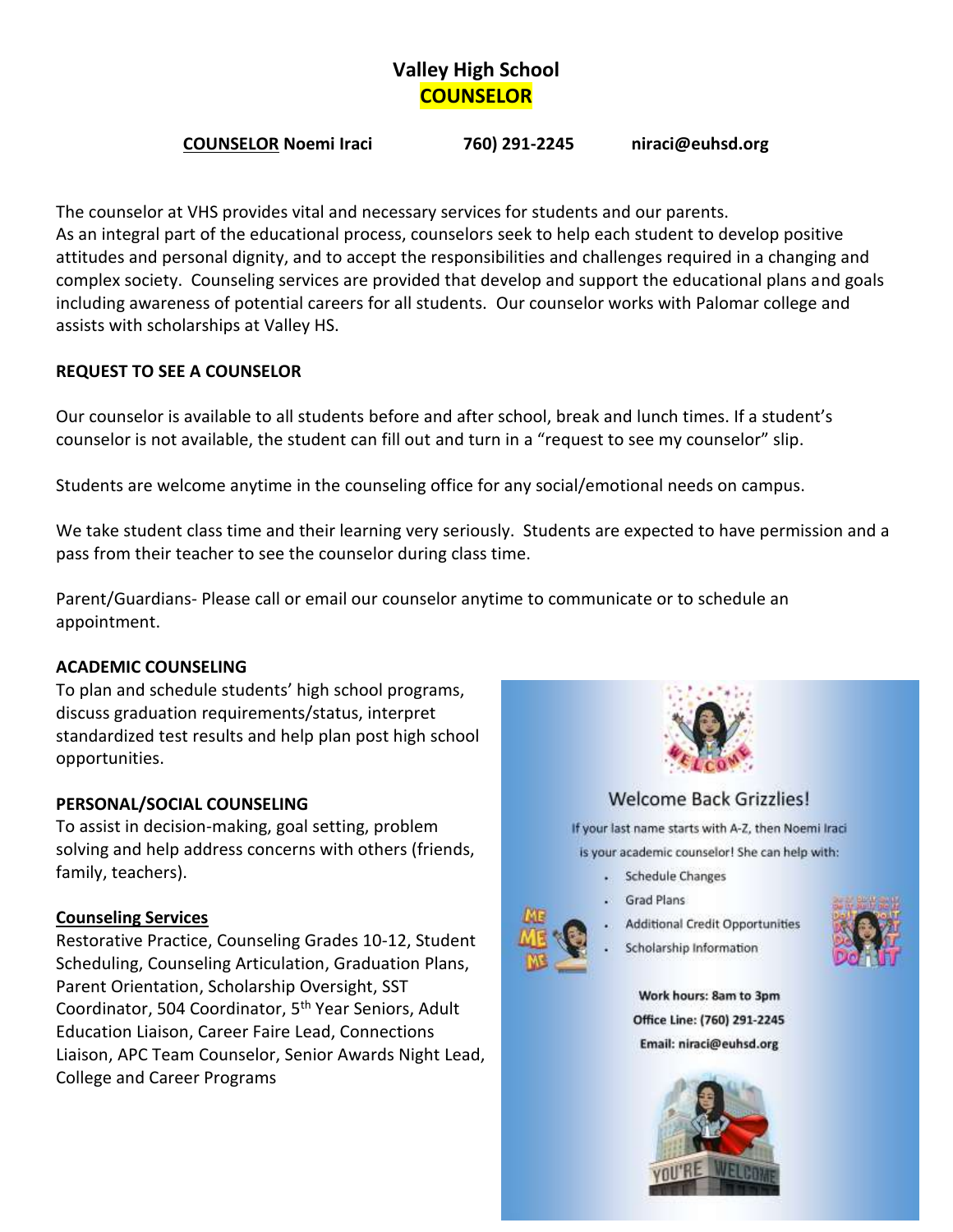### Valley High School SOCIAL WORKER

| <b>SOCIAL WORKER</b> | Adriana Bonilla        | (760) 291-2257       | abonilla@euhsd.org |
|----------------------|------------------------|----------------------|--------------------|
| <b>SOCIAL WORKER</b> | <b>Angelica Curiel</b> | $(760) - 291 - 2258$ | acuriel@euhsd.org  |

The social workers at VHS provides vital services to address the social-emotional-environmental needs of our students. The social worker provides strategic services to address the needs and allow students to focus on academic learning. Students are provided mental health support and coordination of care to help bridge any gaps in the school setting. Anyone can refer a student to the social worker and walks-ins are acceptable. Our school social worker coordinates the school-based services with Palomar Family Counseling Services, Mental Health Systems, Escondido COMPACT, and other community partners.

#### **REQUEST TO SEE A SOCIAL WORKER**

Our social worker is available to all students before and after school, break and lunch times. If the social worker is unavailable at the moment, a student can complete a "request to see my social worker" slip that is followed up immediately.

Students are welcome anytime in the counseling office for any social/emotional needs on campus.

We take student class time and their learning very seriously. Students are expected to have permission and a pass from their teacher to see the social worker. Appointments are scheduled ahead of time with students receiving ongoing services.

Parent/Guardians- Please call or email our social worker anytime to communicate or to schedule an appointment.

#### **PERSONAL/SOCIAL COUNSELING**

To assist in decision-making, healthy coping skills, stress management skills, goal setting, problem solving skills and assist with peer interactions.

#### **CRISIS INTERVENTION**

The social worker assists students immediately with any crisis related situations. The social worker creates a plan of action to support student which may include communication with family and coordination of care for student/school safety.

#### **Social Worker Services:**

Restorative Practice, Counseling At Promise Students, McKinny-Vento/ Foster Youth Support, School Culture, Weekly Connections script, Camp Lead Coordinator, Community Agency Coordinator, Attendance/SARB Team , Risk Assessments, Crisis Intervention, Cal-SAFE, Home Visitations, Student Group Coordination, Feeding San Diego Food Distribution, Parent Orientation, Award Assemblies, School-wide Suicide Prevention services, Coordinator of Community Fair, Escondido COMPACT MDT Meetings Representative, Escondido COMPACT Board Representative, Social Work Intern Supervisor, Campus Trauma-Informed Care Consultant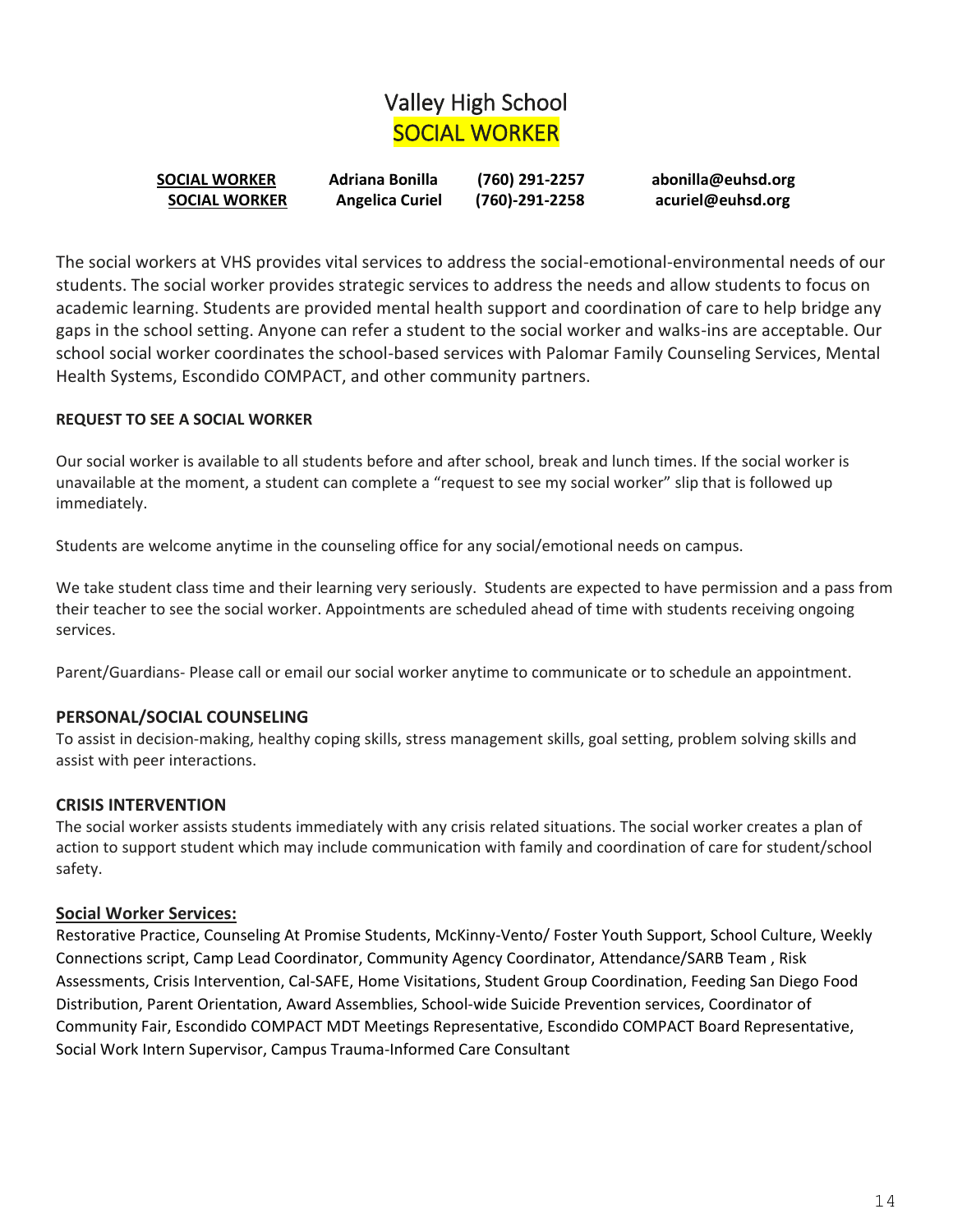# **VHS SCHOOL RULES AND REGULATIONS VHS CODE OF CONDUCT**

### **STUDENTS HAVE THE RIGHT TO:**

Receive a meaningful education to prepare them to take their place in an adult society. A positive learning environment includes a reasonably quiet and comfortable place to work. Curriculum materials that are current.

A reasonable amount of individual attention and instruction.

Knowledge of what is expected of them.

A clean, attractive and functioning school facility.

Learn according to their ability and achievement level and to be elevated according to their ability and achievement.

Receive fair and consistent treatment in class.

Attend without fear or threat to person or property.

Learn non-violent skills that aid in self-discipline and problem solving.

Learn human relation skills that promote positive interpersonal communication.

Learn in a drug free environment.

Freedom from sexual harassment.

### **STUDENT RESPONSIBILITIES**

Be a positive and contributing member of the Valley High School community and family. Show courtesy and cooperation towards all school personnel and all peers.

Attend school each day.

Remain free of drugs or illegal substances.

Promote an effective and positive school climate, thus assuring the opportunity to an uninterrupted education.

Follow the agreed upon school and classroom social contracts.

Be on time each day for all classes.

Carry a pass at all times when not in class and to show the pass upon request.

Carry a Valley HS IDcard at all times and to show the ID card upon request.

Complete all class assignments.

Be personally responsible for textbooks, devices and other instructional responsibilities.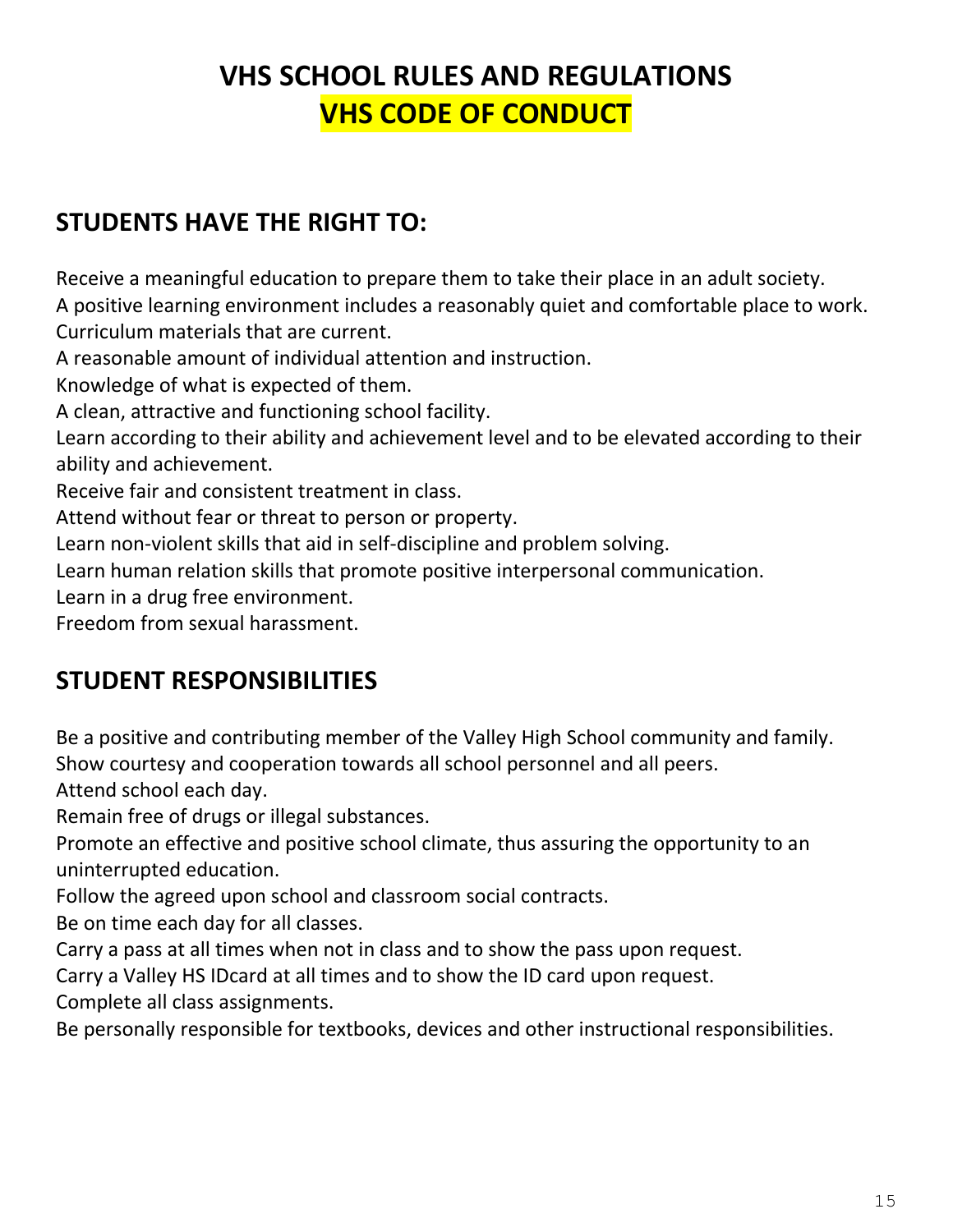# **Valley High School**



#### **Athletics & Sportsmanship Contract PURSUE VICTORY WITH HONOR**

Our Valley High School ASSETS after school program generously pays for our VHS intramural athletic teams including the player uniforms, coaches, officials/referees and transportation costs to be able to provide you this opportunity to be a VHS team member and to represent VHS in an intramural athletic contest in the community. It is a privilege to be able to wear the VHS uniform and to represent VHS on and off the field/court. VHS Administration & or a VHS coach may remove me from the team for not following any of the following basic expectations below.

PRINT NAME

#### **VHS Student Athletes are expected to:**

- $\circ$  Be reminded that school ALWAYS comes first. Priority #1) Student Priority #2) Athlete
- o Be at school every day & on time to all of my classes.
- o Maintain passing classes at all times.
- o Be student leaders in behavior and work in the classroom & on campus at all times.
- $\circ$  Respect the VHS facility & equipment & the opportunity to play for my school and this team.
- $\circ$  Respect your VHS coaches. The coach is in charge and is the only one who talks to referees.
- $\circ$  As a team player, I am responsible for the set up & take down for all my practices & games.
- $\circ$  Be respectful to our guests, all of our opponent players & their coaches at all times.
- o Be respectful to referees. They are human & without them we would not be able to compete.
- o Respect & accept all official's calls & decisions without arguments or gestures.
- $\circ$  Let coach speak to the referee if necessary, not the player/athlete. Your job is to compete.
- o Adhere to all VHS rules & specific team rules in place by VHS & your assigned VHS coach.
- o VHS school rules apply **AT ALL TIMES** on & off the field/court for all practice and games.
- o Set a good example for other players and be respectful to spectators at home or away.
- o Not use profanity, obscene language or any improper actions.
- $\circ$  Refrain from any acts or threats of acts of physical violence against any person. Unacceptable
- o Know, understand, & appreciate the rules of the game we are competing in.
- $\circ$  Your TEAM always comes first. We win & lose as a community. This is a TEAM sport.
- o At VHS we are expected to be good winners & good losers at all times.
- o Maintain good sportsmanship at all times & enjoy the experience. Have fun playing together.
- $\circ$  Signing below indicates I have read all the above & agree to all of the expectations.

| DATE:                        |
|------------------------------|
| DATE: __________________     |
| DATE: www.communications.com |
|                              |
| DATE: _____________          |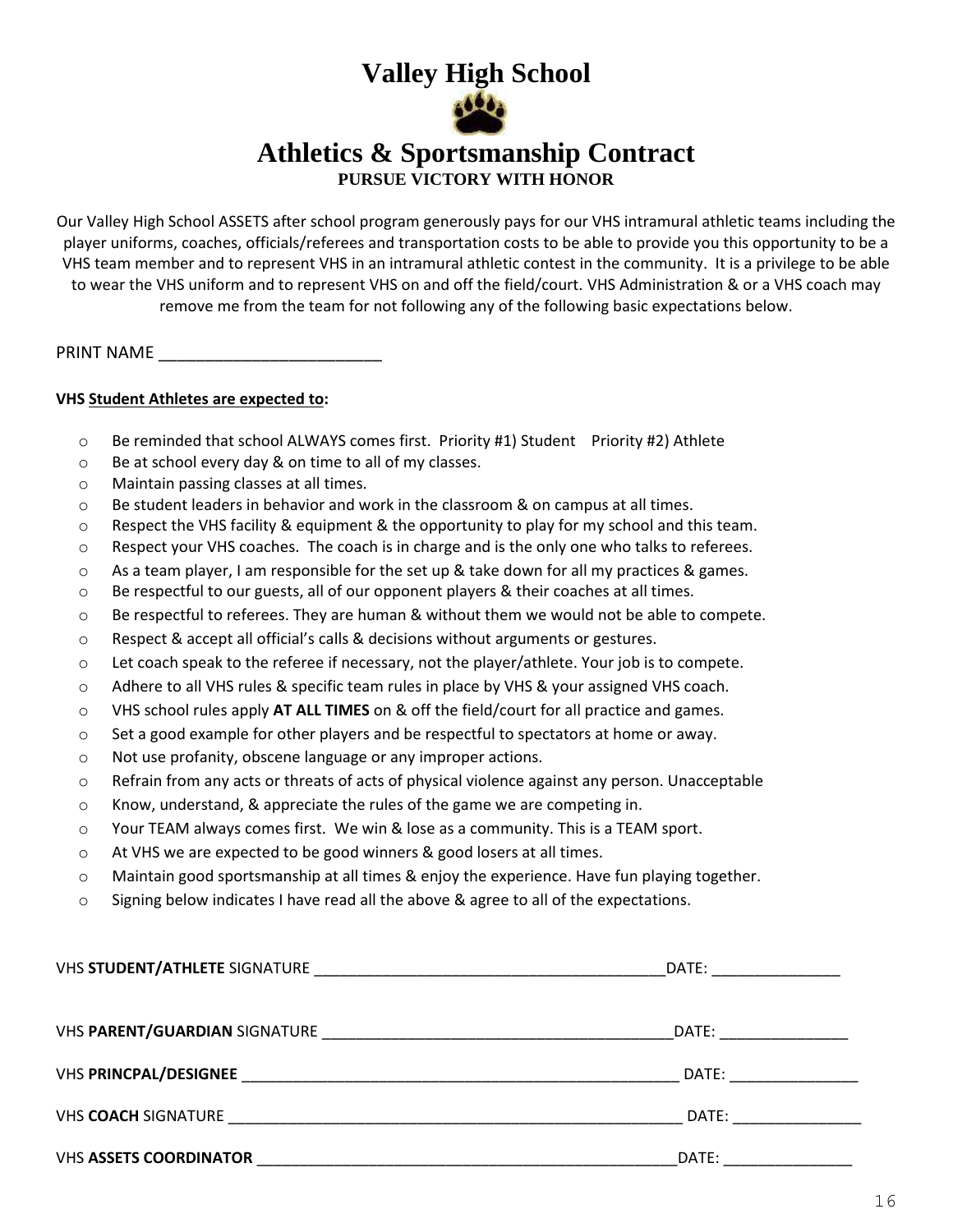#### **Continuation Education overview**

Continuation education, an educational option for students since 1919, is a high school diploma program designed for students whose needs are not being met in a comprehensive high school. The characteristics of the typical continuation school include smaller class size, and individualized open-entry/open-exit program, and a competency-based curriculum. In addition, students issued a high school diploma meet minimum competency established by their local school district as well as state-mandated graduation requirements.

#### **Enrollment Process: Voluntary Transfer to Valley High**

#### **If this is either a Parent or Student Request and:**

❑ **You are a student currently attending Del Lago Academy, Escondido, Orange Glen, or San Pasqual High School:**

Make a transfer request to the student's current assistant principal or school counselor who will meet with student and parent to discuss the request. If a transfer to Valley High School is recommended, both the administrator and the parents sign an Alternative Placement Student Recommendation Form, which is reviewed by the Alternative Placement Committee (A.P.C.). No student placement will be considered by the A.P.C. without parent approval. You will be notified by phone when final approval is given for the transfer and a "welcome conference" will be scheduled for the student and parent to attend Valley High.

❑ **If you are a student transferring into the Escondido Union High School District from another alternative placement or a student not currently enrolled in school:**

Call the director of Pupil Services at (760) 291-3261 to schedule an appointment.

❑ **If you are a student who does not live in the Escondido Union High School District and wish to enroll at Valley High School:** 

Begin the inter-district transfer process at the administrative offices in the student's current district of residency. After approval by the current district, please contact the Director of Pupil Services at (760) 291-3261 to schedule an appointment.

#### **Special Education Students**

Classes are offered for students who have prescribed learning disabilities or who require resource specialist services. Students in Special Education classes who wish to attend Valley High School should have an I.E.P. stating placement at Valley High School is in the best interest of the student PRIOR to requesting a transfer. Please contact our VHS Special Education teacher Mrs. Brenda Simmons at VHS at (760) 291-2250 for additional information.

#### **Involuntary Transfer**

Also known as administrative placement, are transfers governed by the E.U.H.S.D. Board Policy #7445,b, and are appropriate for students who have: violated the district's conduct codes on repeated occasions; who are chronic truants or are failing to make appropriate progress; or who have committed a serious violation of Board Policy 7440, Standards of Student Behavior, Article VII, B,1,a-1. The procedure for involuntary transfers is:

- $\circ$  The student is immediately dropped from current placement. Checkout grades, graduation status reports, immunization records, and transcripts are mailed or faxed to Valley High School by the registrar.
- $\circ$  The Assistant Principal at the current site of enrollment will arrange for an appointment at Valley High School for intake.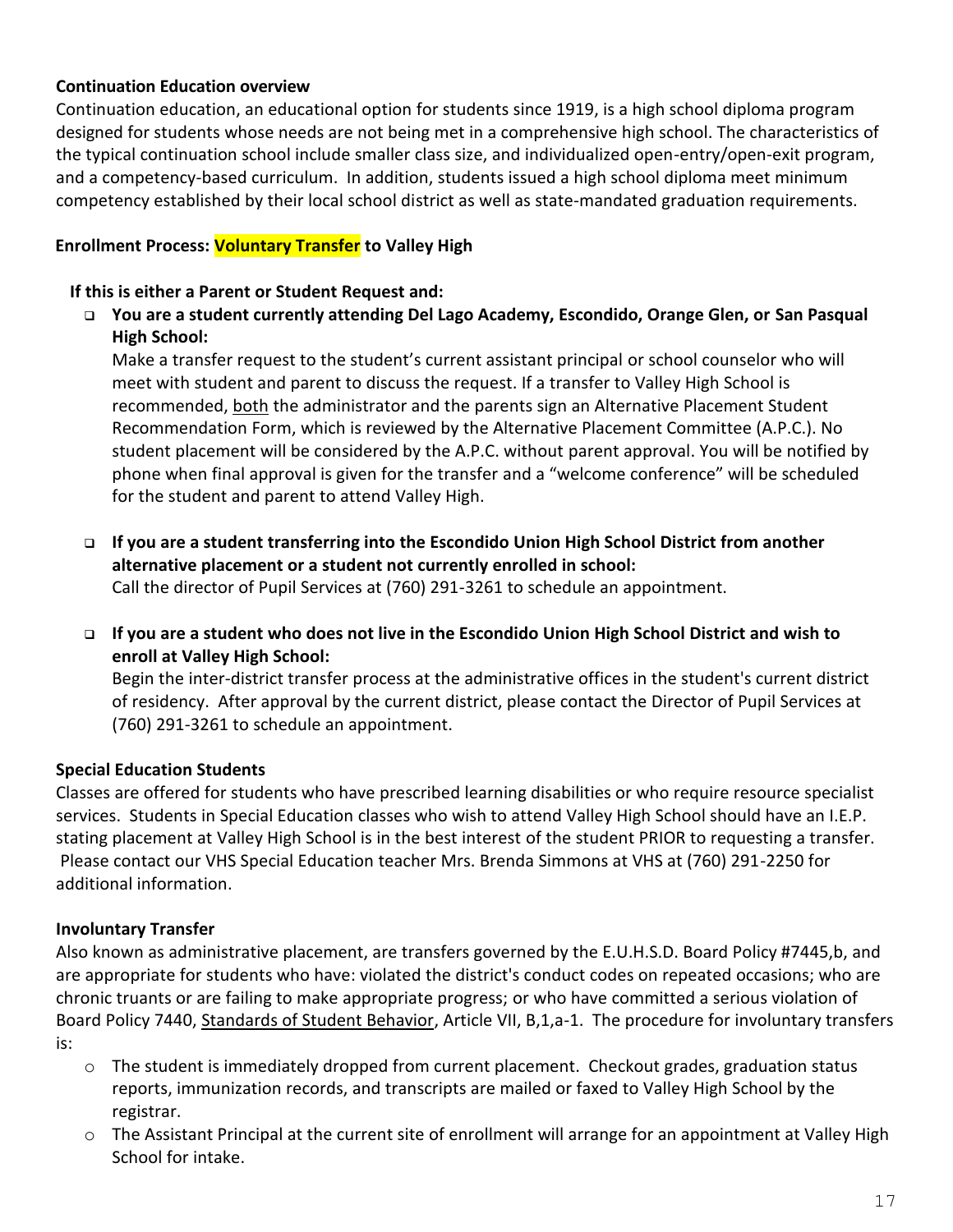- o Any terms of suspension must be completed before a student can be enrolled at Valley High School
- $\circ$  Involuntary transfer students may be placed on probationary conduct, attendance, or academic achievement contracts.
- o Parents who wish to appeal an involuntary transfer make an appointment to meet with the Director of Pupil Services.

#### **The Alternative Placement Committee**

The Alternative Placement Committee reviews all student placements. Students will be advised of their placement the following the A.P.C. meeting by the school site receiving the referral. The committee meets every six weeks during the regular school year. Four administrators review the APC recommendations and check the appropriateness of the referral and the completeness of the supporting documentation. Parents and students may appeal the committee decision by requesting to meet and present information to the committee. Students recommended to attend Valley High School should check out of their current school the last school day before enrolling in Valley. No one will be enrolled at Valley until the check-out procedure has been completed. For information on the Alternative Placement Committee meetings please call our Assistant Principal.

#### **Student Intake Conferences**

Returning students and students recommended for an intake conference by the Alternative Placement Committee must schedule an intake conference with the continuation school principal or assistant principal prior to enrollment. Allow 20 to 30 minutes for the conference. Both the student and parent/guardian must attend. All students not currently attending a school in the Escondido Union High School District must attend an intake conference. At that time, you must furnish your most current transcript, graduation status reports, immunization records, and proof of residency in the district. Any student currently under expulsion orders from another district must declare this during the conference.

#### **Responsibility Training Program (R.T.P.)**

Our new student RTP program has been named an "exemplary" program by the California Department of Education.

All new students will be assigned an R.T.P start date either by the Alternative Placement Committee or by the principal of Valley High School. The purpose of the nine-week R.T.P. program is:

- To build positive relationships
- To improve student mindset about regular and daily attendance in school
- To teach personal time management skills
- To review and refine pro-social skills
- To develop and learn the value of personal organizational skills and positive habits
- To reinforce personal accountability for actions and the impacts of our decisions and actions on others
- To become knowledgeable about all of the educational and vocational options and to explore for the future

Students are expected to be here every day. If a student through absence or attitude is not able to earn the minimum points to complete RTP they will be referred to the next RTP session at the next available start date and will unfortunately lose out on their opportunity to earn credits in the regular program. If you have any questions on RTP start dates call 760-291-2240.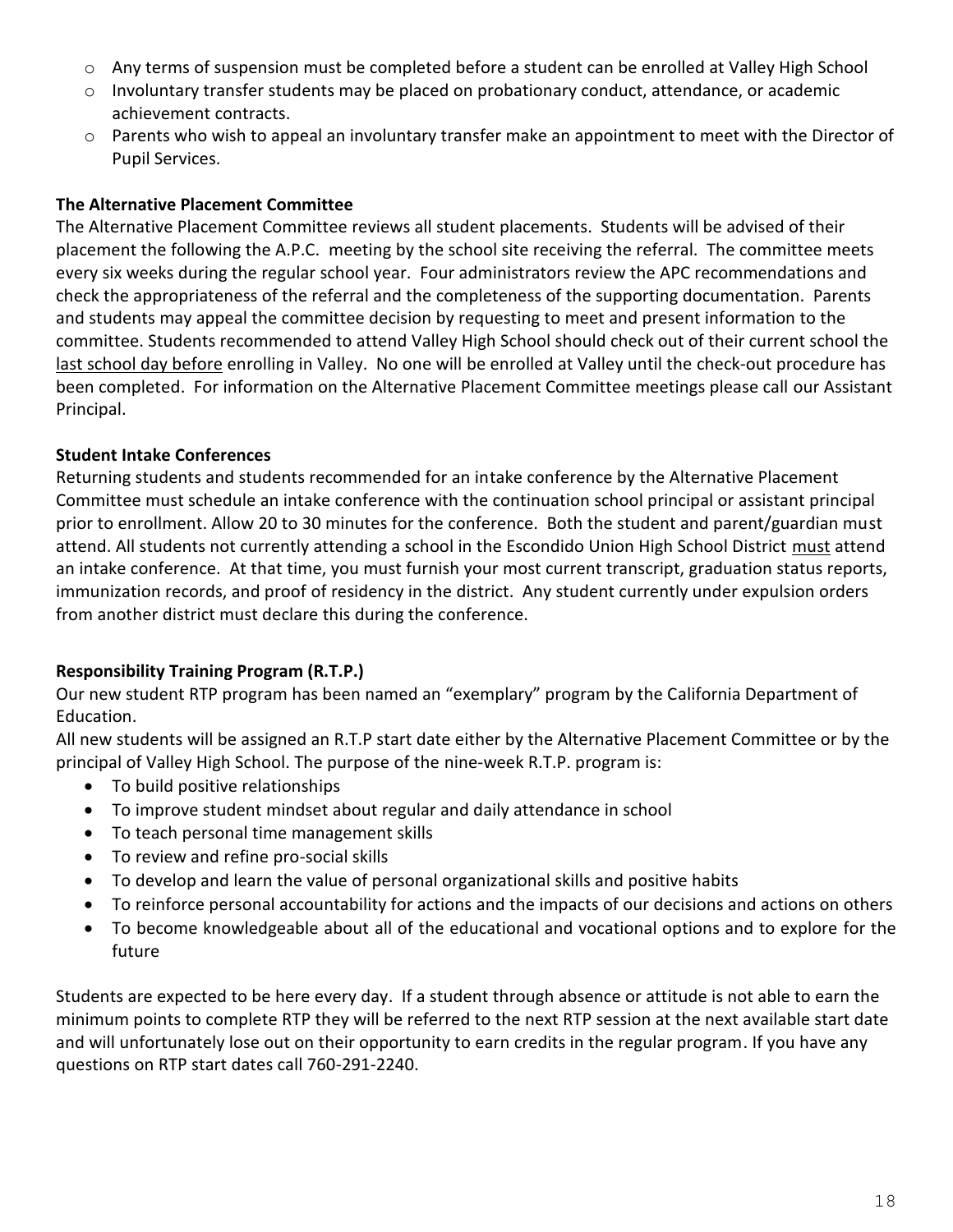#### **Graduation Plans and Options**

#### **Valley High School Diploma** 210 credits

The Valley Diploma is awarded after the student has completed all graduation requirements. A formal graduation ceremony is held each year at the end of the school year. In addition, an individual graduation celebration is held on campus in front of the student body after students have completed their requirements and exit interview with administration.

**Comprehensive High School Diploma:** 230 credits. Students who catch up and would like to return from Valley High School to any comprehensive high school in the EUHSD must do so three weeks prior to the start of the semester in which they plan to return. To be eligible to return, students must have the required amount of credits, have a clear disciplinary record and be accepted by the principal of their home school. Students wanting to return meet with their Connections teacher or counselor and complete necessary paperwork to be approved by the assistant principal. All requests to return are processed through the Alternative Placement Committee.

**Adult School Diploma (Credit Plan):** 190 credits. Students should call (760) 739-7300 for academic advising on the Adult Diploma requirements.

**HISET:** The HISET test is considered as an equivalent to a high school diploma. This test of basic skills can be taken when a student is within 60 days of their 18<sup>th</sup> birthday. You may take the test through Adult Education. Visit the Escondido Adult School website for more information http://www.escondidoadultschool-rop.org/.

#### **TRANSPORTATION**

Public Transportation: North County Transit District to Valley High School: Routes 351, 352, 355, 357 and 388 depart from the transit center at approximately 7:30 a.m. and arrive at Valley High School at between 7:50 a.m. and 8:10 a.m. North County Transit District departures from Valley High School: The bus departs from Valley High School approximately every 30 minutes. The cost is \$1.75 per ride or \$5 per day or a youth pass may be purchased for \$36.00 per month at the North County Transit District Office located at 700 W Valley Parkway. Call 1-800-266-6883 for additional help on route or schedule information. Or visit the regional transit web site at [www.sdcommute.com.](http://www.sdcommute.com/) Or call the Customer Service Office at 760-966-6500.

#### **TECHNOLOGY USE AND RESPONSIBILITIES**

Every student and his/her parent/guardian must complete the Ethical Use Policy Contract before students can use school computer technology systems on campus. Students are not allowed into other areas on the hard drive that are not listed on the main menu. Student's found in an unauthorized area, will lose their computer privilege for the rest of the school year and be subject to additional discipline. The computer Ethical Use Contract can be found in the Parent Handbook.

#### **TECHNOLOGY ETHICAL USE POLICY CONTRACT: DETAIL: CYBERBULLYING**

Within the document: EUHSD Examples of Technology Infractions it clearly states that technology used for "Any form of Harassment" is considered an infraction of the policy. All forms of harassment in cyberspace, often called Cyberbullying, are unacceptable. Cyberbullying includes, but is not limited to, the following misuses of technology: harassing, teasing, intimidating, threatening or terrorizing another person by sending or posting inappropriate and hurtful email messages, instant messages, text messages digital pictures or images, or Web site posting (including blogs and social networks).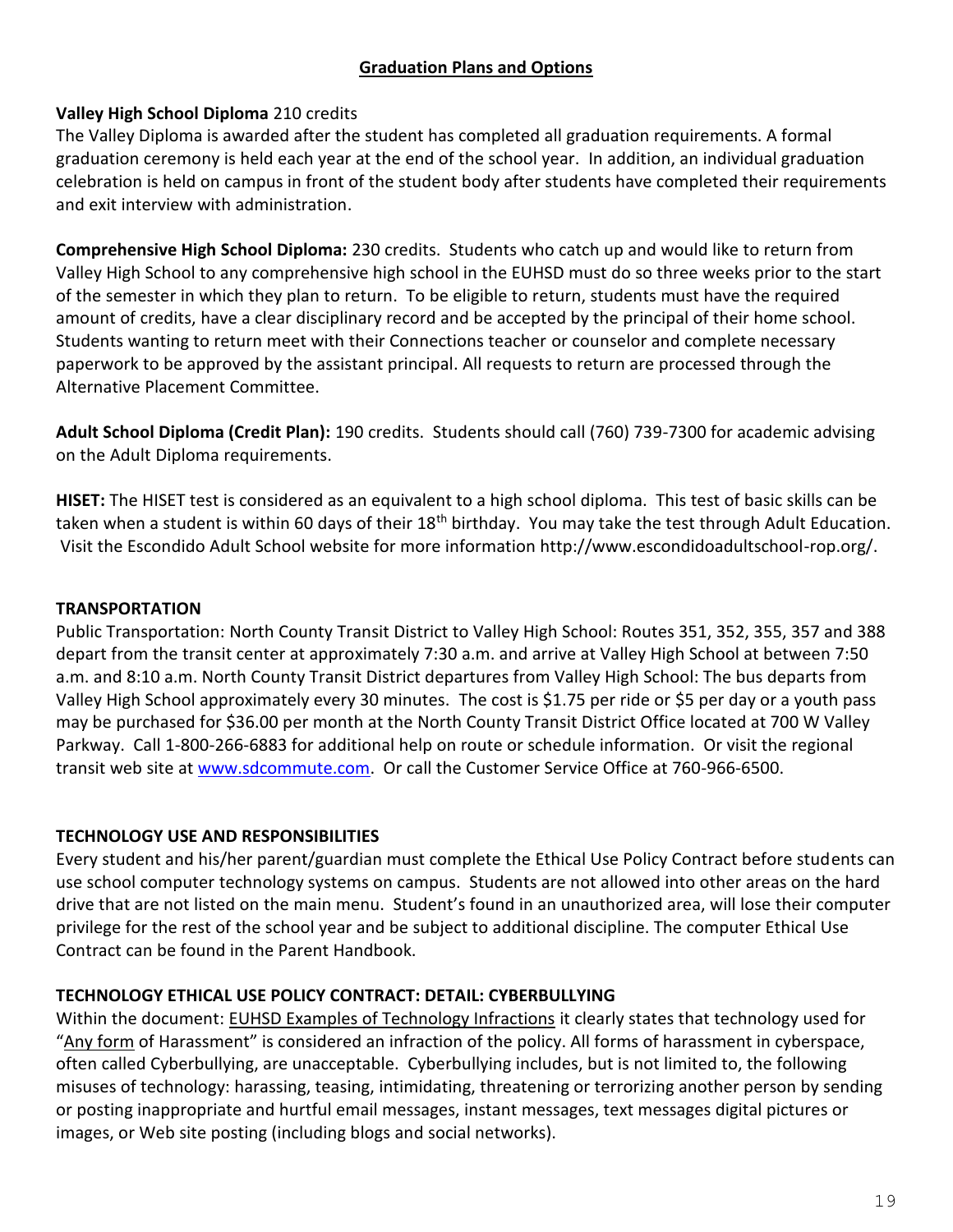#### **Student Instruction in Human Reproduction Family Life Education, Health Education and Sexually Transmitted Disease Education**

The California Education Code, Sections 51550, 51240 and 58120, requires that no school district governing board shall require students to attend a course in which human reproduction, family life education, health education or venereal disease education is taught and parents/guardians must be notified prior to instruction in any of these topics. Please consider this section of the brochure as a statement of notification.

The following are brief descriptions of the courses in which the above topics are taught:

#### **BIOLOGY**

These courses include instruction in the functions and processes of the human reproductive organs.

#### **HEALTH EDUCATION**

Topics in the Family Life Education Unit may include: self-esteem, decision-making, communication skills, sex roles, friendships/relation-ships, sexually transmitted diseases, contagious disease prevention (AIDS), reproductive anatomy and physiology, pregnancy, birth, adoption, abortion, parenting, child abuse, contraception, and sexual assault.

#### **PSYCHOLOGY AND SOCIOLOGY**

These courses include instruction in: (1) Understanding Self; (2) Personal Responsibility; (3) Human Relationship; (4) Boy-Girl Relationships; (5) Preparation for Marriage; (6) Family Functions and Responsibilities; and (7) Family and Social Relationships. The written and audiovisual materials used in these courses are available for your inspection at the schools. If your child is enrolled in one or more of the above courses and you desire that he/she not participate in those phases of the instruction enumerated above, please send a written request to the school counselor. Such requests shall be valid for the school year in which they are submitted and may be withdrawn by the parent or guardian at any time. Other activities will be scheduled for students excused from this instruction. Please feel free to contact the school principal if you have any questions on the above information.

#### **TEACHING OF CONTROVERSIAL SUBJECTS**

Board policy and good teaching practice require that teachers be sensitive to the needs of students in teaching controversial subjects, and in using materials in the classroom which may be controversial, or which may affect the beliefs or feelings of students. (See Board Policy No. 6144) This is particularly true of materials that may contain derogatory racial, ethnic, or sexual expressions, or profanity. Care should be exercised to use the material in an appropriate and sensitive manner, remembering that teachers have an affirmative responsibility under state law to teach students to avoid the use of profanity, and to "instruct them in manners and morals. Questions about the appropriate use of materials should be referred to the principal. Please feel free to contact the school principal if you have any questions on the above information.

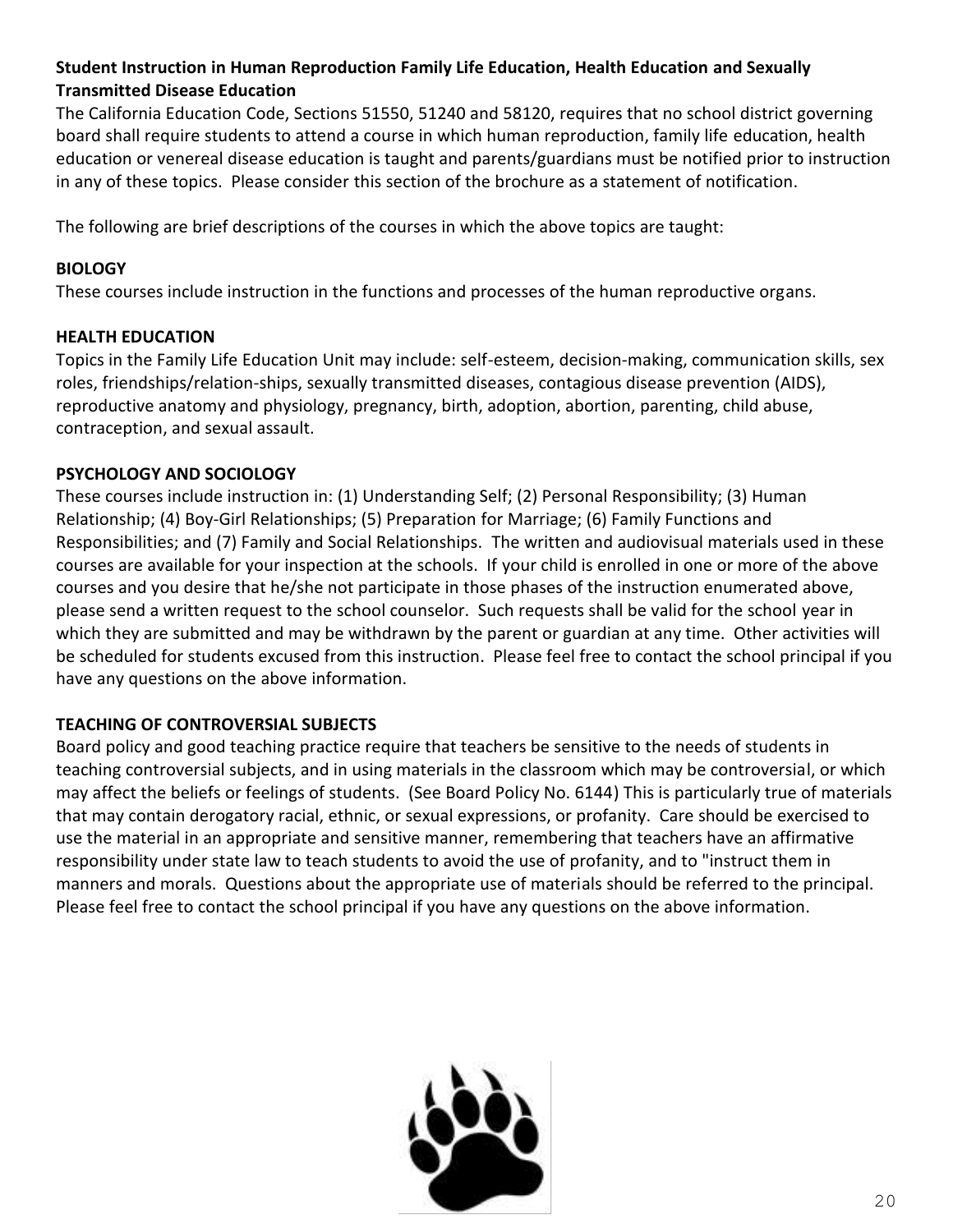#### **QUARTER SYSTEM, PROGRESS REPORTS AND REPORT CARDS**

The 2021-22 school year is divided into four quarters which are nine weeks long. Teachers will have updated grades in Synergy every three weeks at VHS. At the six-week mark, progress reports will be mailed home. All students receive mailed home report cards at the end of each quarter. Revised: **Quarter 1** August 10<sup>th</sup>-October 8<sup>th</sup>, **Quarter 2** October 11<sup>th</sup>-January 3rd, **Quarter 3** January 5<sup>th</sup>- March 11<sup>th</sup>, **Quarter 4** April 14<sup>th</sup>– June 2nd

#### **GRADES/STUDENT EVALUATION**

The following percentages will normally be followed for marking grade cards and also represent the Escondido Union High School District standard for English, Mathematics and Reading Proficiency Tests. VHS does not issue F letter grades or citizenship grades.

- A 90% to 100%
- B 80% to 89%
- C 70% to 79%
- D 60% to 69%
- F 59% below

**NOTE: Students involved in co-curricular activities must be making progress toward graduation to participate. Student must have good attendance, be in good standing and passing all current classes to participate in our athletic program at VHS.**

#### **Graduation Requirements**

Students must earn 210 credits to qualify for a high school diploma at VHS, which must include the following course requirements:

| American Government            | 5  | Economics                         | 5   |
|--------------------------------|----|-----------------------------------|-----|
| U.S. History                   | 10 | <b>World Cultures</b>             | 10  |
| English                        | 40 | Fine Arts or Foreign Language     | 10  |
| <b>Health/Safety Education</b> | 5  | <b>Mathematics</b>                | 20  |
| <b>Biological Science</b>      | 10 | <b>Career Technical Education</b> | 10  |
| <b>Physical Science</b>        | 10 | <b>Physical Education</b>         | 20  |
|                                |    | Electives                         | 55  |
|                                |    | <b>Total credits</b>              | 210 |

Note: No more than 10 credits earned as a student assistant and/or office training may be applied to the total number of credits.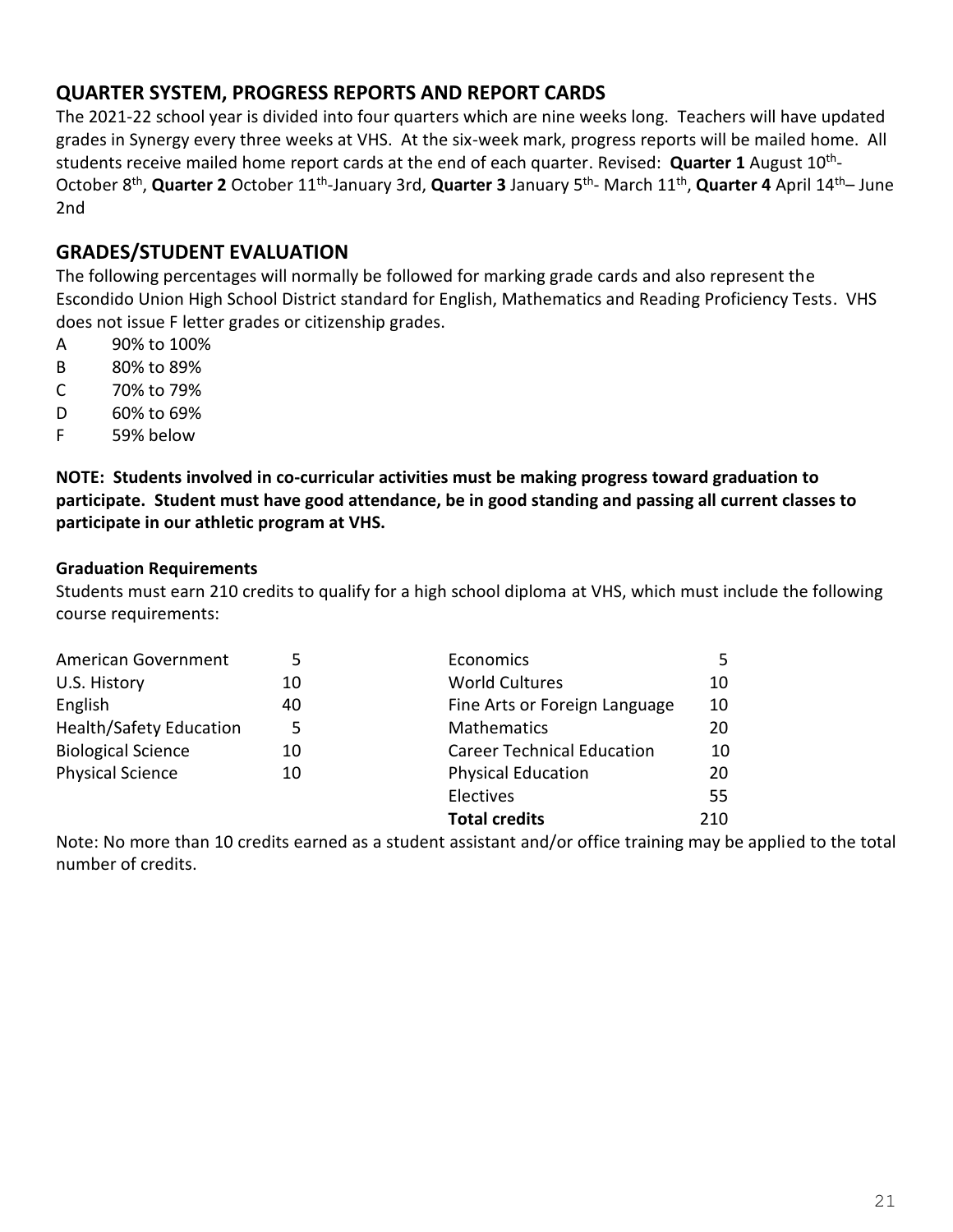### **GENERAL SCHOOL INFORMATION**

#### **VISITORS**

Classroom visits by parents are encouraged but must be scheduled through the Assistant Principal's office with teacher approval with 24 hours advanced request/notice prior to the visit. Students may not bring friends, acquaintances, or relatives to school. No guest passes will be issued. Please Note: As an additional safety measure for our campus, Valley High School will ask that all visitors present a picture ID to our front office for verification via our RAPTOR system. People on campus should be those who are students, staff, and or parent/guardians with official business.

#### **CLOSED CAMPUS**

The Escondido Union High School District maintains a CLOSED CAMPUS at all times. Students may bring their lunch or buy it at the food service area. Leaving campus without an off-campus pass may receive disciplinary consequences and parent notification. Also, please see the "Out of Bounds Areas" section. Students are expected to check out formally with attendance office.

#### **ID CARDS**

See the receptionist for a new ID card and picture. Students must show their **current ID card** when checking out textbooks/library materials. School will provide the ID card. Lost ID cards and ID cards for new students are issued in the library. The replacement cost for a lost ID card is \$5.00 and is to be paid to the cashier. Students are expected to have their ID card on them while on school campus.

#### **LOST AND FOUND**

Lost and found items should be brought to the Assistant Principals' office. Do not bring valuable items to school. **The school is not responsible for lost or stolen items.**

#### **STUDENT PARKING**

Student parking is provided on a limited basis and is provided as a convenience and privilege to students. The school is not responsible for theft or damage to vehicles parked on school grounds. All vehicles parked on school property are subject to search. Each registered student is responsible for all contents contained in his/her vehicle including contraband. Vehicles parked on school property or at school activities are considered within the jurisdiction of school officials for purposes of search and seizure with reasonable cause**.** Students can lose the privilege and convenience of the parking lot.

#### **HEALTH OFFICE/SCHOOL NURSE**

All injuries on campus must be reported to the Health Office. Injured and ill students must report to the Health Office before leaving campus. Students who are excused from P.E. for two or more days need to bring a note from a parent/guardian or doctor to the Health Office. Students are encouraged to discuss any medical problems with Health Office personnel.

#### **MEDICATION**

Students are not allowed to bring or carry any medication with them, except for those allowed by law. The school nurse may assist any pupil who needs to take medication during the school day if the school receives: A written statement from the doctor detailing the method, amount, and time the medication is to be taken (form available from the school). A written, signed statement from the parent/guardian asking the school to assist the student. After the required forms are brought to school, the prescribed medication should be brought to school in a labeled prescription container by a parent/guardian. School personnel without the written authorization of the student's physician and parent or guardian can dispense no medication of any kind. Please contact the school nurse about any changes in your students' health status that may affect her/his school day. If students are diagnosed by physicians as having an infectious disease, please contact the school nurse. Students requiring home instruction due to long term illness or disability must pick up home instruction forms from the school nurse.

#### **DEBTS TO THE SCHOOL**

Students are issued schoolbooks and equipment/technology devices for the proper use in the classes in which they are enrolled and for athletic and activity participation. Normal wear and tear is expected. Lost, stolen, destroyed or misused books (including writing in the book) will result in a student fine. Students will not be issued replacement books until book and equipment debts to the school are cleared. Seniors may not be allowed to participate in graduation ceremonies until these debts are cleared.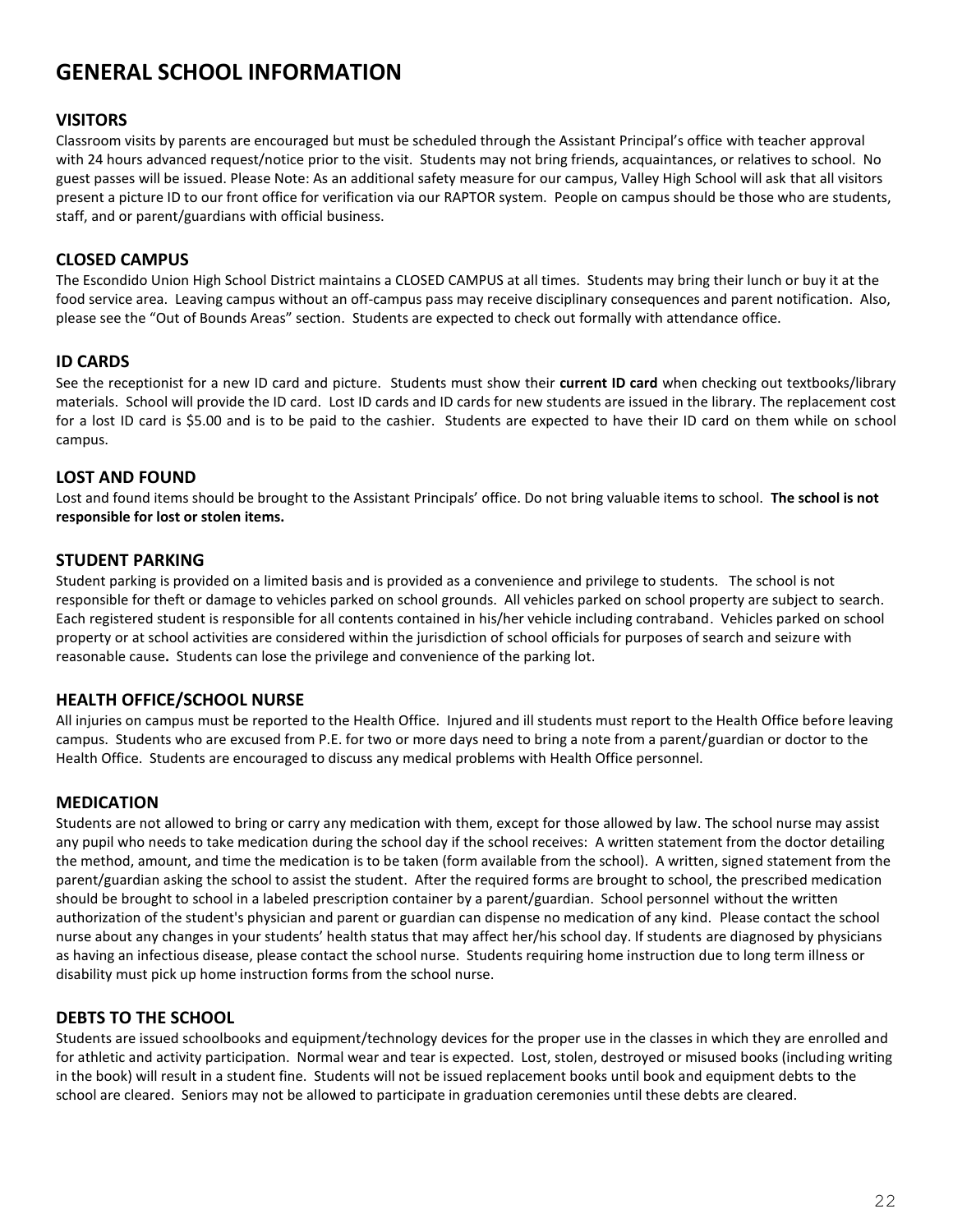#### **PARENT RESPONSIBILITY FOR DAMAGES**

Each student in the school district is responsible for the proper care of school property and the school supplies and equipment entrusted to his/her use. In accordance with law, students who vandalize school property are subject to disciplinary measures.

*California Education Code (EC) Section 48904(a)(1) provides that the parent or guardian of a minor is liable for all damages caused by the willful misconduct of the minor that results in the injury or death of any pupil, school district or private school employee, or school volunteer. The parent or guardian is also liable for damages to real or personal property belonging to the school district or private school, or personal property belonging to a school employee, resulting from the willful misconduct of the minor. The liability of the parent or guardian shall not exceed \$10,000. EC Section 48904(a)(1) also specifies that the parent or guardian of a minor is liable for any reward offered by a local agency for information leading to the identification and apprehension of any person who willfully damages or destroys property, or whose willful misconduct results in injury or death to any person. This liability also shall not exceed \$10,000.*

#### **SEARCHES AND SEIZURES (CA Ed Code and Board Policy 5145.12)**

The law provides school officials with wide latitude to search students, their possessions, and automobiles, in the ongoing effort to maintain a safe and secure campus. When a school official has a "reasonable suspicion" that a student may be in possession of contraband or dangerous objects, the student will be asked to empty all pockets and provide the official access to other personal items (backpacks, lockers, cars) which may contain contraband or dangerous objects. Where possible, metal detectors are used when searching an individual for weapons. It is expected that all students will be cooperative, and the school official will make every attempt to be unobtrusive and respectful of privacy. Students should be aware that a ground for suspicion commonly includes being "out-of- bounds" without permission or a report by another student, parent or staff member of possession of contraband or dangerous objects. (Students should also be aware that any contraband or dangerous objects found in their possession would be assumed to belong to them.)

#### **USE OF TRAINED DOGS (Board Policy 5145.12(b))**

In order to provide a safe school environment, the Escondido Union High School District has approved the use of trained dogs which are used to detect the presence of substances prohibited by law or district policy and gunpowder-related weapons. Dogs may be brought onto campus without notification to students and parents.

#### **USE OF METAL DETECTORS (Board Policy 5145(a))**

Where possible, staff will use a metal detector in searching a student for weapons. The Board finds that the growing presence of weapons in the schools threatens the district's ability to provide a safe and orderly learning environment. Metal searches may be conducted in a random fashion that excludes individual discretion regarding who will be searched.

#### **ATTENDANCE**

At VHS, we are committed to the academic success of all students. One of the keys to passing classes and graduating is attending school daily and on time. Absences and repeated unexcused absences or tardiness may impact classroom performance and could lead to disciplinary consequences. Valley High requests that families schedule appointments and other activities during non- school hours whenever possible.

#### **In the event of a necessary absence, contact the Attendance Office at 760-291-2244**

- $\Box$  Parent or guardian must report the absence to the office each day the scholar will be absent. Parents should call Valley prior to 10 a.m.
- $\Box$  Upon returning to school, students must submit a note from a parent/guardian stating the reason and date of the absence to the attendance office in order to acquire a readmit.
- $\Box$  If an absence is not cleared within two (2) school days after the student returns to school, it will be recorded as an unexcused absence/truancy and school discipline may apply.

#### **UNEXCUSED ABSENCES**

Unexcused absences are absences that are not a result of justifiable personal reasons including, but not limited to, illness, having medical, dental, optometric, or chiropractic services rendered, special religious ceremonies, school related and approved activities, and family emergencies that cannot be handled in some other manner, even though approved by parents/guardian.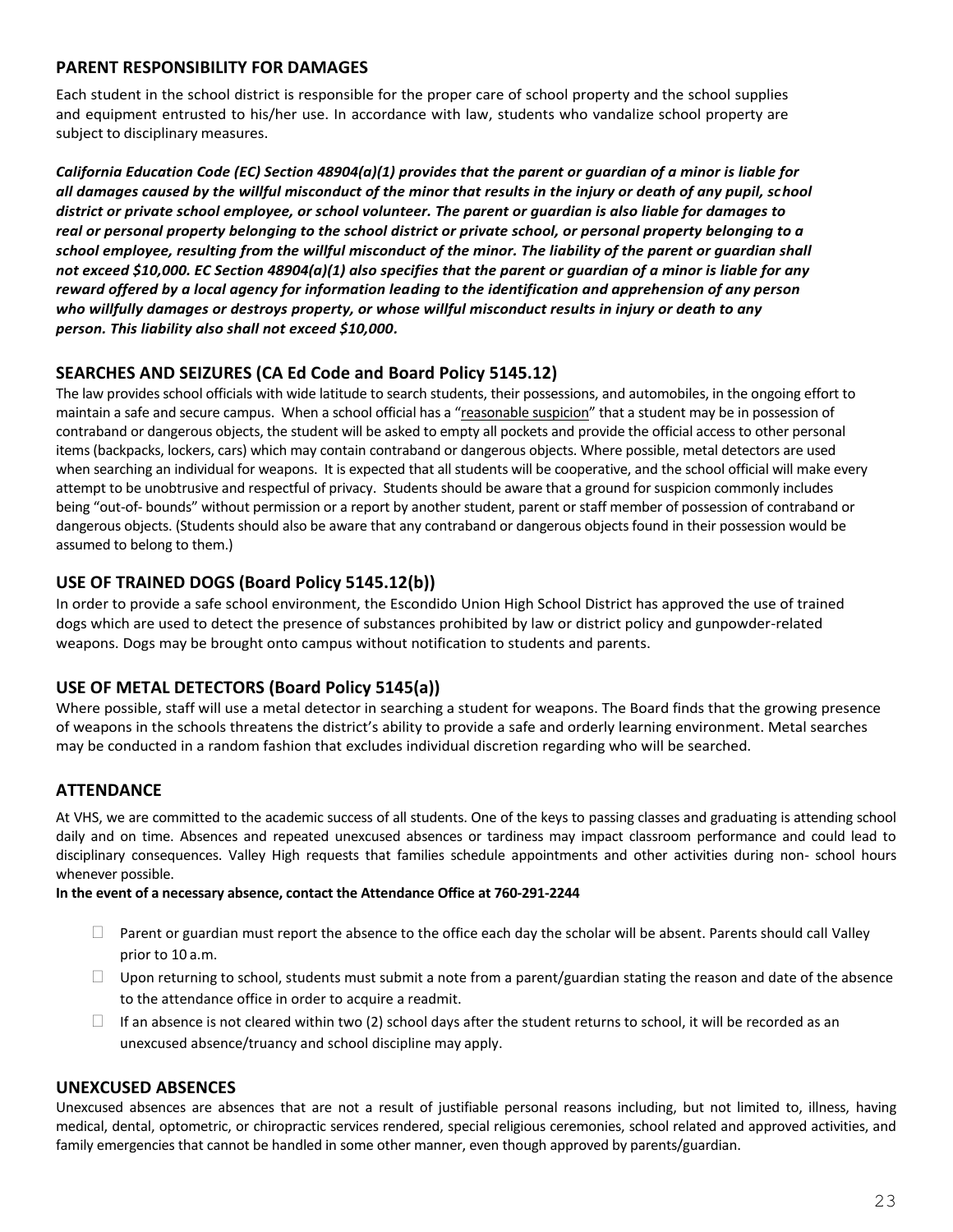#### **OFF CAMPUS PASSES**

While we encourage scholars and families to schedule appointments before or after school, we know that occasionally students may need to leave campus for a doctor or dentist appointment. If your student needs to be excused early, please provide the attendance office with advance notice prior to the appointment, either by a call or a written note. Your student will be provided an off-campus pass, which they can pick up from the attendance office before school, during break, or during lunch. However, a parent/guardian must come to the school office and sign the student out of school at the front desk when students leave campus before the end of the school day. If a student leaves campus without a pass and parent signature, it is considered a truancy. A disciplinary consequence will apply, which may include being searched for contraband. The absence cannot be excused.

#### **LEAVING CAMPUS WITHOUT PERMISSION**

The Escondido Union High School District maintains a CLOSED CAMPUS at all times. Whenever a student needs to leave school, during school hours, he/she must first obtain an off-campus pass from the attendance office. All students leaving campus without prior permission will be subject to disciplinary consequences, which may include being searched for contraband. There is no excuse for being off campus without either administrative or parental permission.

#### **OUT OF BOUNDS AREAS:**

Students are expected to remain in areas on campus where adequate supervision is provided by the staff. Out of bounds areas include parking lot, main streets leading to campus, and the nearby park. If a student is caught out of bounds you are subject to search by school staff.

#### **RESTROOM or HALL PASS:**

Students are expected to have an approved VHS restroom or hall pass in their possession any time they are outside the classroom during a class period. One pass is necessary for each student

#### **EXCESSIVE ABSENCES AND TRUANCIES**

A student who has ten excused (partial and full) absences is considered excessively absent (this includes tardies in excess of 30 minutes). After 10 absences, student will be required to provide a doctor's note, and all subsequent absences will be considered truancies. A student who has three unexcused absences is considered truant (E.C. Section 48260). For excessive excused absences or truancies, scholars are referred to a SART (School Attendance Review Team).

#### **TRUANCY**

Arriving thirty (30) minutes or more (late for class) without a valid pass is the same as an absence. A period truancy will be recorded. The following are considered truancies:

- $\circ$  Being absent from school without the knowledge and consent of the parent.
- o Leaving the school grounds during the school day without permission.
- o Staying out of class without permission.

#### **\*Assistant Principal/Counselor may drop the student from class with loss of credit and/or other corrective action.**

#### **TRUANCY POLICY**

It is our belief that it is necessary for our students to attend school every day in order to complete the graduation requirements and to gain the skills needed for success in the future. It is the responsibility of every student to attend school regularly and on time.

Parent/Guardian must clear all student absences. If an absence is not cleared within two days, the student will be considered truant. Habitual tardiness or truancies may result in participation in a Restorative Conference, detention, the loss of privilege to participate in extracurricular activities (ASSETS), and/or referral to the Valley High Student Attendance Review Team (SART).

| 1 <sup>st</sup> Truancy | Attendance Office notifies parent of absence by phone/dial out.                                                                                                                                            |
|-------------------------|------------------------------------------------------------------------------------------------------------------------------------------------------------------------------------------------------------|
| 3 <sup>rd</sup> Truancy | Attendance Office personnel sends first letter home to parent/guardian.<br>Attendance Office personnel refers student to Connections teacher.<br>Connection teacher makes contact with student and parent. |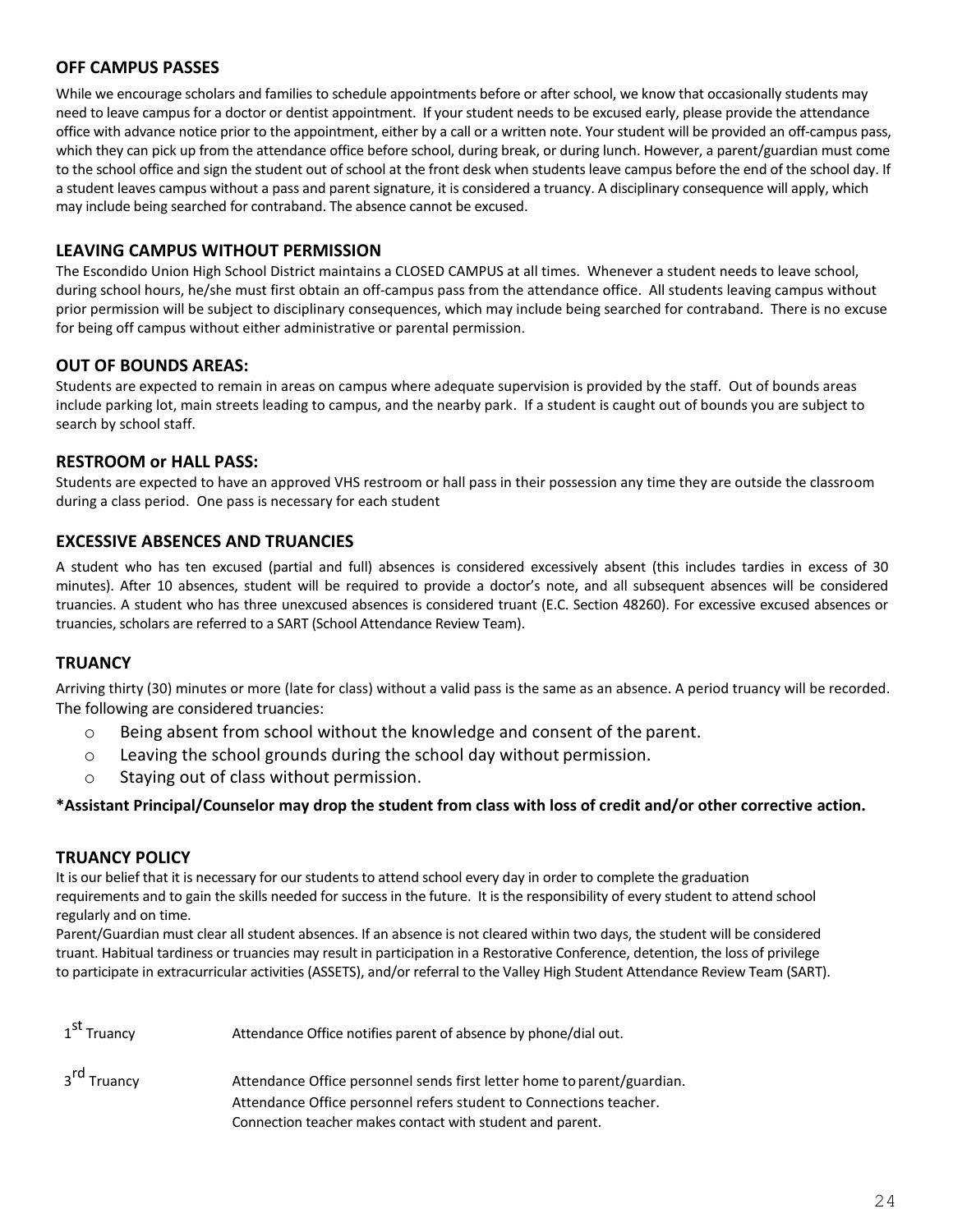| 6 <sup>th</sup> Truancy | Attendance Office personnel sends second attendance letter home.<br>Attendance Office refers student to Assistant Principal to schedule SART team meeting.<br>School Attendance Review Team (SART) will meet with student/parent to discuss interventions<br>and complete a SART contract. |
|-------------------------|--------------------------------------------------------------------------------------------------------------------------------------------------------------------------------------------------------------------------------------------------------------------------------------------|
| 9 <sup>th</sup> Truancy | Attendance Office personnel sends third attendance letter home.                                                                                                                                                                                                                            |

Referral to Student Attendance Review Board (SARB) if improvement have not been made.

#### **THE STUDENT ATTENDANCE REVIEW TEAM (SART)**

Students who are absent for three days or tardy for more than a thirty-minute period on three occasions (or any combination thereof) will receive a truancy letter. If the truancy continues, a second and third letter will go home to the parents and the school counselor and administrator will be notified. This also applies to excessively excused students. Students with truancies or excessive excused absences will be referred to a Student Attendance Review Team. This team is comprised of Valley High personnel and works with the student and paren/guardians to support attendance and ensure the regular and on-time school attendance of the student.

#### **THE SCHOOL ATTENDANCE REVIEW BOARD (SARB) PROCESS (E.C. Section 48260)**

If tardiness and absences continue to be a problem following the SART meeting, the student and family will be referred to SARB. SARB is a legal body comprised of representatives of the school district, juvenile justice system, Child Protective Services, and community agencies. SARB directs students with school attendance problems to appear before the committee, accompanied by parent/guardian, in order to implement appropriate interventions together. *The goal of the School Attendance School Board is to minimize the negative effects of excessive absences by coordinating and directing the efforts of parents, students, and school personnel on the behalf of the student welfare and achievement.*

#### **FIELD TRIPS/SCHOOL-SPONSORED ABSENCES:**

Teachers will be notified in advance of all school-sponsored activities to release participating students. If a teacher feels improper student performance warrants non-attendance, teachers may recommend that a student not attend. All teachers must clear a student in order for the student to attend a field trip. For regularly scheduled events a roster is given to teachers in advance of the event identifying participating students.

#### **ESCONDIDO UNION HIGH SCHOOL DISTRICT DRESS CODE**

The following section outlines the required dress code for all students in the Escondido Union High School District, including the students of Valley High School. This is the minimum dress standard that all students are required to follow on a daily basis.

- $\Box$  All students must wear clothing which is clean, safe and in good repair.
- $\Box$  The clothing should promote the health and welfare of the wearer.
- $\Box$  Student dress, personal appearance, and conduct are expected to be of such character and decency as not to disrupt or distract from the instructional process, nor diminish the disciplinary control of the teacher.
- $\Box$  The two standards of the Dress Code are modesty and safety.
- $\Box$  The Dress Code is a dynamic document. Changes may be made at any time during the school year.
- $\square$  Discretion may be used to determine appropriate attire for the classroom by administration. Students and parents will be notified.

#### **Dress Code Implementation Guidelines and Administrative Regulations**

California Education Code EC35183 states: Both students and staff of the senior high school campuses have the constitutional right to be safe and secure in their persons at school. "Gang-related apparel" is hazardous to the health and safety of the school environment. Students often conceal weapons by wearing clothing, such as jumpsuits and overcoats, and by carrying large bags. The Escondido Union High School District has adopted a reasonable dress code policy that prohibits pupils from wearing "gang-related apparel".

Referrals for dress code violations accumulate.. Violations are not cleared from student discipline records at the end of each year.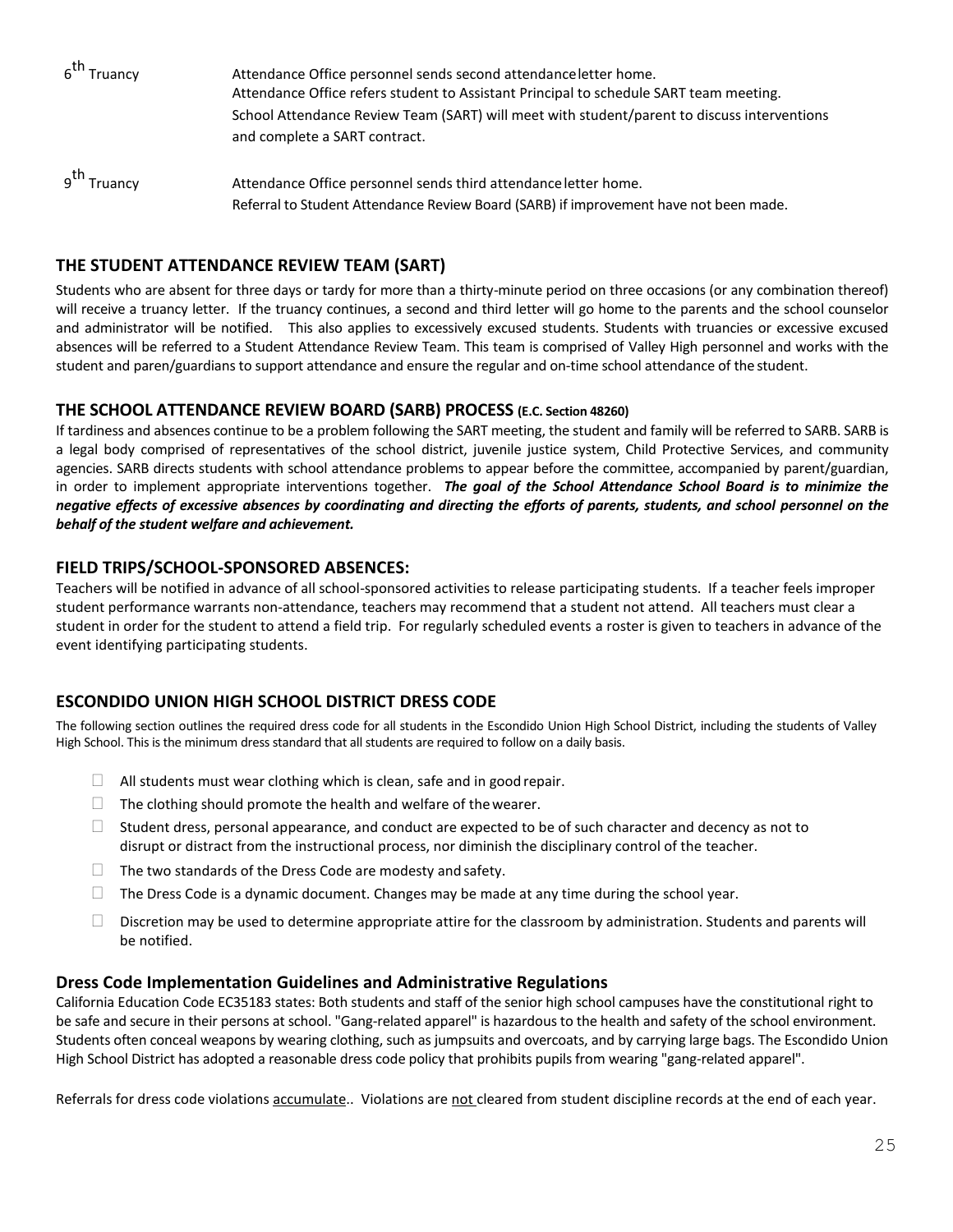#### **Progressive Discipline for Dress Code Violations:**

**FIRST INFRACTION:** Warning (possible parent contact), fix the issue on campus, borrow a clean shirt/sweater from school, turn inside out.

**SECOND INFRACTION:** Parent contact

**THIRD INFRACTION:** Informal Conference with student and parent contact.

**FOURTH INFRACTION & BEYOND:** Upon the 4th violation, the administration may assign progressive days of suspension starting at 1 day in addition to a voluntary Restorative Formal Conference with student/family.

#### **\*After any identified dress code violation, parent may be contacted and asked to bring appropriate clothing to school or agree to an alternative school provided substitute.**

#### **DRESS CODE Regulations**

Referrals/interventions for dress code violations accumulate. Violations are not cleared from student discipline records each year.

| <b>Administrative Regulation #1</b> | Clothing must be modest and provide adequate coverage                                                                                                                                                                                                                                                                                                                                                                                                                                                                                                                                                                                                                                                                                                                                                                       |  |  |
|-------------------------------------|-----------------------------------------------------------------------------------------------------------------------------------------------------------------------------------------------------------------------------------------------------------------------------------------------------------------------------------------------------------------------------------------------------------------------------------------------------------------------------------------------------------------------------------------------------------------------------------------------------------------------------------------------------------------------------------------------------------------------------------------------------------------------------------------------------------------------------|--|--|
| Guidelines                          | Garments that are see-through, low cut/expose midriff are not acceptable.<br>Prohibited tops to include any top with scooped arms that show undergarments. Sleeveless<br>blouse/shell is OK if no undergarments visible.<br>Sleeveless undershirts in any color are prohibited as outerwear.<br>Low or revealing neckline is a violation of dress code.<br>No bare midriffs or bathing suits.<br>No spaghetti straps or sundresses with spaghetti straps are allowed without an appropriate<br>shirt underneath.<br>No open back tops, halter-tops, tube tops, or strapless tops.<br>Certain clothing will not be allowed if it is determined by administration to interfere with the<br>learning environment.<br>Shoes must be worn at all times. Specific classes may require appropriate footwear for safety<br>reasons. |  |  |
| <b>Administrative Regulation #2</b> | No clothing, accessories, belts, jewelry displaying alcohol, tobacco or other drugs or look-alikes, sex,                                                                                                                                                                                                                                                                                                                                                                                                                                                                                                                                                                                                                                                                                                                    |  |  |
|                                     | illegal substance or messages promoting violence, unsafe or illegal activity.                                                                                                                                                                                                                                                                                                                                                                                                                                                                                                                                                                                                                                                                                                                                               |  |  |
| Guidelines                          | Students shall not wear clothing items that contain messages that are vulgar, offensive,<br>$\bullet$<br>obscene, or libelous, that denigrate others on the basis of race, color, religion, creed, national<br>origin, gender, sexual orientation, or disability, that promote alcohol or drug use or violence, or<br>that are otherwise contrary to the school's educational mission. This includes look-alike<br>advertising, tobacco messages/advertising, slogans or any text promoting unsafe or illegal<br>activity.                                                                                                                                                                                                                                                                                                  |  |  |

| <b>Administrative Regulation #3</b> | Size appropriate clothing only.                                                                                                                                                                                                                                                                                                                                                                                                                                                                                                                                                                     |
|-------------------------------------|-----------------------------------------------------------------------------------------------------------------------------------------------------------------------------------------------------------------------------------------------------------------------------------------------------------------------------------------------------------------------------------------------------------------------------------------------------------------------------------------------------------------------------------------------------------------------------------------------------|
| Guidelines                          | Students may not dress in brief or revealing clothing.<br>Pants must fit at waist, buttocks, crotch and legs.<br>Dress code criteria are for student safety. If the pant fit is baggy enough to conceal contraband<br>and/or weapons the pant does not meet the dress code requirement for safety.<br>If the waist size is loose enough for student pant/short to sag, the pant/short does not meet the<br>requirement for appropriateness for school.<br>No pant may be worn that has a waist or a cut that shows underwear or is cut to be worn below<br>the waist level. Pants must be fastened. |
| <b>Administrative Regulation #4</b> | No see through clothing.                                                                                                                                                                                                                                                                                                                                                                                                                                                                                                                                                                            |
| Guidelines                          | • Garments that are see through, cut low or expose the midriff are not acceptable.<br>• Bib top overalls worn without appropriate top are prohibited.                                                                                                                                                                                                                                                                                                                                                                                                                                               |

- Undergarments must not be visible.
- See through clothing is permitted only if worn with opaque clothing underneath.
- If underneath clothing is underwear or otherwise violates the dress code, then see through clothing item is also contraband.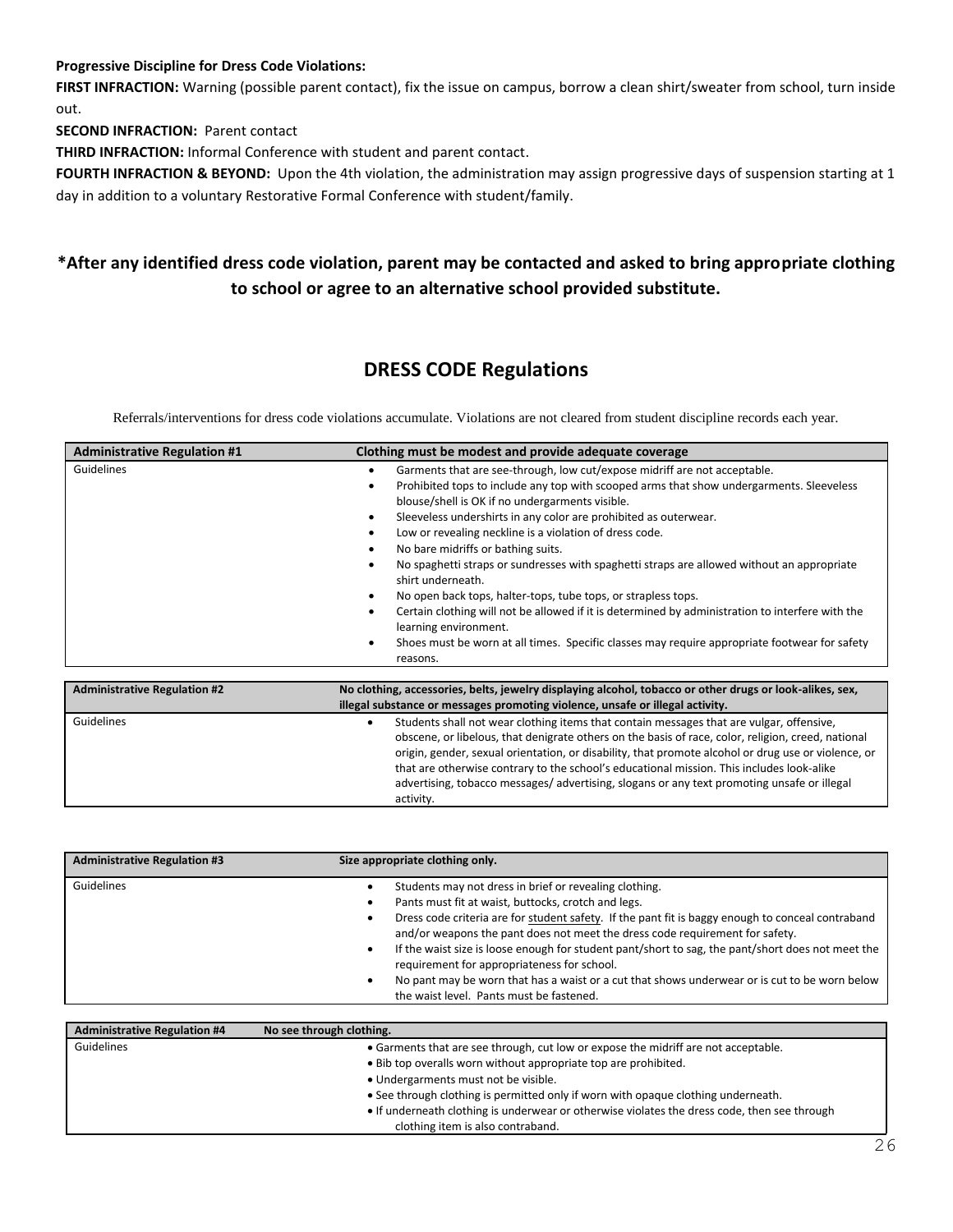| <b>Administrative Regulation #5</b> | Dress code compliant headgear                                                                                                                                                                                                                                                                                                                                                                                                                                             |  |  |
|-------------------------------------|---------------------------------------------------------------------------------------------------------------------------------------------------------------------------------------------------------------------------------------------------------------------------------------------------------------------------------------------------------------------------------------------------------------------------------------------------------------------------|--|--|
|                                     | No addition of name written or otherwise sewn attachment to headgear<br>Student given name written under the brim for purposes of identification<br>Sun protective headgear is okay.<br>Sun protective is a fully brimmed hat.<br>No headgear, head covering, or hoods to be worn indoors.<br>All headgear must meet Dress Code Administrative Regulations-2,6,7,8, 9.<br>Headgear will not be allowed if it is determined by administration to have a negative impact or |  |  |
|                                     | gang affiliation. Examples - Detroit Tigers or Washington Nationals baseball hat. No rags,<br>bandannas, do-rags, hairnets, or skull caps                                                                                                                                                                                                                                                                                                                                 |  |  |
| <b>Administrative Regulation #6</b> | Clothing promoting/representing a professional athletic team.                                                                                                                                                                                                                                                                                                                                                                                                             |  |  |
| Guidelines                          | Professional or college sports attire is allowed as long as it is not determined by the                                                                                                                                                                                                                                                                                                                                                                                   |  |  |

| administration to have a negative impact or gang affiliation. |  |
|---------------------------------------------------------------|--|

| <b>Administrative Regulation #7</b> | No clothing with altered logos/emblems.                                                                                                                                                                                                          |
|-------------------------------------|--------------------------------------------------------------------------------------------------------------------------------------------------------------------------------------------------------------------------------------------------|
|                                     | No clothing with logos that are altered and may violate dress codes in areas such as vulgarity,<br>٠<br>by representing gang affiliation or other regulations. See gang or gang like behavior following<br>this section.                         |
|                                     |                                                                                                                                                                                                                                                  |
| <b>Administrative Regulation #8</b> | No chains or spiked clothing.                                                                                                                                                                                                                    |
| Guidelines                          | No heavy gauge chain to be worn as jewelry.                                                                                                                                                                                                      |
|                                     | Wallet chains okay if light gauge and less than 6".                                                                                                                                                                                              |
|                                     | No clothing, rings or other attire with spikes that present a possible danger to the wearer or<br>$\bullet$<br>other.<br>the collective of the collection of the characteristic collection of the collection of the collection of the collection |

| No clothing rings or other attire that may be used as a weapon or otherwise qualify as |  |  |  |  |
|----------------------------------------------------------------------------------------|--|--|--|--|
| dangerous objects.                                                                     |  |  |  |  |

| <b>Administrative Regulation #9</b> | No Gang related clothing or apparel.                                                                                                                                                                                                                                                                                                                                                                                                        |  |
|-------------------------------------|---------------------------------------------------------------------------------------------------------------------------------------------------------------------------------------------------------------------------------------------------------------------------------------------------------------------------------------------------------------------------------------------------------------------------------------------|--|
|                                     | No Plaid or Pendleton style shirts buttoned to the neck.<br>No "Wife Beater" tank tops<br>No Long shorts and pulled up white socks as not to expose skin on legs.<br>No Nazi or confederate symbols, patches on piece of clothing or hat.<br>Gloves or mittens are permitted during inclement weather only.<br>Certain clothing will not be allowed if it is determined by administration to have a negative<br>impact or gang affiliation. |  |

#### **GANG ATTIRE AND GANG-LIKE BEHAVIOR**

"Gang-related apparel" is hazardous to the health and safety of the school environment.

The Escondido Union High School District desires to keep district schools and students free from the threats or harmful influence of any groups or gangs that advocate disruptive behavior and has adopted a reasonable dress code policy that prohibits pupils from wearing "gang-related apparel". All students must wear clothing which is clean, safe and in good repair. Any attire that is worn in such a way as to identify students with a "gang," or distracts from the educational process, is not allowed. Any attire or accessory such as bandannas, do-rags, or hairnets is prohibited attire if the school administration believes the attire or accessory is worn as a display of gang association affiliation or sympathy. The school district and the site administration by this notice reserves the right to contact the Escondido Police or other local law enforcement agencies to determine what is considered to be gang attire or a display of affiliation, association or sympathy. Any such object so identified by the law enforcement agency will immediately become prohibited on any district campus or at any school activity until such time as the district is noticed otherwise by this same agency.

#### **CONSEQUENCES FOR STUDENT MISCONDUCT**

School discipline consequences strive to be consistent, reasonable, fair, age appropriate, and matched to the severity of the student's misbehavior. Consequences that are paired with meaningful interventions, instruction and guidance (corrective feedback and re-teaching) offer students an opportunity to connect their misconduct with new learning, participate in contributing back to the school community, and are more likely to result in getting the student re- engaged in learning. Any use of consequences should be carefully implemented with well-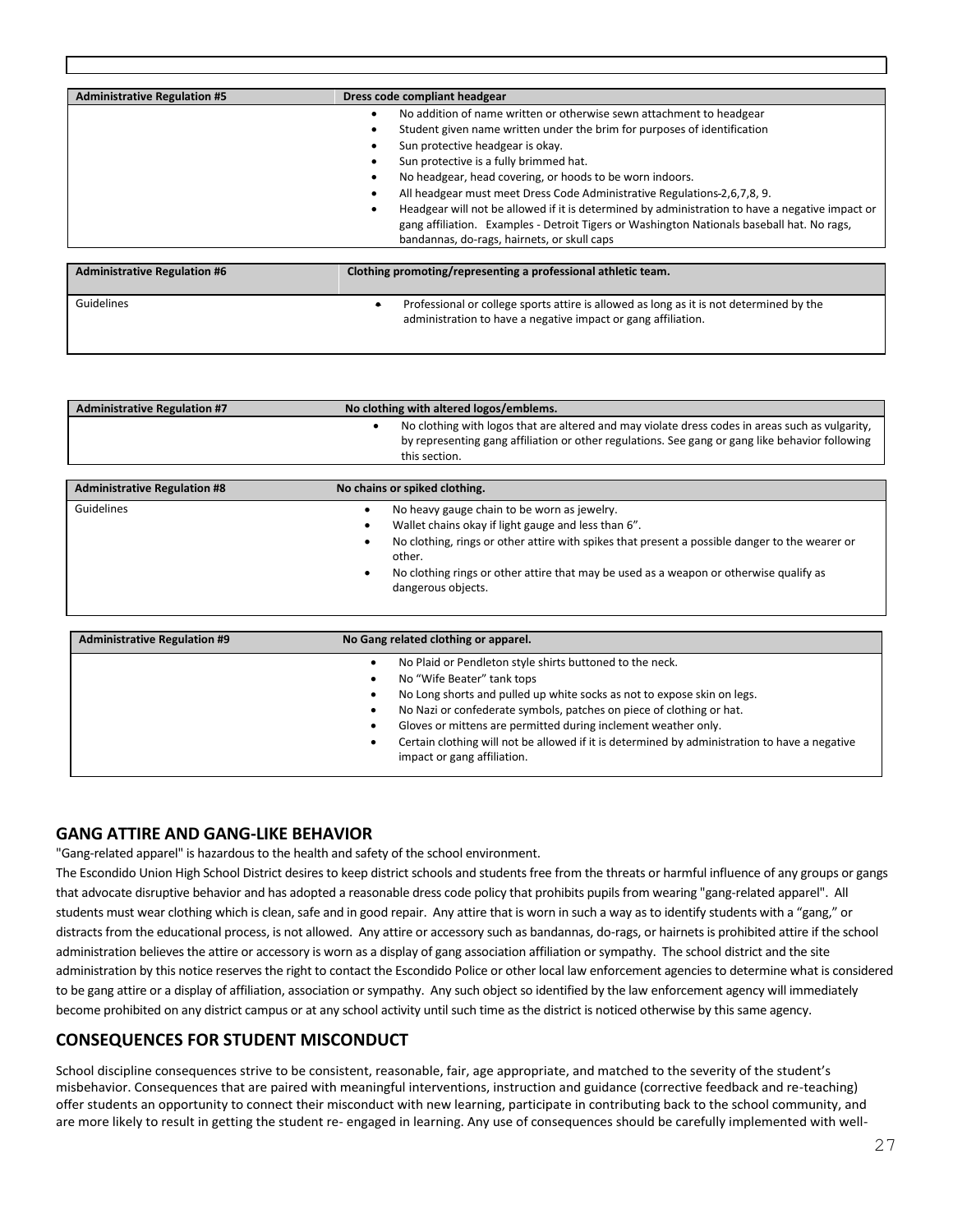defined outcomes in order to provide the greatest benefit. Positive consequences including systematic recognition for appropriate behavior frequently lead to an increase in the desired behavior. Negative consequences are designed to provide feedback to the student that his or her behavior is unacceptable and should not occur again.

#### **INTERVENTIONS & DISCIPLINARY ACTIONS**

Prior to suspension, or any disciplinary measure, students should first be supported in learning the skills necessary to function in the school environment and to avoid negative behavior. At Valley High School we are trained and practicing the use of restorative practice. Guiding principles that set forth clear expectations, and the development of a Positive Behavior Intervention and Support (PBIS) system, enable staff to have available the information and resources needed to evaluate and address student misconduct more effectively and positively for all involved. Disciplinary and restorative interventions may include:

#### **RESTORATIVE PRACTICE**

#### **PROACTIVE**

In recent years, the importance of creating a positive school culture has become increasingly evident. At Valley, we are using the framework of restorative practices to help create a positive, supportive school environment for our scholars. Restorative practices include proactive processes that focus on building relationships and community and ensuring that all students feel welcome and connected. The continuum of restorative practices ranges from how we speak to students on a daily basis, to how discipline incidents are handled.

#### **RESPONSIVE**

When a disciplinary problem occurs, or a relationship is harmed, students are provided the opportunity to meet in a controlled, supportive environment in order to learn about how their actions have affected others, and what may be done to "repair the harm". In this way, students are not only able to take responsibility for their actions but are also able to restore the relationship and sense of community.

#### **SCHOOL JURISDICTION OVER STUDENT CONDUCT**

A pupil may be suspended or expelled for group I – IV violations that are related to school attendance or a school activity that occur at any time, including, but not limited to, any of the following:

- **While on school grounds.**
- **While going to or coming from school.**
- **During the lunch period whether on or off the campus.**
- **During, or while going to or coming from, a school sponsored activity**.

#### **RELATIONSHIP BETWEEN PROBLEM AREA AND DISCIPLINE ACTION**

The following charts indicate in general the types of disciplinary action that apply in each problem area in the school. Each infraction shows a minimum and maximum action suggested, as well as a suggested action for the first occurrence and one for repeated occurrences. School officials will consider the school records of students before action is taken. If a student has continually and repeatedly been involved in problem areas, the disciplinary action may result in the maximum action listed. Students should not feel they will automatically receive the maximum action if they have previously been involved in problem areas. Aggravated incidents may result in the maximum discipline action without going through the progressive disciplineaction.

#### **YOUR RIGHTS--DUE PROCESS**

All students are entitled to due process. This means there are certain procedures that school officials must follow prior to taking appropriate disciplinary action. There are also procedures students and parent / caregivers must follow if they do not agree with the school's actions. If a student does become involved in a situation in which a suspension or expulsion might result, both the student and his/her parents will be given a more detailed description of the due process procedures and rights. Challenges or objections suspensions may be addressed directly to the school-site principal. Students who are recommended for expulsion have a right to an expulsion hearing. (EC 48900, 48915).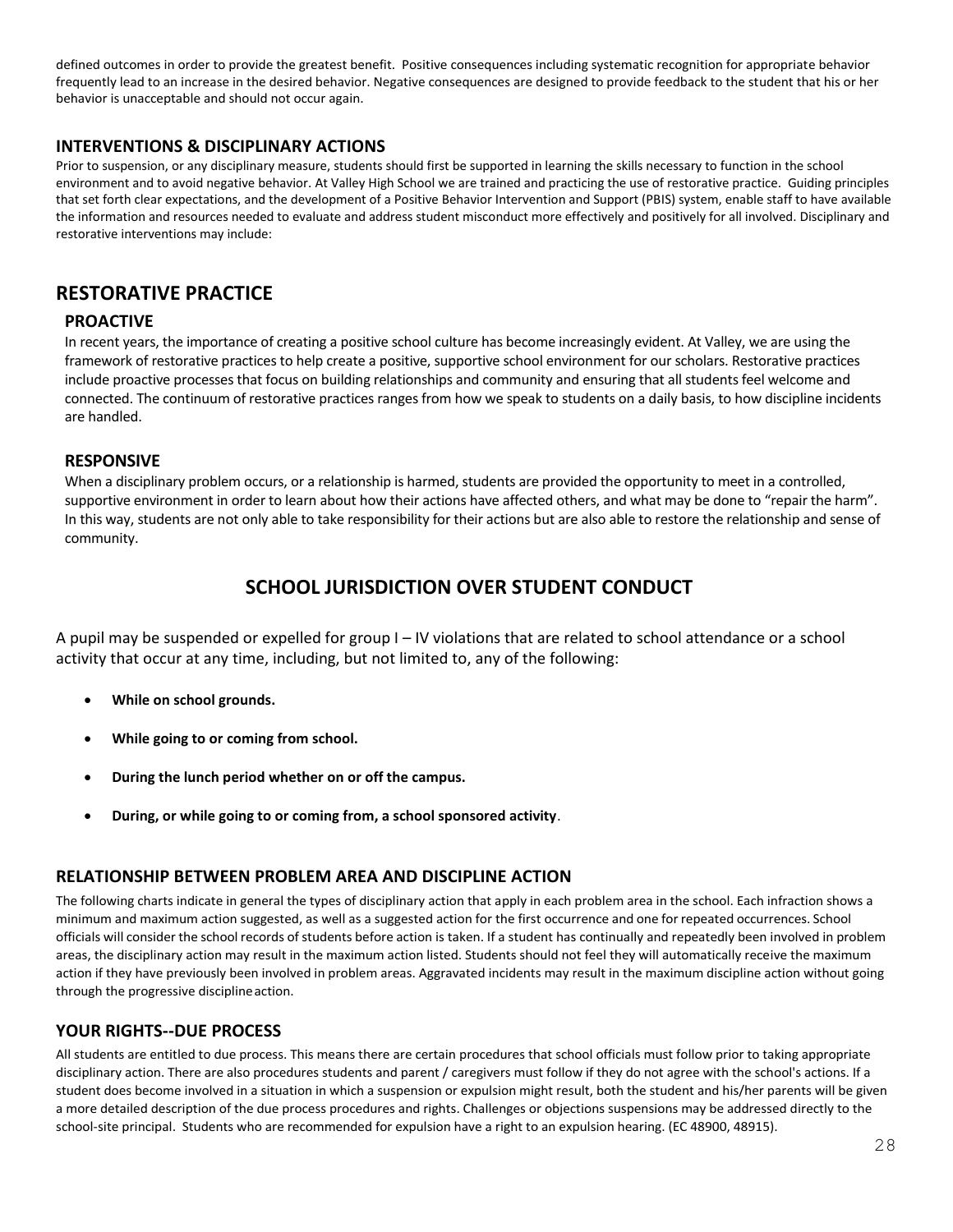### Escondido Union High School District Code of Conduct Infractions & Consequences

| Recommendations: MUST EXPEL: The principal shall<br>recommend expulsion of a pupil that he or she<br>determines had committed any of the following acts<br>at school or school activity off school grounds.                                                                                                                      | Consequence: Mandatory Expulsion per Education Code 48915 (c)                                                                                                                                                                                                                                        |
|----------------------------------------------------------------------------------------------------------------------------------------------------------------------------------------------------------------------------------------------------------------------------------------------------------------------------------|------------------------------------------------------------------------------------------------------------------------------------------------------------------------------------------------------------------------------------------------------------------------------------------------------|
| Possessing, selling, or otherwise furnishing a firearm.<br>This subdivision does not apply to an act of possessing<br>a firearm if the pupil had obtained prior written<br>permission to possess the firearm from a certificated<br>school employee, which is concurred in by the principal<br>or the designee of the principal. | Immediate suspension from school five days.<br>Extension of Suspension for cause to accommodate Administrative Hearing<br>Panel timeline.<br>Board of Education to expel for one calendar year if found guilty.<br>Notification to the Escondido PD.<br>Report to the State Department of Education. |
| Brandishing a knife at another person.                                                                                                                                                                                                                                                                                           | Immediate suspension from school five days.<br>Extension of Suspension for cause to accommodate Administrative Hearing<br>Panel timeline.<br>Board of Education to expel for one calendar year if found guilty.<br>Notification to the Escondido PD.<br>Report to the State Department of Education  |
| Unlawfully selling a controlled substance.                                                                                                                                                                                                                                                                                       | Immediate suspension from school five days.<br>Extension of Suspension for cause to accommodate Administrative Hearing<br>Panel timeline.<br>Board of Education to expel for one calendar year if found guilty.<br>Notification to the Escondido PD.<br>Report to the State Department of Education  |
| Committing or attempting to commit a sexual assault<br>as defined in subdivision (n) of Section 48900 or<br>committing a sexual battery as defined in subdivision<br>(n) of Section 48900.                                                                                                                                       | Immediate suspension from school five days.<br>Extension of Suspension for cause to accommodate Administrative Hearing<br>Panel timeline.<br>Board of Education to expel for one calendar year if found guilty.<br>Notification to the Escondido PD.<br>Report to the State Department of Education  |
| Possession of an explosive                                                                                                                                                                                                                                                                                                       | Immediate suspension from school five days.<br>Extension of Suspension for cause to accommodate Administrative Hearing<br>Panel timeline.<br>Board of Education to expel for one calendar year if found guilty.<br>Notification to the Escondido PD.<br>Report to the State Department of Education  |

### **CRIME STOPPERS**

Campus Crime Stoppers is a partnership between the school district, Escondido Police Department and Crime Stoppers. Anonymous tips regarding possible crimes can be made by students or parents. The 24 hour tip phone number is **[888 580-8477](tel:8885808477) or text SD Tips to** *274637* **or on the web at www.sdcrimestoppers.com** Students can receive a monetary reward, of up to \$1,000, for a tip that leads to an arrest or disciplinary action by the school.

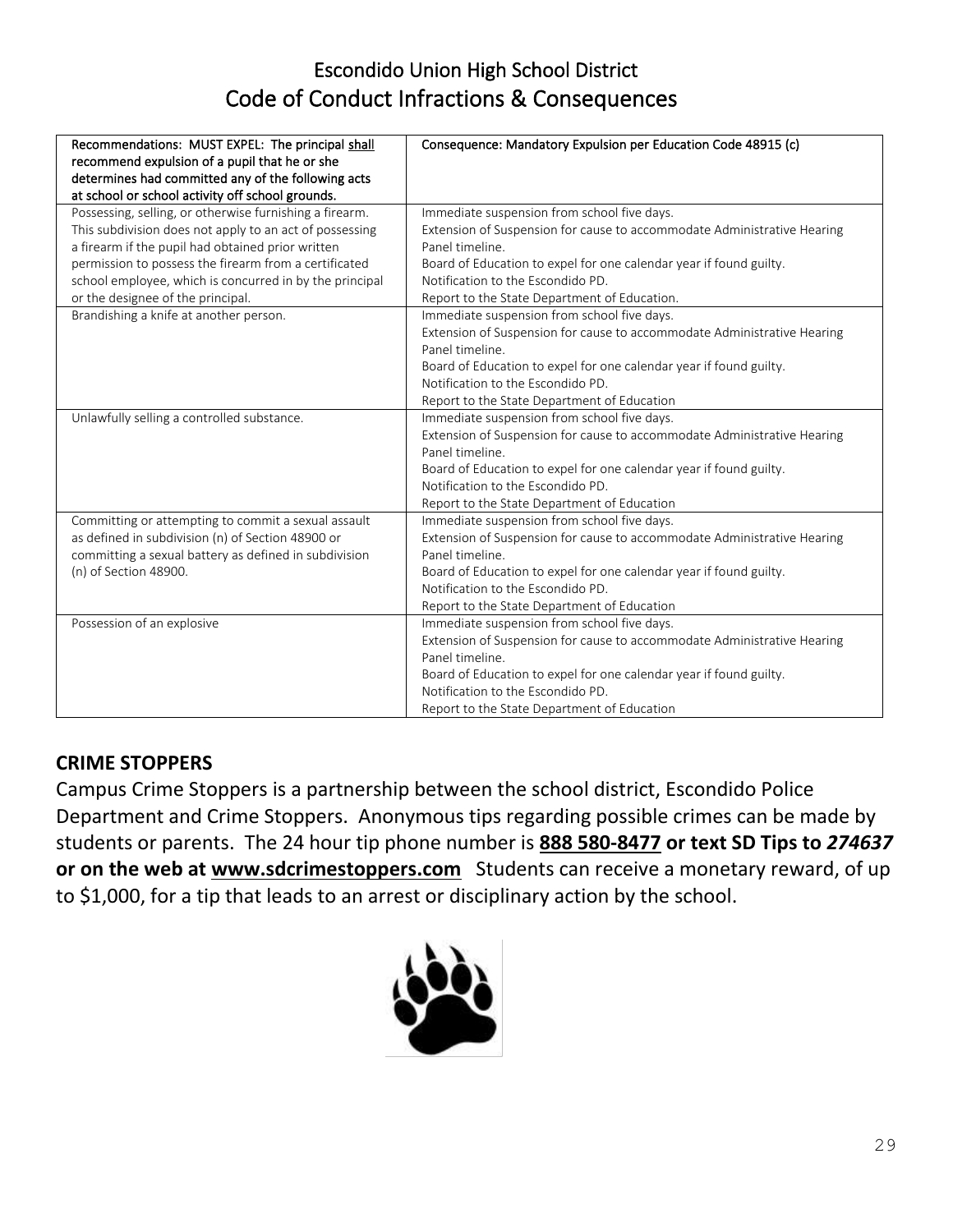#### **VALLEY HIGH SCHOOL Action to Be Taken**

*For behavioral errors not included, the administrator or designee will utilize one or more of the following measures depending on the behavior: 1) Reteach the expected behavior with multiple examples, teach where the problems are occurring, give frequent practice opportunities 2) provide useful and immediate correction when behavior error takes place, 3) provide positive feedback when behavior expectations are met, 4) prevent problem behavior by increasing supervision, restricting student privileges, 5) parent / caregiver contact 6) allow student to restore the environment and relationships which were affected by his or her behavior in the form of Restorative Practices and Community Service 7) refer student for a meeting at the site with Connections teacher, Counselor/Social worker and Assistant Principal 8) removal of the student from the setting.*

| <b>PROBLEM</b>                                                                                                    | <b>RANGE</b>     | <b>FIRST OCCURRENCE</b>                                                                                                                                                                                                                                       | <b>REPEATED OCCURENCE</b>                                                                                                                                                        |
|-------------------------------------------------------------------------------------------------------------------|------------------|---------------------------------------------------------------------------------------------------------------------------------------------------------------------------------------------------------------------------------------------------------------|----------------------------------------------------------------------------------------------------------------------------------------------------------------------------------|
| Absence/Truancy-<br><b>Unexcused</b>                                                                              | Minimum          | See Valley High School Attendance/Tardy Policy                                                                                                                                                                                                                | May include: Home Visits, Principal Letter,<br>Truancy Letters, SART, SARB                                                                                                       |
| EC 48900 k, 48260, 48200                                                                                          | Maximum          | Detention                                                                                                                                                                                                                                                     |                                                                                                                                                                                  |
| Arson<br>EC 48900 f<br>PC 450, 451<br>${f(1)}$                                                                    | Minimum          | May include: Re-teach (e.g. fire safety), Loss of<br>Privileges (e.g. increased supervision, limited<br>mobility), Formal Conference, Community Service,<br>Restorative Practices (e.g. letter of apology),<br>Contact Fire Marshal, Counseling Ref.          | Community Service (e.g. repair/replace damaged<br>property, voluntary work in lieu of payment),<br><b>Restorative Practices</b>                                                  |
|                                                                                                                   | Maximum          | In School Suspension, Suspension Formal Reprimand,<br>Police Report, Expulsion                                                                                                                                                                                | Expulsion, Police Report                                                                                                                                                         |
| <b>Battery on School Staff</b><br>EC 48900, 48915 a(5),<br>44401{a(5)}                                            | <b>MANDATORY</b> | Suspension and recommendation for Expulsion, Police<br>Report.<br>May include: Restorative Practices                                                                                                                                                          | Board of Education to expel for 1 calendar year,<br>Police Report                                                                                                                |
| <b>Bullying (incl.</b><br>Cyberbullying)<br>EC 48900 (r)                                                          | Minimum          | May include: Loss of privileges (e.g. restricted free<br>time area, increased supervision),<br>Informal/Formal Conference, Community Service,<br>Counseling                                                                                                   | Informal/Formal Conference, No Contact<br>Contract, Community Service (e.g. project to<br>contribute to school safety and respect)                                               |
| r (4)                                                                                                             | Maximum          | Detention, No Contact Contract, In School<br>Suspension, Suspension, Safe Schools Contract,<br>Police Report, Expulsion                                                                                                                                       | In School Suspension, Suspension (up to 5 days),<br>Transfer to Alternative Ed, Expulsion                                                                                        |
| <b>Bus Conduct</b><br>EC 48900<br>AR, BP 5131.1 (a-e)<br>Title IV 14103                                           | Minimum          | Informal/Formal Conference, may also include: Re-<br>teach (e.g. PBIS bus lesson), Loss of Privileges (e.g.<br>sit in front seats of bus), Community Service (e.g.<br>clean bus), Restorative Conference                                                      | Loss of Bus Privileges, Community Service (e.g.<br>teach bus lesson to other students)                                                                                           |
|                                                                                                                   | Maximum          | Detention, Loss of Bus Privileges, Formal Conference,<br>In School Suspension, Suspension, Formal Reprimand                                                                                                                                                   | In School Suspension, 3 Day Suspension, Formal<br>Reprimand, Expulsion                                                                                                           |
| Campus - Leaving<br><b>Without Proper</b><br><b>Authorization</b>                                                 | Minimum          | May include: Re-teach (e.g. problem solving<br>lesson), Loss of Privileges (e.g. restricted area for<br>free time, check in regularly with office),<br>Informal/Formal Conference, Community Service                                                          | Detention, In School Suspension<br>Student may be subject to search upon re-entry                                                                                                |
| EC 48900k, 35291 {k(1)}                                                                                           | Maximum          | Detention, In School Suspension<br>*Student may be subject to search upon re-entry                                                                                                                                                                            | In School Suspension, Suspension, SARB                                                                                                                                           |
| <b>Cheating on Test or</b><br><b>School Related</b><br><b>Assignment, Plagiarizing</b><br>EC 48900k, 35291 {k(1)} | Minimum          | May include: Re-teach (e.g. PBIS lesson on "Be the<br>Best", write report on cheating/plagiarizing), Loss<br>of Privileges (change seat), Conference, Community<br>Service, Restorative Practices (e.g. apology to<br>student and teacher), Re-do assignment. | Detention, Informal/Formal Conference,<br>Community Service (e.g. provide tutoring for<br>other students in strong area while receiving<br>tutoring in low area), loss of credit |
|                                                                                                                   | Maximum          | Formal Conference, Detention, In-School Suspension,<br>Suspension                                                                                                                                                                                             | In School Suspension, Suspension                                                                                                                                                 |
| Defiance - Willful<br><b>Defiance of Authority</b><br>Dieruntion on Cehool                                        | Minimum          | May include: Re-teach (e.g. PBIS lesson on "Do No<br>Harm), Loss of Privileges, Informal Conference,<br>Community Service (e.g. help teacher in classroom).                                                                                                   | Informal/Formal Conference, Behavior Contract,<br>Detention                                                                                                                      |
| <b>Property or in Classroom</b><br>EC 48900k {k(1)}                                                               | Maximum          | Restorative Formal Conference, Detention, In School<br>Suspension, Rec. for counseling                                                                                                                                                                        | In School Suspension, Suspension, Transfer to<br>Alternative Ed, Expulsion                                                                                                       |
| <b>Destruction of Property</b><br>(School or Personal) EC<br>48900 f {f(1)}                                       | Minimum          | May include-Re-teach (e.g. lesson on respect of<br>property), Loss of Privileges (e.g. limited access to<br>areas of campus), Informal Conference, Community<br>Service, Restorative Practices (e.g. letter of apology)                                       | Formal Conference, Parent Liability, Restitution<br>of Damages, Community Service (e.g.<br>repair/replace, voluntary work in lieu of<br>payment, Restorative Conference          |
|                                                                                                                   | Maximum          | Parent Liability, Restitution of Damages, In School<br>Suspension, Suspension, Transfer to Alternative Ed,<br><b>Expulsion, Police Report</b>                                                                                                                 | In School Suspension, Suspension, Police Report,<br>Transfer to Alternative Ed, Expulsion                                                                                        |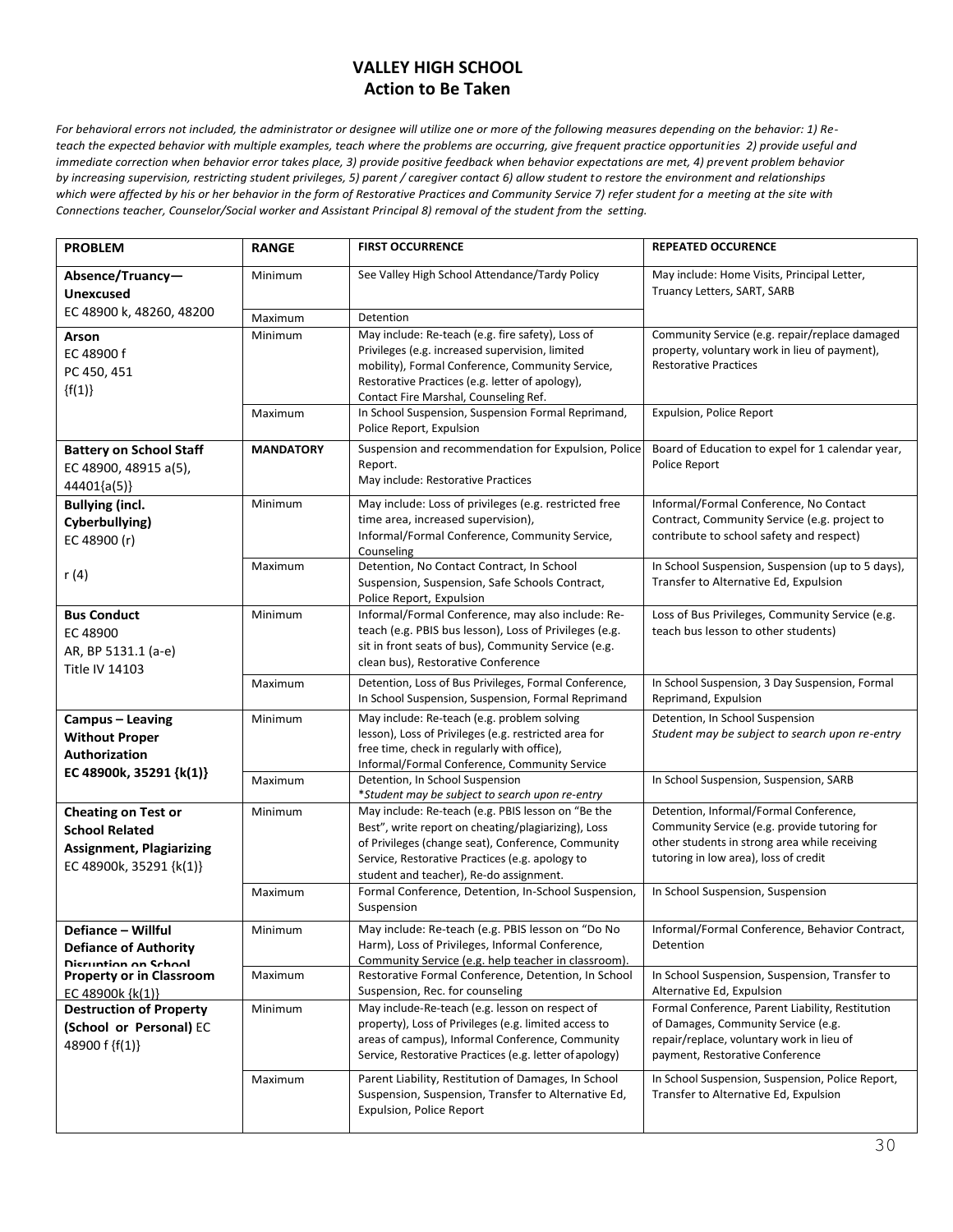#### **Action to be Taken**

| <b>PROBLEM</b>                                                                                                                                           | <b>RANGE</b>     | <b>FIRST OCCURRENCE</b>                                                                                                                                                                                                                                                 | <b>REPEATED OCCURENCE</b>                                                                                                                                            |
|----------------------------------------------------------------------------------------------------------------------------------------------------------|------------------|-------------------------------------------------------------------------------------------------------------------------------------------------------------------------------------------------------------------------------------------------------------------------|----------------------------------------------------------------------------------------------------------------------------------------------------------------------|
| Driving Reckless on or<br><b>Around Campus</b><br>EC 48900 {k(1)}                                                                                        | Minimum          | May include: Re-teach (e.g. PBIS lesson on driving<br>expectations), Loss of Privileges (e.g. parking on<br>campus), Informal/Formal Conference,<br>Community Service (e.g. parking lot clean up)<br>Detention                                                          | Detention, Formal Conference, Loss Parking<br>Privilege on Campus                                                                                                    |
|                                                                                                                                                          | Maximum          | In School Suspension, Suspension, Revoke Driving<br>Privileges, Police Report<br>*All driving violations subject to police citation                                                                                                                                     | In School Suspension, Suspension, Revoke<br>Driving Privileges, Possible Transfer to<br>Alternative Ed, Police Report<br>*Driving violations subject police citation |
| Drugs/Alcohol/Paraphernalia<br>EC 48900 c $(c(1))$ EC                                                                                                    | Minimum          | District Sponsored Counseling Program                                                                                                                                                                                                                                   | Suspension, Involuntary Transfer to<br><b>Continuation School</b>                                                                                                    |
| 48915 a(3) {c(2)}                                                                                                                                        | Maximum          | 5 Day Suspension, Expulsion, Police Report                                                                                                                                                                                                                              | Police Report, Suspension and/or Expulsion.                                                                                                                          |
| EC 48915 c(3) $(c(3))$<br>EC 48900 p $(c(4))$ ,<br>EC 48900 d {d(1)}<br>EC 48900 j {j(1)}                                                                | <b>MANDATORY</b> | Mandatory Expulsion for Sales                                                                                                                                                                                                                                           | Mandatory Expulsion for Sales                                                                                                                                        |
| <b>Electronic Devices</b><br><b>Possession/Using if Disrupts</b><br><b>Educational Process</b><br>(EC 48900, 48901.5) {o(1)}                             | Minimum          | May include: Re-teach (e.g. PBIS lesson on cell<br>phones), Loss of Privileges (e.g. keep phone in<br>office) Informal Conference, Community Service<br>(e.g. help PBIS Team make posters on cell phone<br>use), Restorative Practices (e.g. letter of apology)         | Informal/Formal Conference, Confiscation<br>(e.g. for rest of week pick up from office)                                                                              |
|                                                                                                                                                          | Maximum          | Detention, Confiscation (e.g. for rest of day, pick<br>up from teacher)                                                                                                                                                                                                 | Confiscation (e.g. for rest of semester, parent /<br>caregivers pick up in office), In School<br>Suspension, Suspension                                              |
| <b>Explosive Devices/Bomb</b><br>Threat<br>C 48900 b, 48915 a(2) {b(1)} EC<br>48915 c(5) {b(4)}                                                          | <b>MANDATORY</b> | Threat Assessment, Suspension, Safe Schools<br>Contract, Expulsion for one year, Police Report.<br>May include: Restorative Conference, Re-teach<br>(e.g. problem solving skills).                                                                                      | Threat Assessment, Suspension,<br>Recommendation for Expulsion for one year,<br>Police Report                                                                        |
| <b>Extortion/Robbery</b><br>EC 48900 e<br>EC 48915 a(4)<br>${e(1)}$                                                                                      | Minimum          | May include: Re-teach (e.g. PBIS lesson on "Do<br>No Harm"), Loss of Privileges, Formal<br>Conference, Community Service (e.g. replace<br>item), Letter of Apology, Detention                                                                                           | Detention, Formal Conference, Community<br>Service, Restorative Practice Intervention                                                                                |
|                                                                                                                                                          | Maximum          | In School Suspension, Suspension, Expulsion for one<br>year, Police Report                                                                                                                                                                                              | In School Suspension, Suspension, Expulsion<br>for one year, Police Report                                                                                           |
| <b>Fighting/Assault/Threats</b><br>EC 48900 a(1) $\{a(1)\}$<br>EC 48900 a(2) {a(2)}<br>EC 48900 s {a(3)} EC<br>48915 a(1) {a(4)}<br>EC 48915 a(5) {a(5)} | Minimum          | May include: Re-teach (e.g. problem solving<br>lesson, anger management group), Loss of<br>Privileges (e.g. restricted areas of campus),<br>Informal/Formal Conference, Detention, Safe<br>Schools Contract, Rest. Practices, No Contact<br>Contract, Community Service | Formal Conference, Restorative Practices (e.g.<br>letter of apology, conflict resolution),<br>Community Service, Safe Schools Contract,<br>Counseling                |
| PC 241, 243, 245,<br>22                                                                                                                                  | Maximum          | In School Suspension, Suspension, Transfer to<br>Continuation School, Expulsion, Police Report                                                                                                                                                                          | In School Suspension, Suspension, Transfer to<br>Alternative Ed, Expulsion, Police Report                                                                            |
| <b>Fighting - Causing Serious</b><br>Physical Injury (Battery) EC<br>48900 a (1)                                                                         | Minimum          | May include: Up to 3 day Suspension,<br>Recommendation for Counseling, Safe Schools<br>Contract, Restorative Conference                                                                                                                                                 | Up to 5 Day Suspension, Restorative<br>Conference                                                                                                                    |
| EC 48900 a (2)<br>EC 48915 a (1)                                                                                                                         | Maximum          | Suspension, Expulsion, Transfer to Continuation<br>School, Police Report                                                                                                                                                                                                | Suspension, Expulsion, Police Report, Transfer<br>to Alternative Ed                                                                                                  |
| Fire Alarm - Deliberate<br>False<br>EC 48900 k (1)                                                                                                       | Minimum          | May include: Re-teach (e.g. write report on fire<br>safety) Loss of Privileges (e.g. must be supervised<br>during transitions), Informal Conference, Comm.<br>Service (e.g. volunteer for fire department),<br>Detention                                                | Formal Conference, Detention, Community<br>Service (e.g. make up for lost instructional<br>time by assisting in office).                                             |
|                                                                                                                                                          | Maximum          | In School Suspension, Suspension, Fire Marshall<br>and/or Police Report                                                                                                                                                                                                 | In School Suspension, Suspension, Fire Marshall,<br><b>Expulsion, Police Report</b>                                                                                  |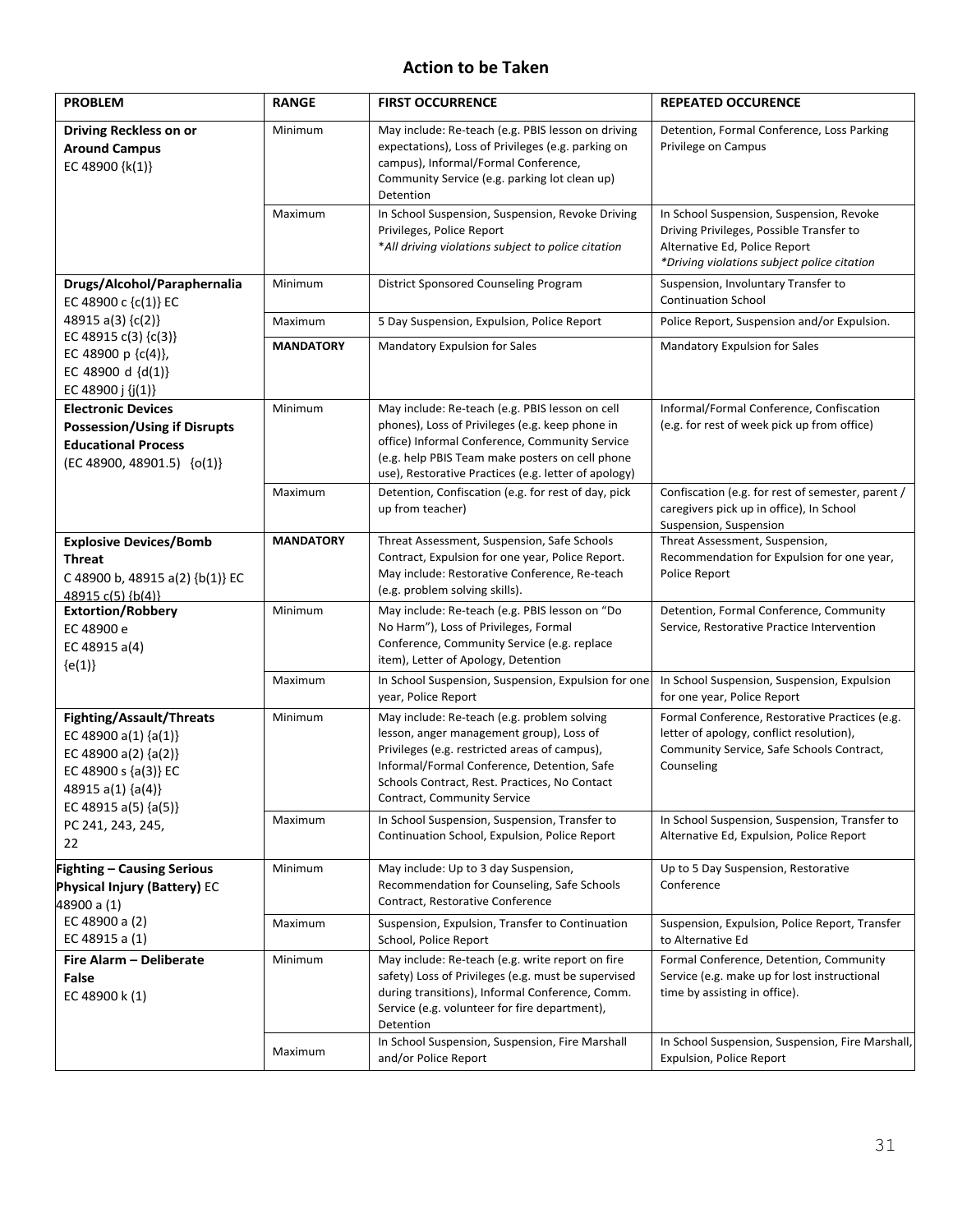#### **Action to be Taken**

| <b>PROBLEM</b>                                                                             | <b>RANGE</b>     | <b>FIRST OCCURRENCE</b>                                                                                                                                                                                                                | <b>REPEATED OCCURENCE</b>                                                                                                                                   |
|--------------------------------------------------------------------------------------------|------------------|----------------------------------------------------------------------------------------------------------------------------------------------------------------------------------------------------------------------------------------|-------------------------------------------------------------------------------------------------------------------------------------------------------------|
| Forgery<br>EC 48900. 35291 PC 470-<br>483.5 {k(1)}                                         | Minimum          | May include: Re-teach (e.g. PBIS lesson on<br>responsibility), Loss of Privileges (e.g.<br>parent/caregiver phone contact in lieu of student<br>communication), Informal Conference, Restorative<br>Practices (e.g. letter of apology) | Detention, Formal Conference                                                                                                                                |
|                                                                                            | Maximum          | Detention, In School Suspension, Suspension                                                                                                                                                                                            | In School Suspension, Suspension, Expulsion,<br>Police Report                                                                                               |
| <b>Gambling</b><br>EC 48900 k<br>$\{k(1)\}$                                                | Minimum          | May include: Re-teach (e.g. write report on<br>gambling), Loss of Privileges (e.g. increased<br>supervision, restricted access to areas of campus,<br>Informal Conference, Community Service                                           | Loss of Privileges, Community Service (e.g.<br>help with school fund raiser), Formal<br>Conference                                                          |
|                                                                                            | Maximum          | In School Suspension, Suspension                                                                                                                                                                                                       | In School Suspension, Suspension                                                                                                                            |
| <b>Gang Behavior/Attire</b><br>EC 48900 k, 35183,<br>35294.1 BP 5132<br>${k(2)}$           | Minimum          | May include: Re-teach (e.g. problem solving lesson,<br>support group), Referral to Counselor (academic<br>support and cultural awareness), Loss of Privileges<br>(e.g. restrict areas of campus), Informal<br>Conference, Detention    | Loss of Privileges (e.g. increased supervision,<br>limited free time area), Formal Conference with<br>Parent / Guardian and Student, Conference<br>with SRO |
|                                                                                            | Maximum          | Community Agency Referral, In School Suspension,<br>Safe Schools Contract, Suspension, Expulsion,<br>Police Report                                                                                                                     | In School Suspension, Suspension, Transfer to<br>Alternative Ed, Expulsion, Police Report                                                                   |
| Harassment/Intimidation<br>EC 48900.4 {r(1)}<br>EC 48900 o {r(2)}<br>EC 48900 q $\{r(3)\}$ | Minimum          | Re-teach (e.g. problem solving skills), Loss of<br>Privileges, Formal Conference, Community Service<br>(e.g. project to make students feel safe and<br>respected), Safe Schools Contract, Counseling<br>Referral, Detention            | <b>Formal Conference</b>                                                                                                                                    |
|                                                                                            | Maximum          | In School Suspension, Suspension, Expulsion                                                                                                                                                                                            | In School Suspension, Suspension (5 days),<br>Police Report, Transfer to Alternative Ed,<br>Expulsion                                                       |
| <b>Hate Crimes/Violence</b><br>EC 48900 t, 48900.3 {p(1)}<br>(Gr. 4-12)                    | Minimum          | May include: Re-teach (e.g. diversity training,<br>write a report on group), Formal Conference,<br>Comm. Service (e.g. project to make climate<br>respectful), Threat Assessment, Counseling                                           | Threat Assessment, Formal Conference, Safe<br>Schools Contract, Community Service                                                                           |
|                                                                                            | Maximum          | Safe Schools Contract, In School Suspension,<br>Suspension, Expulsion, Transfer to Alternative Ed,<br>Police Report                                                                                                                    | In School Suspension, Suspension (5<br>days), Transfer to Alternative Ed,<br><b>Expulsion, Police Report</b>                                                |
| <b>Hazing</b><br>EC 48900q, 32050, 32051<br>${r(3)}$                                       | Minimum          | May include: Re-teach (e.g. write report on dangers<br>of hazing), Loss of Privileges, Informal Conference,<br>No Contact Contract, Community Service                                                                                  | In School Suspension, Suspension (up to 5<br>days).                                                                                                         |
|                                                                                            | Maximum          | In School Suspension, Suspension, Safe Schools<br>Contract, Transfer to Alternative Ed, Expulsion                                                                                                                                      | Transfer to Alternative Ed, Expulsion                                                                                                                       |
| <b>Parking Violations</b><br>EC 48900                                                      | Minimum          | May include: Re-teach (e.g. PBIS lesson on parking lot<br>norms), Informal Conference, Parking Citation                                                                                                                                | Formal Conference, Loss of Parking Privileges,<br>Parking Citation, Detention                                                                               |
| ${k(1)}$                                                                                   | Maximum          | Formal Conference, Loss of Parking Privileges<br>*All driving violations are subject to Police Citation                                                                                                                                | In School Suspension, Suspension                                                                                                                            |
| <b>Profanity/Obscene Acts</b><br><b>Immoral Acts/Verbal</b><br>Abuse<br>EC 48900 i         | Minimum          | May include: Re-teach (e.g. PBIS lesson "Choice<br>Words:), Loss of Privileges (e.g. break/lunch<br>restriction), Informal Conference, Community<br>Service, Restorative Practices (e.g. letter of<br>apology), Detention              | Detention, Community Service (e.g. make PBIS<br>posters for "Choice Words", "Do No Harm",<br><b>Formal Conference</b>                                       |
| $\{i(1)\}$                                                                                 | Maximum          | In School Suspension, Suspension, Expulsion, Police<br>Report                                                                                                                                                                          | In School Suspension, Suspension, Expulsion,<br>Police Report                                                                                               |
| <b>Sexual Battery</b><br>EC 48900 n, 48915 c(4)<br>${n(1)}$                                | <b>MANDATORY</b> | Suspension and Recommendation for Expulsion for<br>one calendar year, Police Report, Report to the<br><b>State Department of Education</b>                                                                                             | Suspension and Recommendation for<br>Expulsion for one calendar year, Police<br>Report, Report to the State Department of<br>Education                      |
| Sexual Assault<br>EC 48915c (4)<br>n(2)                                                    | <b>MANDATORY</b> | Suspension and Recommendation for Expulsion for<br>one calendar year, Police Report, Report to the<br><b>State Department of Education</b>                                                                                             | Suspension and Recommendation for<br>Expulsion for one calendar year, Police<br>Report, Report to the State Department of<br>Education                      |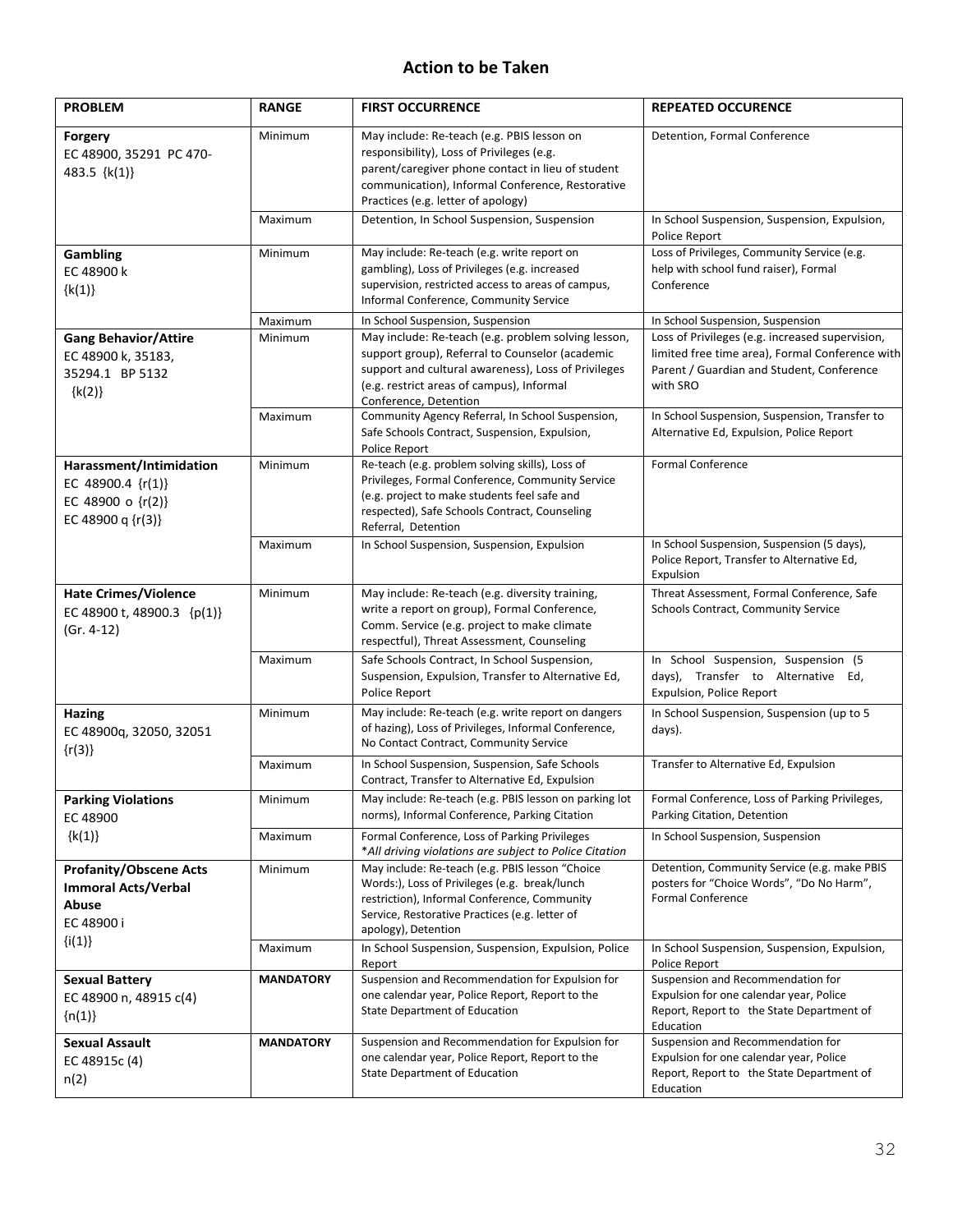#### **Action to be Taken**

| <b>PROBLEM</b>                                                                                                                                                                                       | <b>RANGE</b>            | <b>FIRST OCCURRENCE</b>                                                                                                                                                                                                                                                                                                          | <b>REPEATED OCCURENCE</b>                                                                                                                                                            |
|------------------------------------------------------------------------------------------------------------------------------------------------------------------------------------------------------|-------------------------|----------------------------------------------------------------------------------------------------------------------------------------------------------------------------------------------------------------------------------------------------------------------------------------------------------------------------------|--------------------------------------------------------------------------------------------------------------------------------------------------------------------------------------|
| <b>Sexual Harassment</b><br>EC 48900.2 (Gr 4-12)<br>EC 212.5 q (1)} (Gr. 4-12)                                                                                                                       | Minimum                 | <b>Title IX Officer Notification</b><br>May include: Re-teach (e.g. PBIS lesson, write<br>report), Loss of Privileges, Formal Conference,<br>Community Service (e.g. school projects to promote<br>respectful environment), No Contact Contract, Safe<br>Schools Contract, Counseling                                            | Suspension (5 days), Title IX report, Police<br>Report                                                                                                                               |
|                                                                                                                                                                                                      | Maximum                 | Detention, In School Suspension, Suspension, Formal<br>Reprimand, Expulsion, Title IX Officer Police Report                                                                                                                                                                                                                      | Expulsion, Title IX and Police Report (BP<br>& AR 4019.11 a-e & 5145.7)                                                                                                              |
| Smoking/Tobacco<br><b>Products</b><br>EC 48900 h, EC 51260 BP<br>5131.6, 5144.1 ({h(1)}                                                                                                              | 1 <sup>st</sup> Offense | May include: Warning, Tobacco Education<br>Program, Police Citation, Parent Conference<br>(See EUHSD Smoking Policy)                                                                                                                                                                                                             | 2 <sup>nd</sup> Offense - 1 Day Suspension. Police<br>Citation.<br>Multiple Offenses - Up to 5 days suspension,<br>possible transfer to Alternative Ed for persistent<br>violations. |
| <b>Terrorist Threats</b><br>EC 48900.7 (a), 48900.7 (b)<br>EC 48900.2, EC48900.3,<br>EC 48900.4 t (1)                                                                                                | Minimum                 | May include: Re-teach (e.g. lesson on problem<br>solving), Loss of Privileges, Formal Conference,<br>Referral to Counselor, Threat Assessment                                                                                                                                                                                    | Threat Assessment, In School Suspension,<br>Suspension (up to 5 days), Police Report,<br>Expulsion                                                                                   |
|                                                                                                                                                                                                      | Maximum                 | In School Suspension, Suspension, Police Report,<br>Expulsion                                                                                                                                                                                                                                                                    | Suspension (up to 5 days), Police Report,<br>Expulsion                                                                                                                               |
| <b>Theft/Possession of Stolen</b><br><b>Property/Burglary</b><br>EC 48900 g {g(1)} EC 48900<br>$  \{  (1)$                                                                                           | Minimum                 | May include: Re-teach (e.g. PBIS lesson on<br>respecting others property), Loss of Privileges (e.g.<br>increased supervision, restricted break/lunch<br>area), Informal Conference, Community Service<br>(e.g. replace item, voluntary work in lieu of<br>payment), Restorative Practices (e.g. letter of<br>apology), Detention | Formal Conference, Community Service,<br><b>Restorative Practices</b>                                                                                                                |
|                                                                                                                                                                                                      | Maximum                 | In School Suspension, Suspension, Police Report,<br>Expulsion                                                                                                                                                                                                                                                                    | In School Suspension, Suspension, Police<br>Report, Transfer to Alternative Ed,<br>Expulsion                                                                                         |
| <b>Weapons/Injurious</b><br><b>Objects</b><br><b>Replica Firearm</b><br>EC 48900 b, 48915 a(2) {b(1)} EC<br>48915 c(1) {b(2)}<br>EC 48915 c(2) {b(3)}<br>EC 48915 c(5) ${b(4)}$<br>EC 48900 m {m(1)} | Minimum                 | May include: Re-teach (e.g. write report, problem<br>solving skills), Loss of Privileges (e.g.<br>backpack/pocket check daily), Formal Conference,<br>Community Service, Detention, Safe Schools<br>Contract                                                                                                                     | Detention, Formal Conference, Community<br>Service                                                                                                                                   |
|                                                                                                                                                                                                      | Maximum                 | In School Suspension, Suspension, Involuntary<br>Transfer to Alternative Ed, Police Report,<br>Expulsion                                                                                                                                                                                                                         | In School Suspension, Suspension, Involuntary<br>Transfer to Alternative Ed, Police Report,<br>Expulsion                                                                             |
|                                                                                                                                                                                                      | <b>MANDATORY</b>        | Mandatory expulsion for firearm possession,<br>brandishing of a knife & possession of an<br>explosive.                                                                                                                                                                                                                           |                                                                                                                                                                                      |

#### **DANGEROUS DRUGS, NARCOTICS AND LOOK-A-LIKES: THIS IS YOUR OFFICIAL NOTIFICATION**

Purpose and scope

- ❑ This procedure outlines the policy regarding action to be taken by district and school officials when students possess, use,sell, attempt to sell, otherwise furnish, or are under the influence of drugs, narcotics, orlook-a-likes.
- ❑ The provisions of this procedure do not apply in those cases where drugs are administered to students under the supervision of competent medical personnel.
- ❑ The provisions of this procedure apply to all students of the Escondido Union High School District under the following conditions:
- ❑ If the violation occurs on/or about campus during school hours and/or at a school sponsored activity or is related to schoolactivity.

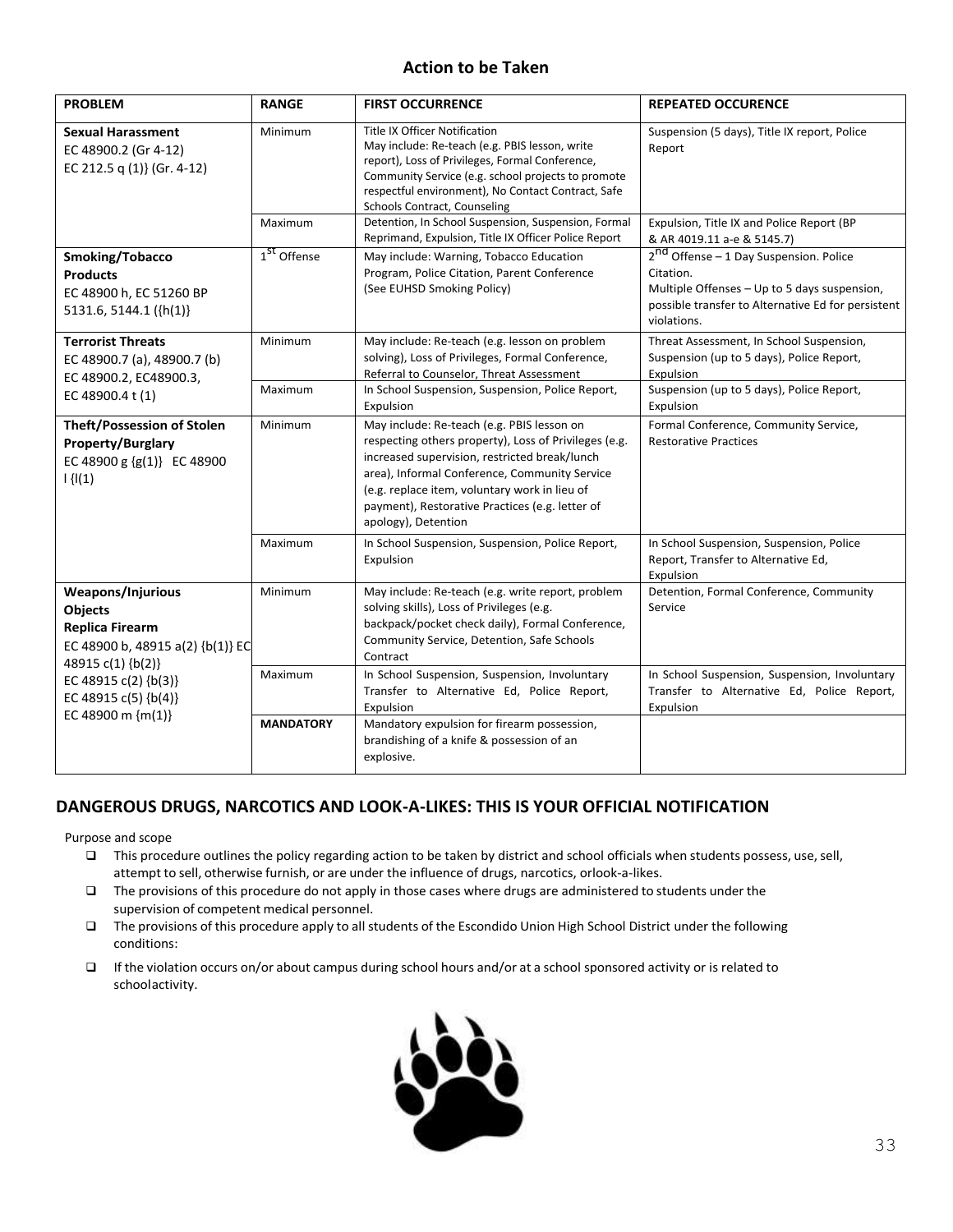#### **DANGEROUS DRUGS, NARCOTICS AND LOOK-A-LIKES: THIS IS YOUR OFFICIAL NOTIFICATION cont…**

#### **General Information**

- ❑ This policy and procedure statement was developed as a result of an increasing number of narcotics cases involving students of the Escondido Union High School District and to give added emphasis to the efforts made by local citizens in this matter.
- ❑ Students apprehended by eitherschool or police authoritiesfor the possession, use,sale, attempted sale, otherwise furnishing, or being under the influence of dangerous drugs, narcotics, and look-a-likes may be referred by the Superintendent to the Board of Trustees for possible expulsion or other recommendedaction.
- ❑ The terms used in this procedure are defined asfollows:
- ❑ Dangerous Drugs and Narcotics These shall include marijuana, LSD, volatile barbiturates, amphetamines, or any dangerous drug not administered under the direction of a physician.
- ❑ Expulsion The act whereby a student is denied the right of attending any of the educational institutions under the responsibility of the Escondido Union High School District Governing Board.
- ❑ The general functions and responsibilities of the various organizational levels are as follows:
- ❑ The Principal, or duly authorized assistant determinesthat a violation has occurred, investigates the circumstances surrounding the case and prepares materials for the Superintendent.
- ❑ The Principal, or duly authorized assistant has the responsibility for presenting the contents of this policy and procedures statement to all parents and students of the school each year.

#### **Weapons, Explosives, Related Dangerous Devices**

- ❑ Any student proved to be in possession of firecrackers, or any other explosive device will be subject to suspension with possible consideration for expulsion.
- ❑ Any student found guilty ofsetting off an explosive device will result in a suspension pending consideration of being recommended forexpulsion.
- ❑ Any student in possession of any instrument or object that could be construed as a weapon is consideration of being recommended for expulsion. This includes look alike firearms.
- ❑ Pellet guns, B.B. guns and Paint Ball guns on a school campus are considered firearms and are considered to be an expellable offense. Students bringing such weapons will be arrested, suspended and recommended forexpulsion.
- ❑ Any weapons or simulated weapons brought on campus will be confiscated. The result could be possible arrest, prosecution, and expulsion.
- ❑ All types of knives are consideredweapons.
- ❑ Any person except a police officer, who brings or possesses on school grounds, of or within, any public school, any dirk, dagger, ice pick, knife with blade 2'' long or folding knife with locking-blade, razor with unguarded blade, taser or stun gun is in violation of the law.

#### **EUHSD SAFE SCHOOL CONTRACTS**

#### **SAFE SCHOOLS CONTRACT – LEVEL I**

Students who disrupt school activities and/or take away from the educational process may be placed on a Safe Schools Contract, Level I. This contract is comprehensive and will stay in the student's discipline file for all four years.

#### **SAFE SCHOOLS CONTRACT – LEVEL II**

The second occurrence of a violation of school rules that disrupts school activities and/or takes away from the educational process will result in issuance of a Safe Schools Contract, Level II. Administrators may issue additional disciplinary action at this time.

#### **SUSPENDED FROM CLASS**

Students may be suspended from a class for one or more days for serious discipline infractions. When removed for a day or two, the student is expected to make up all the work missed.

#### **SUSPENSION PROCEDURE:**

For serious disciplinary infractions, students may be suspended from school. Such home suspension means the student must remain at home during school hours and may not attend any school activities such as sporting events, dances, or plays for a maximum of five days at any time.

#### **DEFINITION:**

A suspension is a temporary removal from school or regular classroom by the principal for violation of school rules.

- A student may not be suspended for more than five days at a time nor for more than twenty days in a school year, unless the Superintendent extends the suspension. Special Education students may be suspended for up to ten days to allow for assessments if they are being considered for a recommendation to expel.
- A teacher may allow a suspended student to complete all work and tests missed during the suspension. When the makeup work is completed, it will be graded. If it is satisfactory, the student will receive full credit.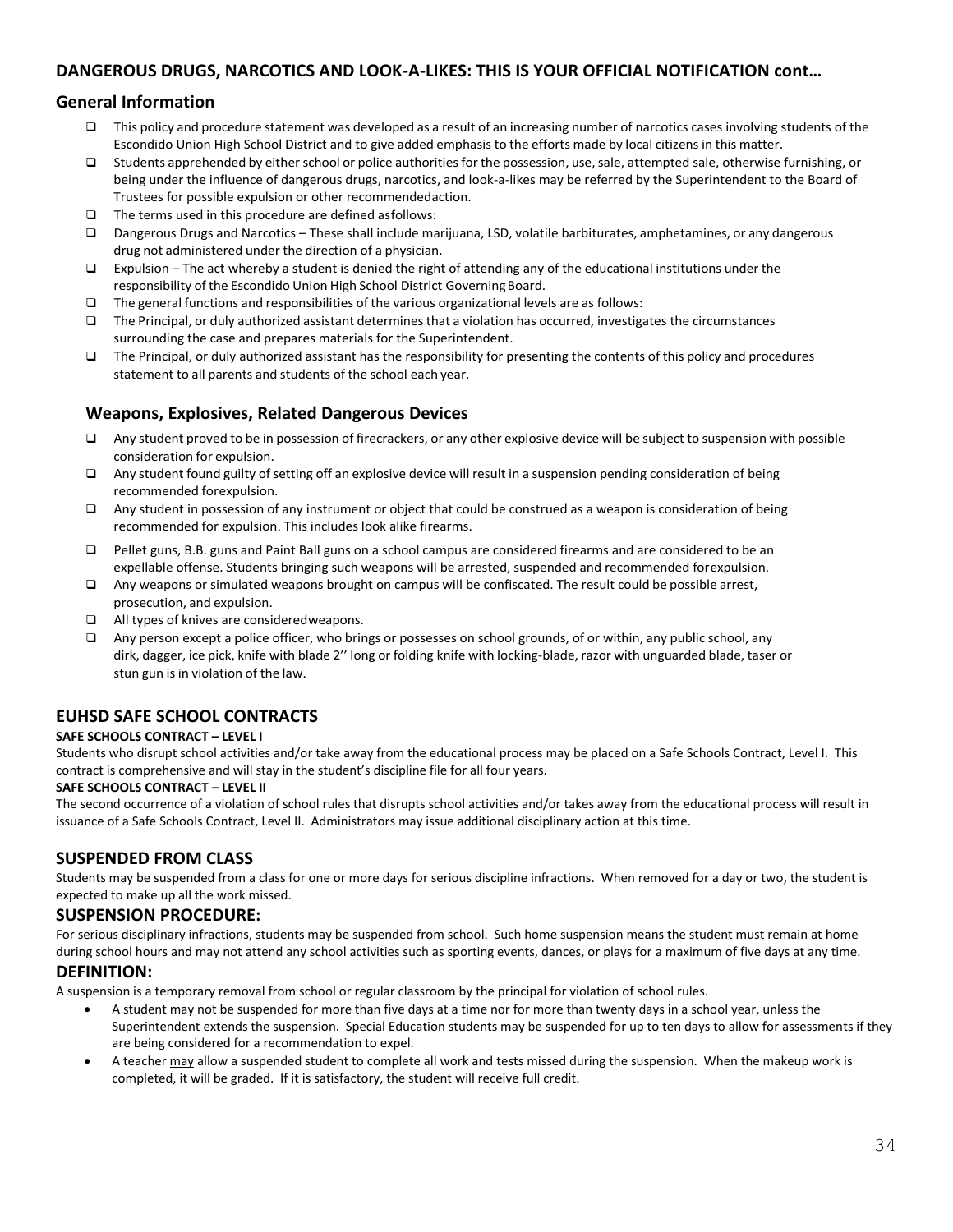#### **EXPULSION PROCEDURES**

#### **Expulsion**

An expulsion means that the student is removed from the Escondido Union High School District (EUHSD) and must seek an education in an alternative setting for a specified amount of time. Only the EUHSD Board of Education may expel a student.

#### **Due Process for Expulsion**

All recommendations for expulsion are made by the principal to the Superintendent when a student has been suspended for a serious violation of school rules. Following this recommendation, the student and parent are invited to a meeting whereby the student will be given an opportunity to be heard and the suspension may be extended until the Board has made a final decision. The student is entitled to an expulsion hearing to determine whether the student should be expelled. The hearing will be conducted within 30 school days after the principal, superintendent or designee determines that on the acts listed under "Grounds for Suspension and Expulsion", Ca. Education Code 48900 has occurred.

Written notice of the expulsion hearing shall be forwarded to the student and student's parent/guardian at least 10 calendar days before the date of the hearing and will include:

- The date, time and place of the hearing
- The specific charges upon which the proposed expulsion is based
- Copies of all relevant disciplinary rules

The student is entitled to be represented by council at the hearing, obtain copies of all documents to be used at the hearing, question witnesses and present evidence on his/her behalf. The administrative panel shall, within 3 days after the hearing, determine whether to recommend expulsion to the Board or overturn the expulsion recommendation. If the expulsion is recommended by the administrative panel, the Board will make the decision within 40 school days after the date the student was removed from school and the action will take place at a public meeting. If the Board decides to overturn the expulsion recommendation, the student will be reinstated and returned to an educational program in the district.

#### CELLULAR PHONES AND **OTHER ELECTRONIC DEVICES**

#### **The Valley High expectation is that all cell phones are turned off and put away once you enter the classroom. Once we walk into the classroom, it's time to get to work and have some fun together.**

Teachers and students may come up with an agreed upon social contract together in the classroom community regarding cell phone use. The School Administration is not responsible for the recovery of lost or stolen items. Bring them at your own risk. Students may possess cell phones or use electronic devices provided that such devices *do not disrupt* the educational program or school activity. Cell phones must be turned off during class time and at any other time directed by a teacher or staff member/district employee. If disruption occurs, the employee may direct the student to turn off the device and/or confiscate the device, according to school policy. If a cell phone is confiscated by a teacher or staff, the student's parent /guardian must come in to pick up the cell phone from the Assistant Principal's office. No student shall be prohibited from possessing or using an electronic device that is determined by a licensed physical or surgeon to be essential for the student's health and the use of which is limited to health-related purposes (Education Code 48901.5) **Use of photographic equipment is prohibited in locker rooms or restrooms. Students are prohibited from taking pictures/videos/sound without the consent of the person(s) in the image(s)/recording(s).** 

#### **SMOKING OR USE OF TOBACCO PRODUCTS ON CAMPUS**

State law prohibits the smoking, possession or use of tobacco, or any product containing tobacco or nicotine, by students or adults while on campus or while attending school sponsored activities. Includes: any nicotine delivery devices such as e –cigarettes and hookah pens etc…

#### **NO SMOKING RULE**

This includes before and after school, at all school activities. Smoking is prohibited in the parking lot, in or out of cars, outside school entrances and areas adjacent to and around school property. This applies to both students and adults. Chewing tobacco is not permitted on campus. Students using or in possession of tobacco products on campus or at school events will be subject to disciplinary action and will be required to attend a mandatory tobacco education class. The class is taken at a facility off-site over the course of one Saturday.

#### **SEXUAL OFFENDER NOTIFICATION**

In order to help protect students while traveling to and from school or attending school and school related events, our district works in cooperation with law enforcement when notified about registered sex offenders who may reside within our boundaries. Additionally, our district maintains a link [\(https://www.nsopw.gov\)](https://www.nsopw.gov/) to the Department of Justice Registry which allows public access to information regarding registered sex offenders.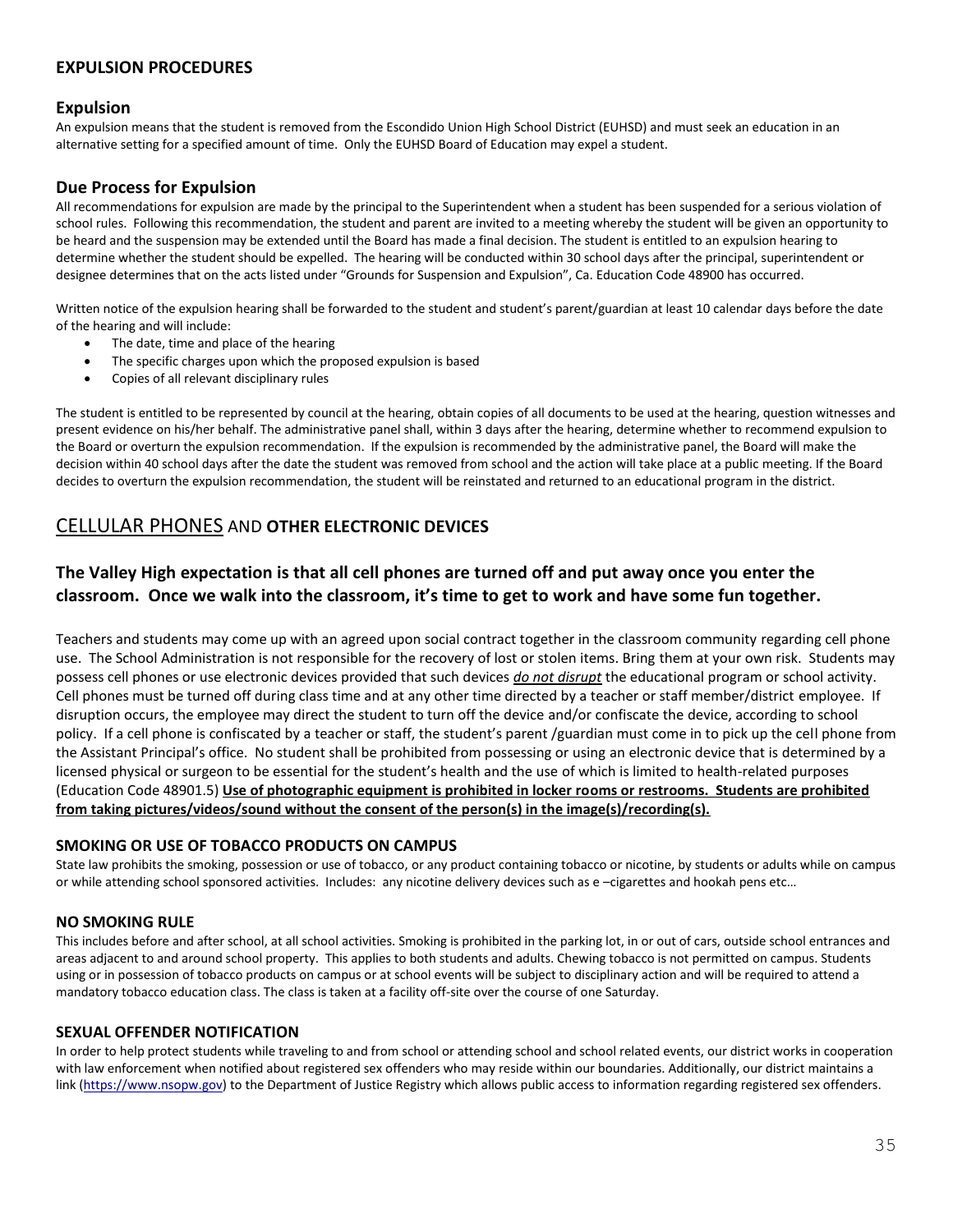#### **SEXUAL HARASSMENT**

Definition: Any unwelcome sexual advances, requests for sexual favors or other verbal or physical conduct of a sexual nature. Uninvited behavior that makes being in school offensive, negative, unfriendly and/or intimidating and leads to a hostile environment that makes learning difficult.

#### **CONDITIONS:**

- Submission to the conduct is explicitly or implicitly made a term or a condition of an individual's employment, academic status, progress, or promotion.
- Submission to, or rejection of, the conduct by the individual is used as the basis for employment or academic decisions affecting the individual.
- The conduct has the effect of having a negative impact upon the individual's work or academic performance or of creating an intimidating, hostile, or offensive work or educational environment.
- Submission to, or rejection of, the conduct by the individual is used as the basis for any decision affecting the individual regarding benefits and services, honors, programs, or activities available at or through the educational institution.

#### **FLIRTING VS. SEXUAL HARASSMENT**

| <b>FLIRTING</b>             | <b>SEXUAL HARASSMENT</b>    |
|-----------------------------|-----------------------------|
| Welcomed behavior           | Unwelcomed behavior         |
| Leaves you feeling positive | Leaves you feeling negative |
| Respectful                  | Disrespectful               |
| <b>Fun</b>                  | No fun                      |
| Wanted                      | Unwanted                    |
| Flattering                  | Unpleasant                  |
| Enjovable                   | <b>Illegal</b>              |
| <b>WHAT CAN BE DONE?</b>    |                             |

**ASSERT YOURSELF:** Tell the harasser to stop the behavior. Tell him or her aloud or in writing what behaviors you find offensive.

**CALL FOR HELP:** Ask for the help of someone you trust - your friends, parents or a person in authority. Tell them of your problem. Enlist friends as witnesses.

**TAKE NOTES:** Keep a detailed, written record of what was said and done to share with the person who investigates your complaint.

**INFORM AUTHORITIES:** Report the offensive behaviors to a teacher, counselor or principal. Give details and provide witnesses. This action may stop the behavior.

**OPEN A CASE:** File a complaint against the person who is harassing you. (See uniform complaint policy.)

**NEVER GIVE IN**: If you are not satisfied with the results of your complaint, continue to take action/get help.

#### **Sexual harassment is based upon the impact on the victim. It is not based on the intentions of the perpetrator.**

#### **Sexual Battery**

Sexual Battery is a crime and will be reported to and investigated by the Escondido Police Department. The school will follow the definitions as described in Californ ia Penal Code Section 243.4. An abstract of this follows. Definition: Any person who touches an intimate part of another person while that person is unlawfully restrained by the accused or an accomplice, and if the touching is against the will of the person touched and is for the purpose of sexual arousal, sexual gratification, or sexual abuse, is guilty of sexual battery. Any person who touches an intimate part of another person, if the touching is against the will of the person touched, and is for the specific purpose of sexual arousal, sexual gratification, or sexual abuse as used in this subdivision, "touches" means physical contact with another person, whether accomplished directly, through the clothing of the person committing the offense, or through the clothing of the victim. Intimate part means the sexual organ, anus, groin, or buttocks of any person, and the breast of a female.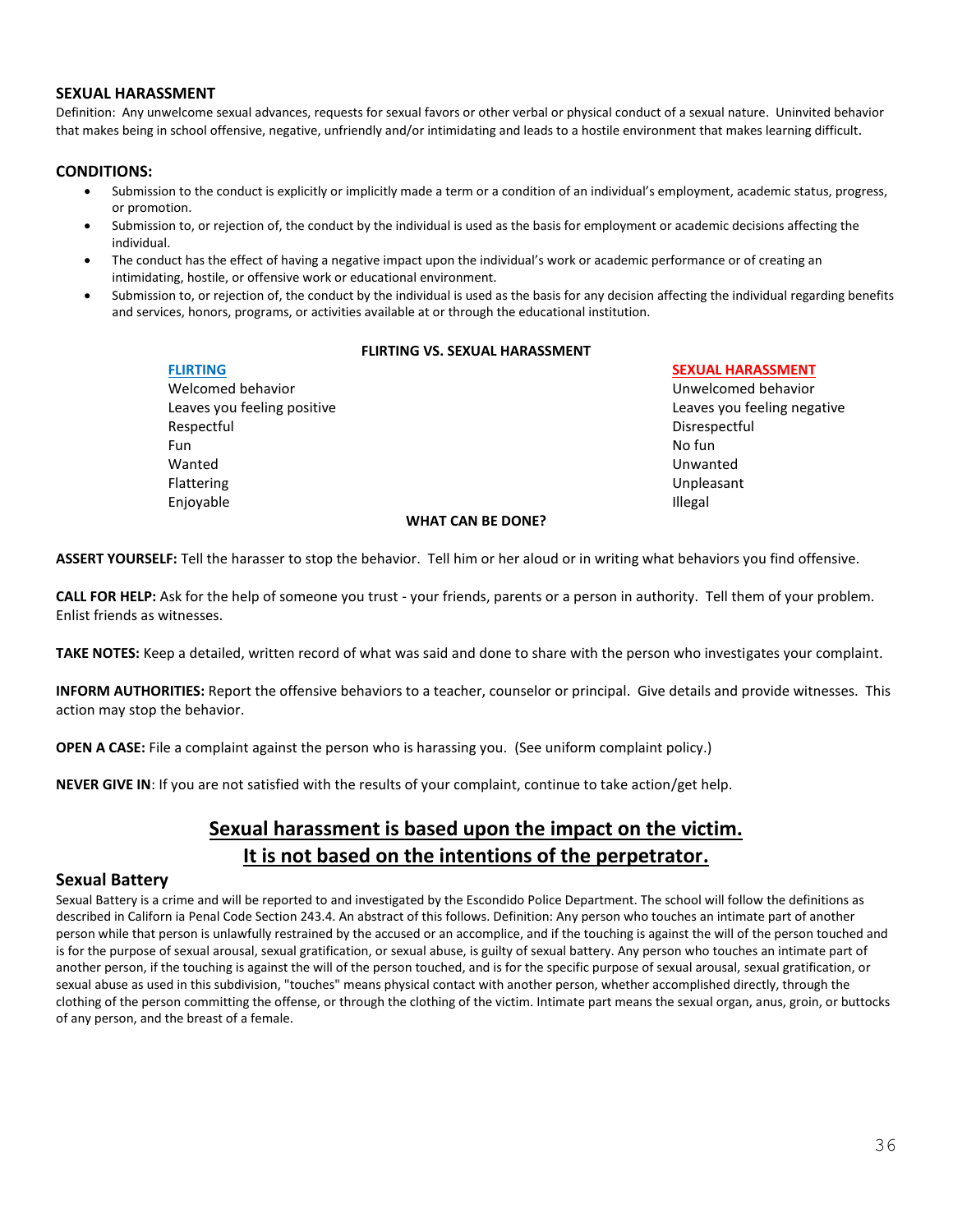

#### **ACADEMIC HONESTY/ ETHICS POLICY**

Academic Honesty: Academic honesty is a strict expectation of all students enrolled in the Escondido Union High School District. Students are to do their own work on all school assignments and tests (unless otherwise directed by the teacher). Acts of academic dishonesty, which will not be tolerated, are listed and defined below:

- **Cheating on Tests**: Any intentional giving or use of external assistance relating to an examination, test or quiz, without express permission of the teacher. No cell phones will be permitted to be out during testing.
- **Fabrication**: Any intentional falsification or invention of data, citation, or other authority in an academic exercise.
- **Unauthorized Collaboration**: Intentional collaboration on an assignment between a student and another person, if the teacher does not expressly permit such collaboration.
- **Plagiarism**: Any intentional use of another's ideas, words, or work as one's own. Plagiarism includes the misuse of published material and the work of other students.
- **Theft or Alteration of Materials**: Any intentional and unauthorized taking, concealment, or alteration of student, teacher, or library materials, this includes the use of cameras, cell phones.

#### **INTERVENTIONS**

Students who commit any of the above violations of the District ethic policy including cheating or plagiarizing on any test, quiz, report, homework, in-class assignment or any school related test (PSAT, SAT, ATC, etc.) are subject to the Ethics Policy. Helping another student on an exam or assignment is also a violation of the Ethics Policy if the instructor designates students are to work on their own. Violations on a national exam (PSAT, SAT, etc.) will result in removal from any leadership position for the rest of the year.

#### **1 st OFFENSE**

- Teacher contacts parent.
- "Information Only" Referral to Assistant Principal.
- Parent conference with Assistant Principal, if necessary.
- Automatic "0"/failure on assignment or test.
- "U" in citizenship.
- Academic probation in the class of infraction for the remainder of the year and required to sign the ethics policy.
- Cheating on a national test will result in a cancellation of the student's score.
- Other discipline may apply.

#### **2 nd OFFENSE**

- Teacher contacts parent.
- Referral and parent conference with Assistant Principal and teacher.
- Parent conference with Assistant Principal and teacher.
- Automatic "0"/failure on assignment or test.
- "U" in citizenship and work habits for the semester.
- Academic probation for all classes for remainder of semester, plus the entire next semester.
- Student may be removed from any and all elected or appointed leadership positions for the remainder of the school year.
- Student may receive a W/F in class where the infraction occurred.

#### **3rd OFFENSE (Student on Probation):**

- Student may be removed from any class in which the violation occurs.
- If the student commits the 3<sup>rd</sup> offense in an online course, the student will no longer be allowed to take a course in the Learning Center.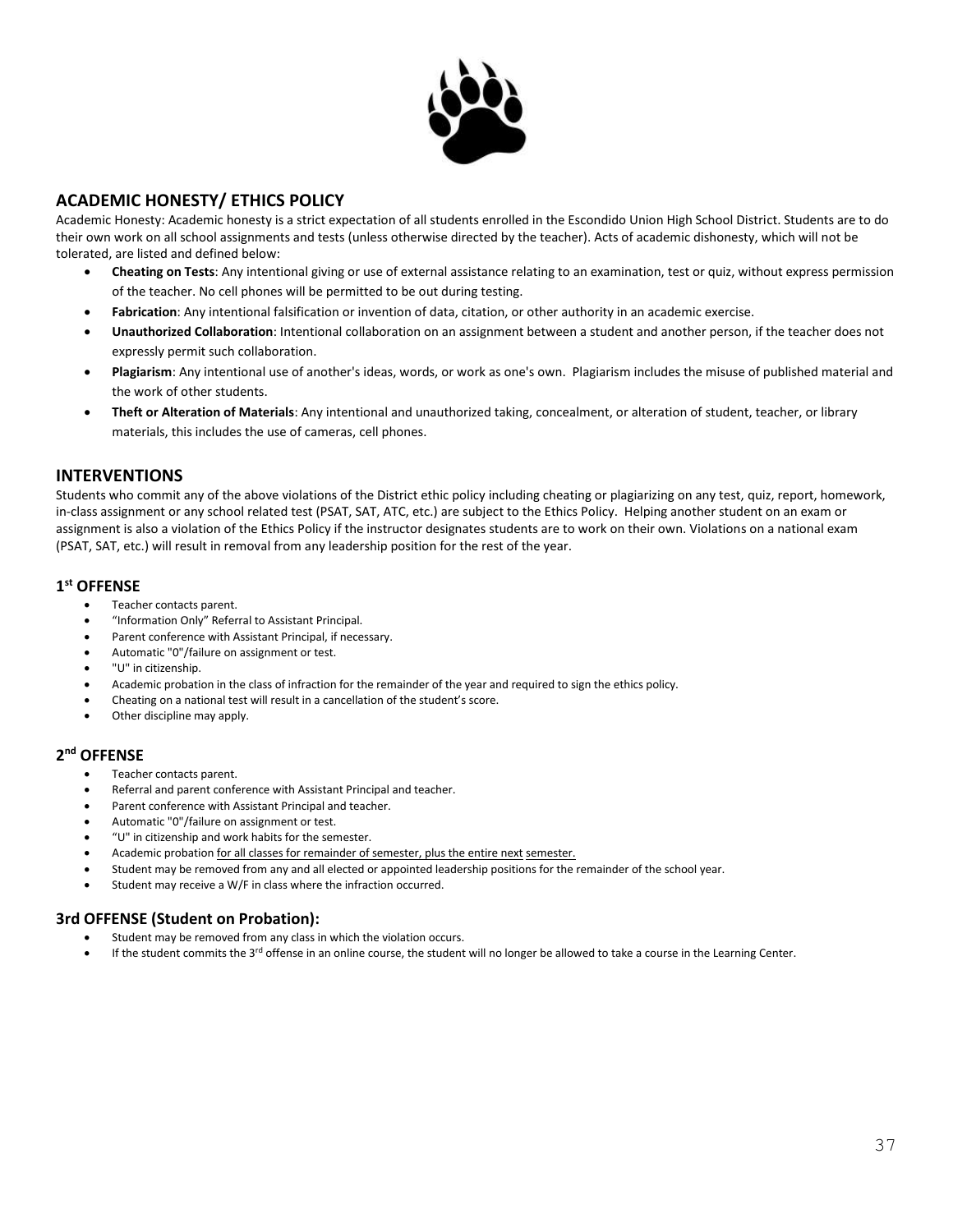#### **CHECKING OUT BOOKS/MATERIALS**

Students are responsible for examining all textbooks/library materials issued to them, checking for any damage that is **NOT** stamped "Damage Noted." If student finds damage that has not been stamped, he/she has two weeks, from date of issue, to report it to library staff. If it is not reported within the two-week grace period, we will assume that the damage was done while the book was issued to the student and a fine will be charged. Students are responsible for the proper care of all textbooks/library materials checked out to them including books left in classrooms, on campus or other various places, stolen, damaged or lost. Students shall return all textbooks/library materials issued to them at the time they leave the school, drop/change a class or at the end of the school year. For one-semester courses, books are due back on or before the last day of the semester. Class novels should be returned as soon as the class has finished the book. If student leaves the current school to attend another school, he/she **MUST** return all books on or before the last day at current school before an official transcript will be released.

#### **RETURNING BOOKS/MATERIALS**

Each student and parents/legal guardian is responsible for textbooks not returned by the student.

A \$5.00 fine will be assessed for **each** book not turned in by **3:00 p.m. on the last day of school**.

Students are responsible for the *exact book(s)* issued to them (each book has its own unique barcode number). If a student returns a book with a barcode different from the one that was issued to him/her, he/she will still be responsible for the original book.

#### **REFUNDS**

If a lost book is paid for, then found, (in the same condition as when it was issued) a refund will be issued. Please allow 3-4 weeks to receive your refund by mail.

#### **EUHSD FINES**

Fines will be assessed in accordance with BP 6161.2 and AR 5125.2 of the Escondido Union High School District and California State Educational Code Section 48904. Unresolved debts will be attached to the student's permanent record and the district may withhold grades, diploma or transcripts from the student and parent/guardian until reparation is made. Fine amounts for damage and/or vandalism to library materials varies depending on the type and severity of the damage. Fines range from \$5.00 up to the full replacement cost.

| <b>Type of Damage</b>                                           | Library                                      | <b>Textbooks/Class Novels</b>     |
|-----------------------------------------------------------------|----------------------------------------------|-----------------------------------|
| Lost                                                            | Full replacement cost                        | Full replacement cost             |
|                                                                 | (ranges from \$5 to \$50)                    | (ranges from \$50 to \$160)       |
| Damaged Beyond Repair (including, but not limited to: excessive | Full replacement cost                        | Full replacement cost             |
| liquid damage, mold, excessive writing in book, etc.)           | (ranges from \$5 to \$50)                    | (ranges from \$50 to \$160)       |
| Damage to Cover or Spine                                        | \$12.50 Bindery cost or cost of book         | \$12.50 (Bindery cost)            |
|                                                                 | (whichever is less)                          |                                   |
| Damaged: In House Repair (including, but not limited to:        | \$5.00 Repair cost                           | \$5.00 Repair cost                |
| torn/missing pages, damage to binding, corner or edges of book, |                                              |                                   |
| partial liquid damage, etc.)                                    |                                              |                                   |
| <b>Writing in Book</b>                                          | \$5.00 and referral to Assistant Principal's | \$5.00 and referral to Assistant  |
|                                                                 | Office                                       | Principal's Office                |
| <b>Barcode Damage or Removal</b>                                | Referral to Assistant Principal's Office     | Referral to Assistant Principal's |
|                                                                 |                                              | Office                            |
| Overdue/Late                                                    | $$0.10$ per day/\$5.00 max                   | \$5.00                            |

#### **Complaints**

Any complaint of discrimination on the basis of pregnancy or marital or parental status shall be addressed through the district's uniform complaint procedures in accordance with 5 CCR 4600-4687 and BP/AR 1312.3 - Uniform Complaint Procedures.

Any complaint alleging district noncompliance with the requirements to provide reasonable accommodations for lactating students also may be filed in accordance with the district's procedures in AR 1312.3 - Uniform Complaint Procedures. A complainant who is not satisfied with the district's decision may appeal the decision to the California Department of Education (CDE). If the district or the CDE finds merit in an appeal, the district shall provide a remedy to the affected student. (Education Code 222; 5 CCR 4600-4687)

Dr. Olga West, Assistant Superintendent of Human Resources Equity and Title IX Compliance Officer 302 N. Midway Drive, Escondido, CA 92027 Office: (760)291-3281 Email: [owest@euhsd.org](mailto:owest@euhsd.org)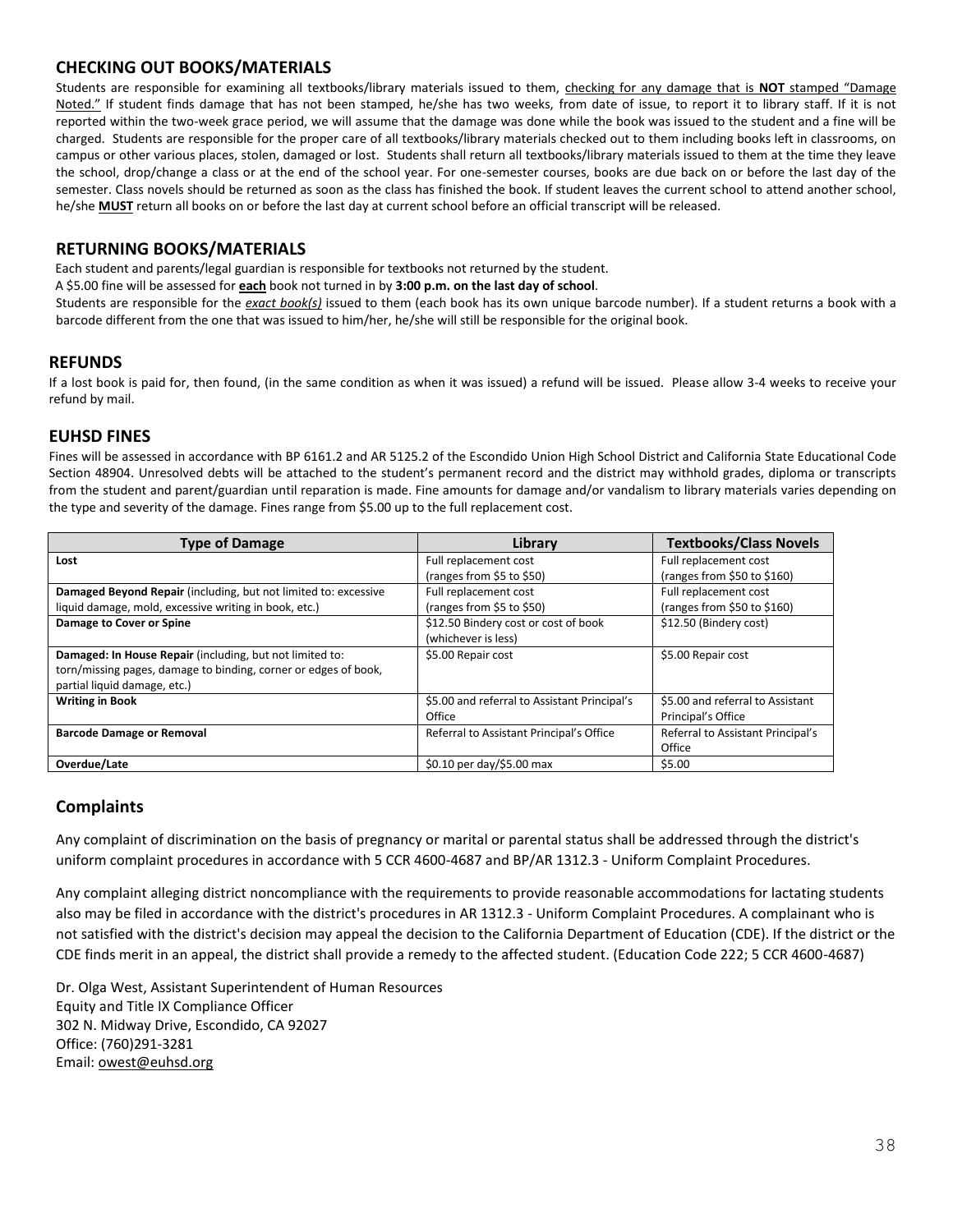#### **PREGNANT AND PARENTING ACCOMODATIONS**

The EUHSD Board recognizes that early marriage, pregnancy or parenting may disrupt a student's education and increase the chance of a student dropping out of school. The Board therefore desires to provide instruction and services designed to assist in pregnancy prevention. The Board also desires to support pregnant and parenting students to attain strong academic and parenting skills and to promote the healthy development of their children. **Education and Support Services:** Pregnant and parenting students shall retain the right to participate in any comprehensive school or educational alternative program. The classroom setting shall be the preferred instructional strategy unless an alternative is necessary to meet the needs of the student and/or his/her child. Any education program or activity that is offered separately to pregnant students, including any class or extracurricular activity, shall be equal to that offered to other district students. A student's participation in such programs shall be voluntary. To the extent feasible, educational and related support services shall be provided, either through the district or in collaboration with community agencies and organizations, to meet the needs of pregnant and parenting students and their children. Such services may include, but are not limited to:

#### **PREGNANT AND PARENTING ACCOMODATIONS cont…**

- Child care and development services for the children of parenting students on or near school site(s) during the school day and during school-sponsored activities
- Parenting education and life skills instruction
- Special school nutrition supplements for pregnant and lactating students pursuant to Education
- Health care services, including prenatal care
- Tobacco, alcohol, and/or drug prevention and intervention services
- Academic and personal counseling
- Supplemental instruction to assist students in achieving grade-level academic standards and progressing toward graduation

#### **Absences**

Pregnant or parenting students may be excused for absences related to confidential medical appointments. The Superintendent or designee shall grant a student a leave of absence due to pregnancy, childbirth, false pregnancy, termination of pregnancy, and related recovery for as long as it is deemed medically necessary by a physician. At the conclusion of the leave, the student shall be reinstated to the status held when the leave began. A parenting student may request exemption from attendance because of personal services that must be rendered to a dependent.

#### **Accommodations for Lactation**

The school shall provide reasonable accommodations to any lactating student to express breast milk, breastfeed an infant child, or address other needs related to breastfeeding. A student shall not incur an academic penalty for using any of these reasonable accommodations and shall be provided the opportunity to make up any work missed due to such use. Reasonable accommodations include, but are not limited to:

- Access to a private and secure room, other than a restroom, to express breast milk or breastfeed an infant child
- Permission to bring onto a school campus a breast pump and any other equipment used to express breast milk
- Access to a power source for a breast pump or any other equipment used to express breast milk
- Access to a place to store expressed breast milk safely
- A reasonable amount of time to accommodate the student's need to express breast milk/breastfeed an infant

#### **Assurance of Non-Discrimination**

Escondido Union High School District prohibits discrimination, harassment, intimidation, and bullying based on actual or perceived ancestry, age, color, disability, gender, gender identity, gender expression, nationality, race or ethnicity, religion, sex, sexual orientation, pregnancy, marital or parental status or association with a person or group with one or more of these actual or perceived characteristics. (EUHSD BP 0410, BP/AR 5145.3, BP/AR 4030, BP 5131.2) Dr. Olga West, Assistant Superintendent of Human Resources Equity and Title IX Compliance Officer 302 N. Midway Drive, Escondido, CA 92027 Office: (760)291-3281 Email: [owest@euhsd.org](mailto:owest@euhsd.org)